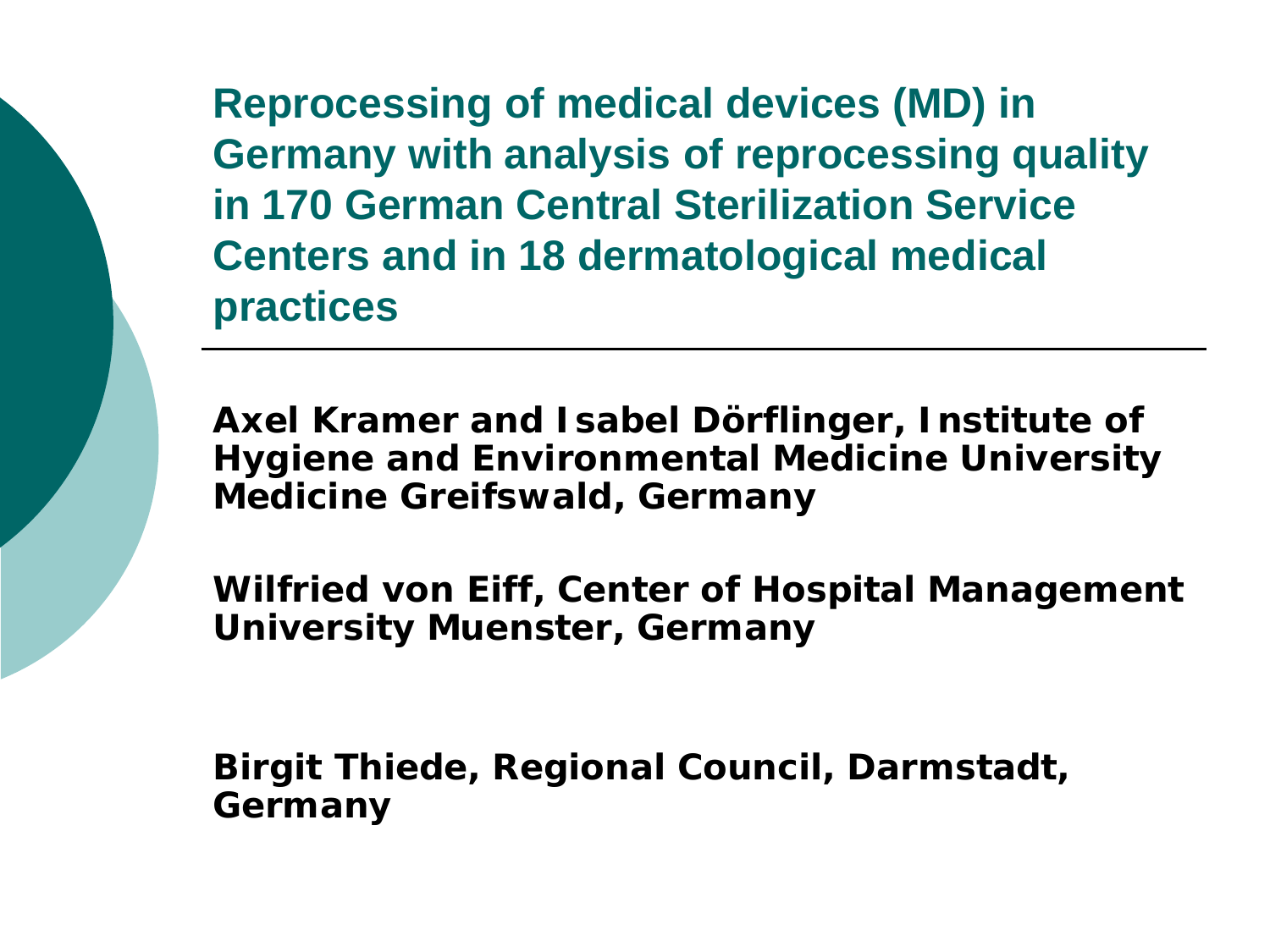# **Structure of my presentation**

- **1. Status of reprocessing within the infection control measures**
- **2. Published results on contamination of reprocessed MDs and caused infections**
- **3. Historical development of Central Sterilization Service Centers (CSSCs) and present status in Germany**
- **4. International status of reprocessing of single-use MDs**
- **5. Basic principles of the RKI/ BfArM Guideline for reprocessing in Germany**
- **6. Analysis of reprocessing - a representative sample**
- **7. Conclusion**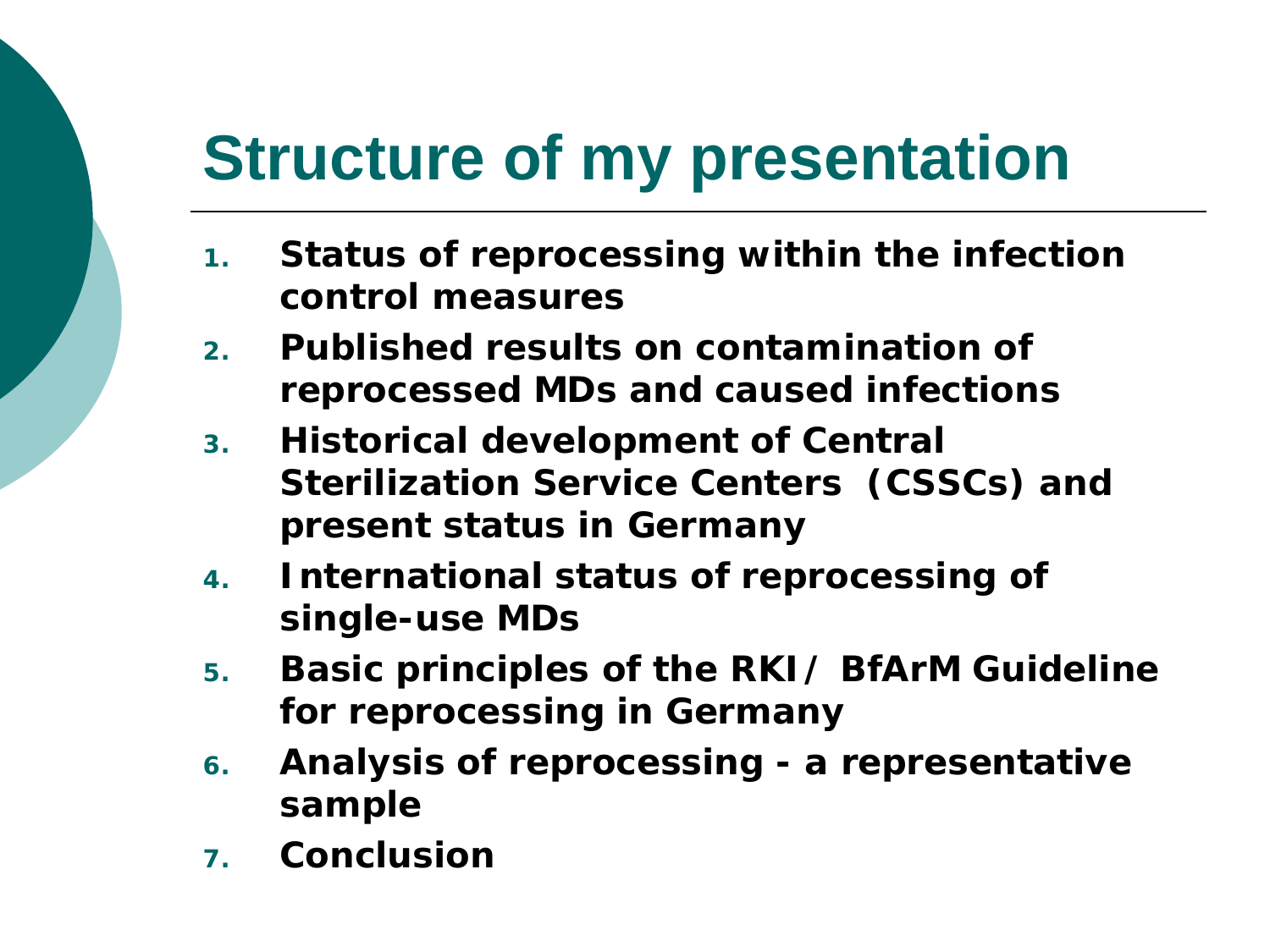#### **Ethical requirement of reprocessing of medical devices**

**Reprocessing of surgical instruments is a major element of the quality management to ensure patient safety. A nosocomial infection may have a legal consequence for the responsible sterilization personal.**

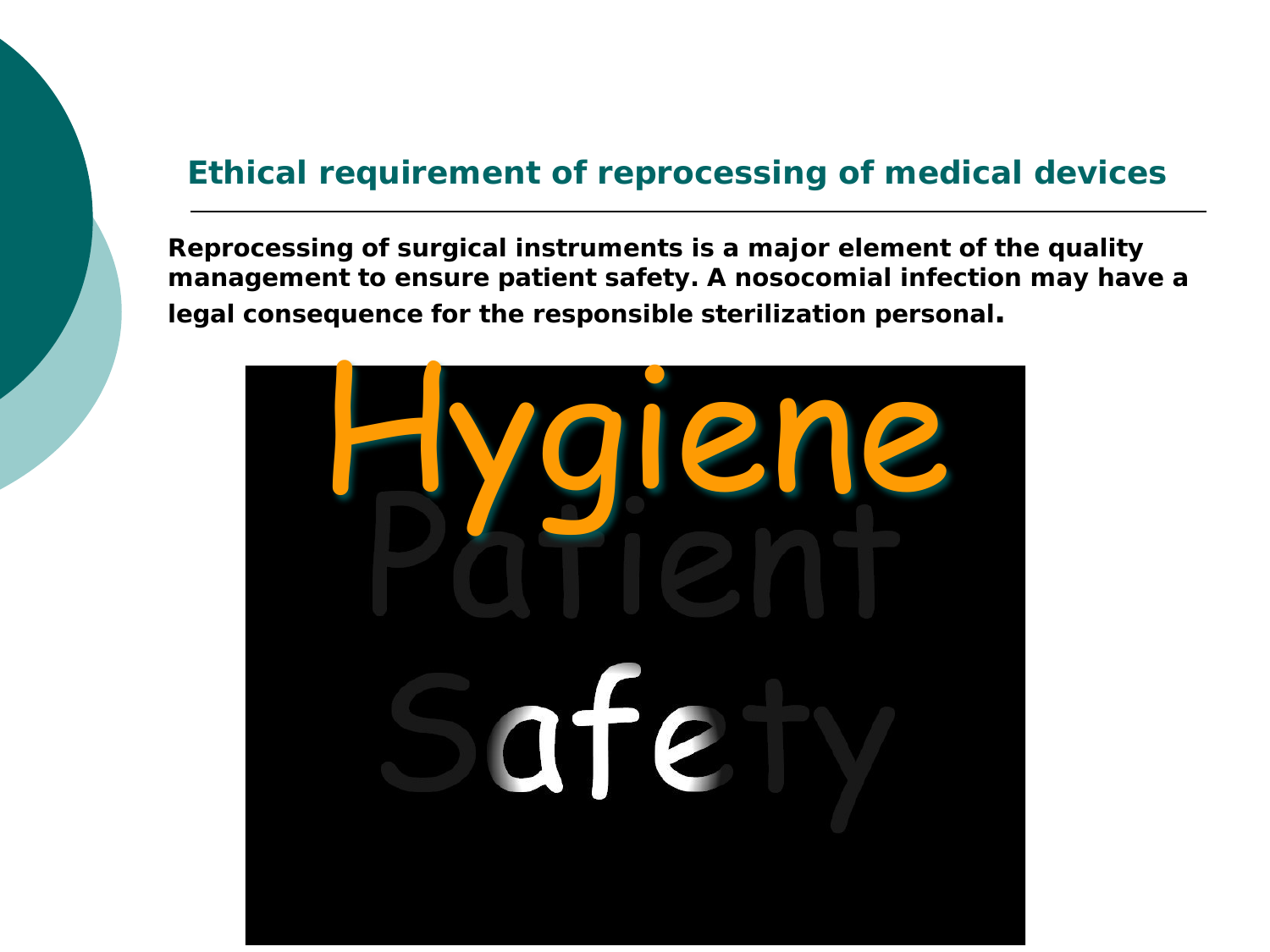#### **Study groups of the 2nd Global Patient Safety Challenge (WHO 2006)**

- **Surgical site infection prevention**
	- **antibiotic prophylaxis within the hour prior to incision**
	- **effective sterilization of instruments**
- **Safe anaesthesia**

#### **Safe surgical teams**

Teamwork is the core of an effectively functioning system.

#### **Measurement of surgical services**

Efforts to reduce maternal and neonatal mortality during childbirth have been reliant on routine **surveillance** of mortality rates and systems of obstetric care to monitor successes and failures. Similar surveillance has generally not been undertaken for surgical care.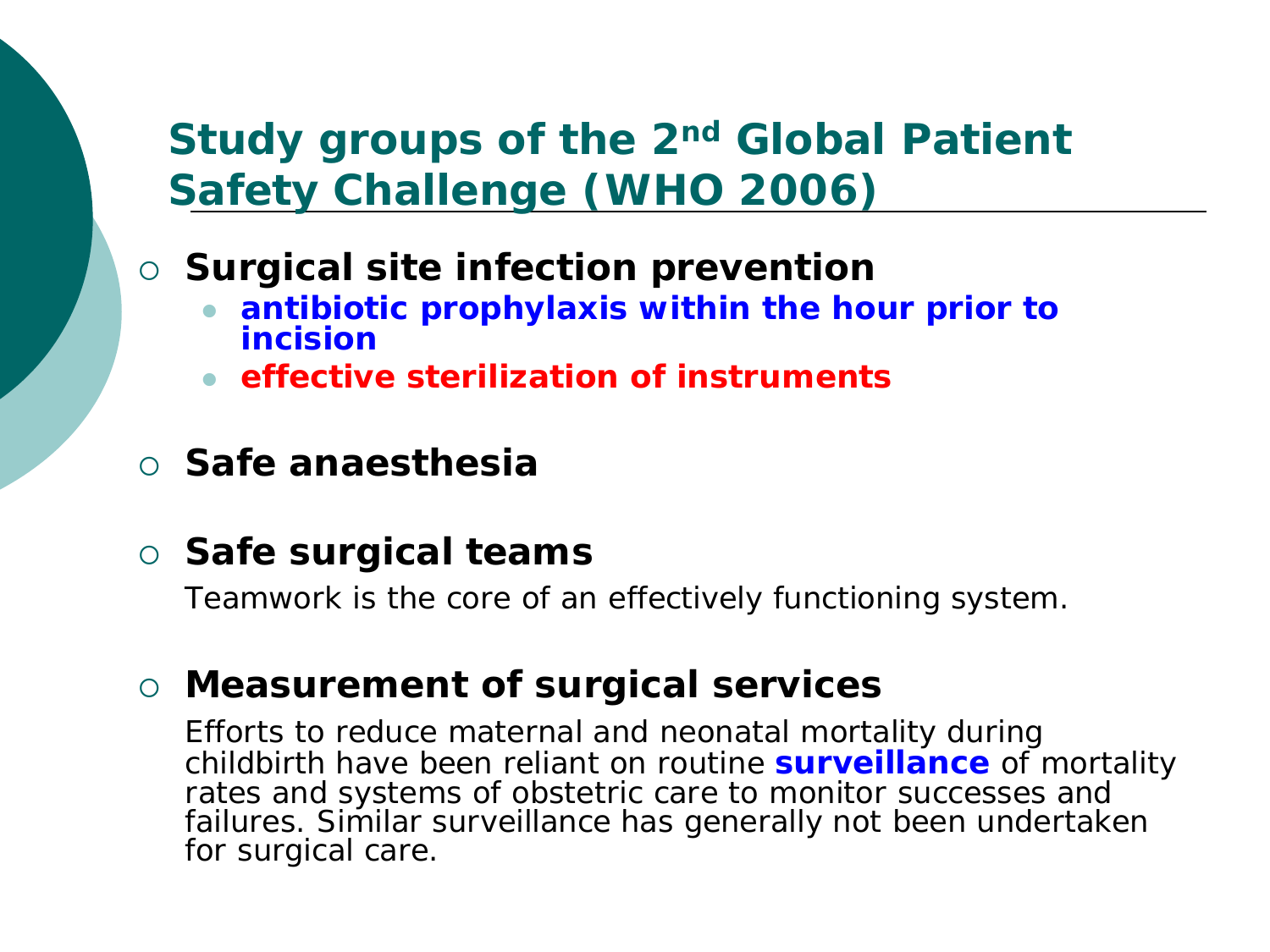#### **Position of reprocessing within the multibarrier strategy for prevention of SSI**

| Time point of intervention     | <b>Realisation in Germany</b>     |
|--------------------------------|-----------------------------------|
| <b>Pre-, perioperatively</b>   |                                   |
| <b>Reprocessing of medical</b> | standard (eE)                     |
| devices                        |                                   |
| short preoperative hospital    | standard (eE)                     |
| stay                           |                                   |
| <b>MRSA screening</b>          | growing importance (eE)           |
| <b>Timely PAP</b>              | standard (eE)                     |
| clipping or no shaving         | standard (eE)                     |
| surgical hand disinfection     | standard (RA)                     |
| skin protection                | neglected (RA)                    |
| skin antisepsis                | standard (eE), but most effective |
|                                | technique is unclear              |
| microbial impermeable OP       | standard (eE)                     |
| drape                          |                                   |
| OP-gloves /double gloving      | growing importance (RA)           |
| skin sealant                   | growing importance (eE)           |
| antiseptic incision foil       | not widely spread (RA + eE)       |
| renouncement of bowel          | growing importance (eE)           |
| cleaning                       |                                   |

#### **eE = epidemiological evidence RA = risk assessment**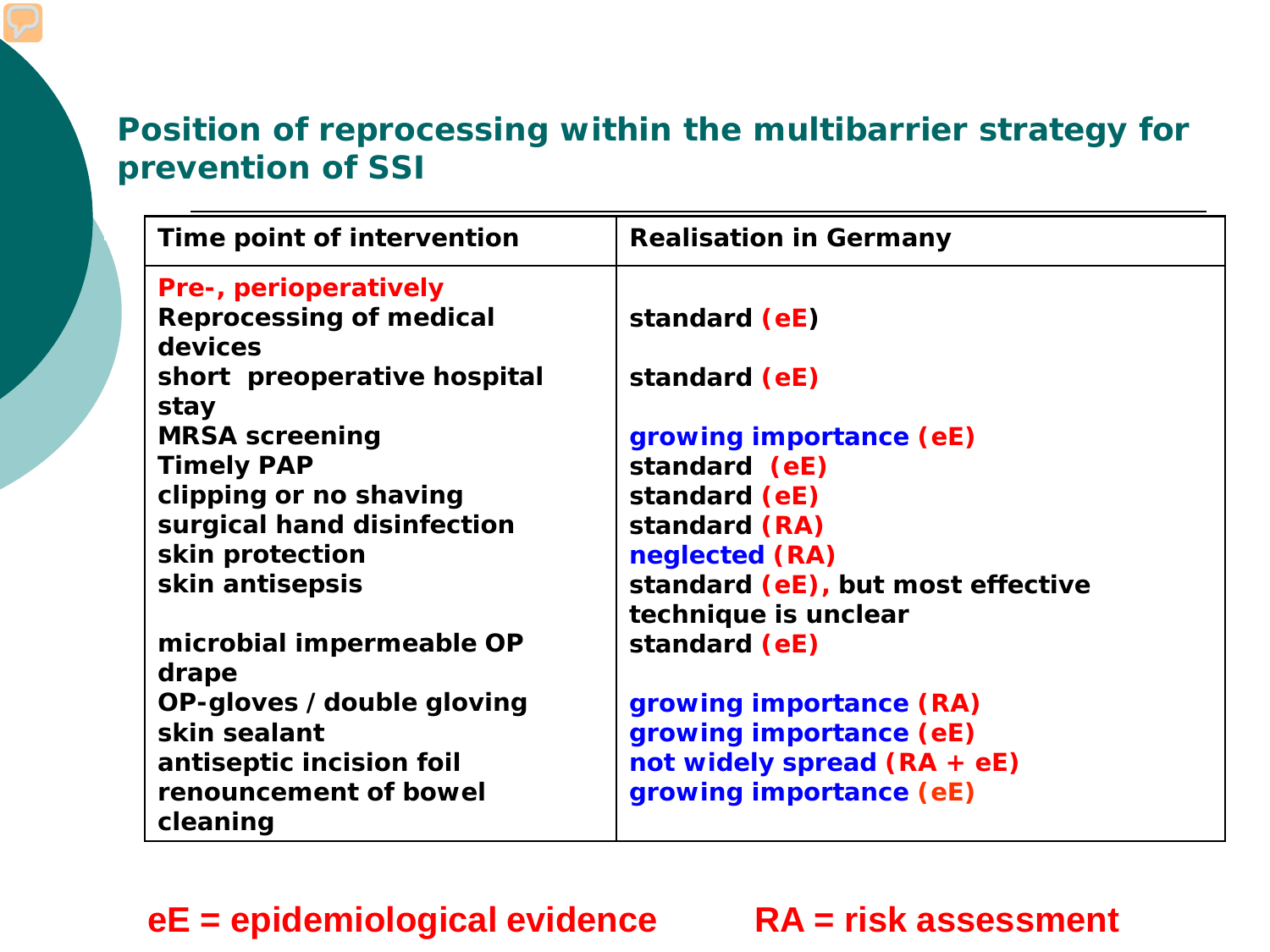#### **Position of reprocessing within the multibarrier strategy for prevention of SSI**

| Time point of intervention                                                                                                                                                                                                   | <b>Realisation in Germany</b>                                                                                                                                               |
|------------------------------------------------------------------------------------------------------------------------------------------------------------------------------------------------------------------------------|-----------------------------------------------------------------------------------------------------------------------------------------------------------------------------|
| <b>Intraoperatively</b><br>normothermia<br>antiseptic sutures<br>surgical gloves/intraop.<br>standardised changing<br>laminar airflow with storage of<br><b>MDs inside the airflow</b><br>sterile package until implantation | growing importance (eE)<br>growing importance (eE)<br><b>introduction (RA)</b><br>standard: benefit only for implant. of<br>hip+knee $(RA + eE)$<br>growing importance (RA) |
| <b>Postoperatively</b><br>aseptic wound treatment<br>restricted usage of drains<br>surveillance                                                                                                                              | standard (RA)<br>growing importance (eE)<br>standard (eE)                                                                                                                   |
| <b>Framework</b>                                                                                                                                                                                                             |                                                                                                                                                                             |
| <b>QM of hygiene</b>                                                                                                                                                                                                         | standard (eE)                                                                                                                                                               |
| adaequat number of personal                                                                                                                                                                                                  | growing importance (eE)                                                                                                                                                     |
| introduction of bundles                                                                                                                                                                                                      | growing importance (eE)                                                                                                                                                     |
| evaluation of hygiene by patients                                                                                                                                                                                            | growing importance (RA)                                                                                                                                                     |

**eE = epidemiological evidence RA = risk assessment**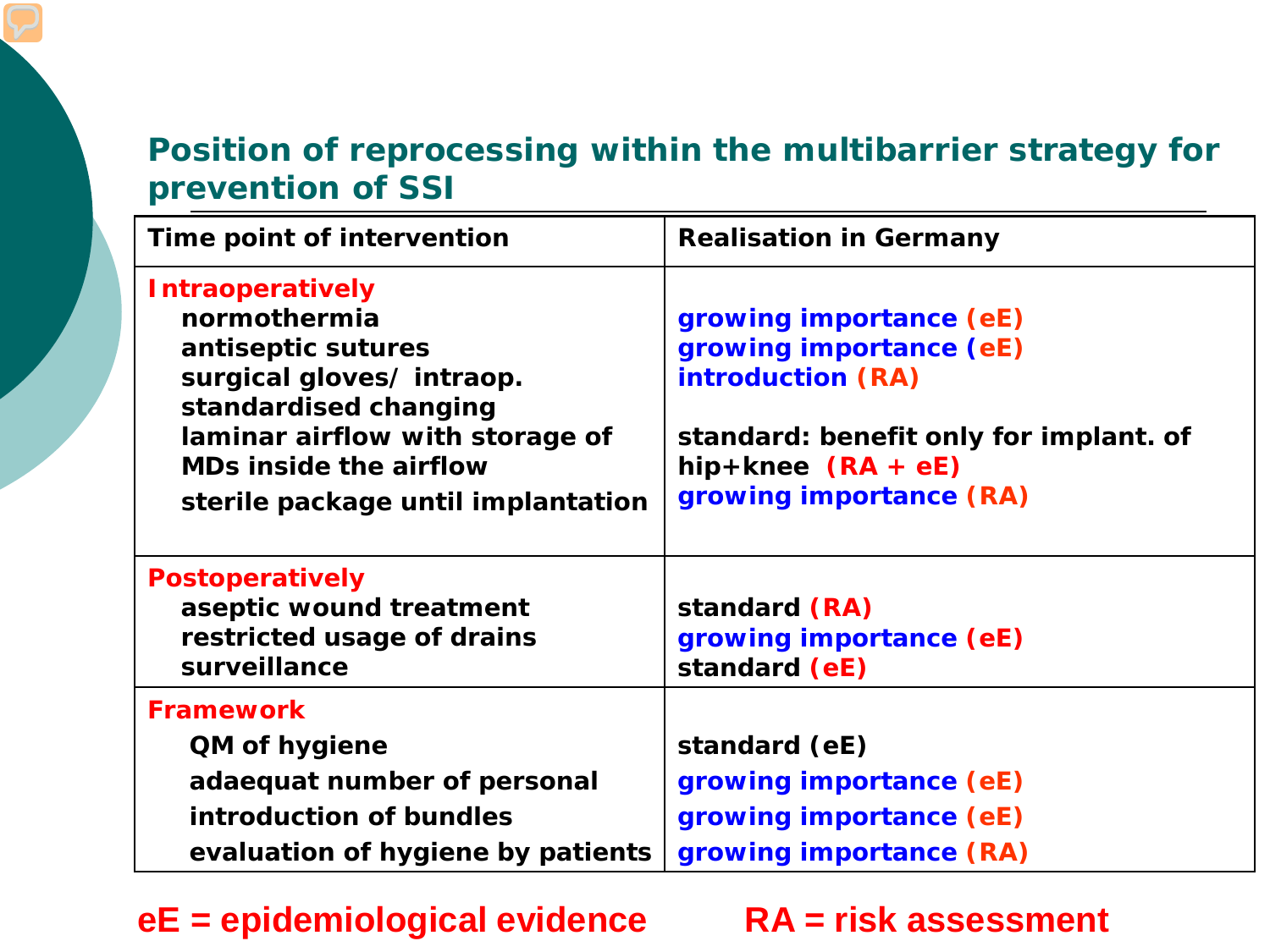## **Published lacks of reprocessing**

#### **are generally not published because of possibly legal consequences**



Infection resp. contamination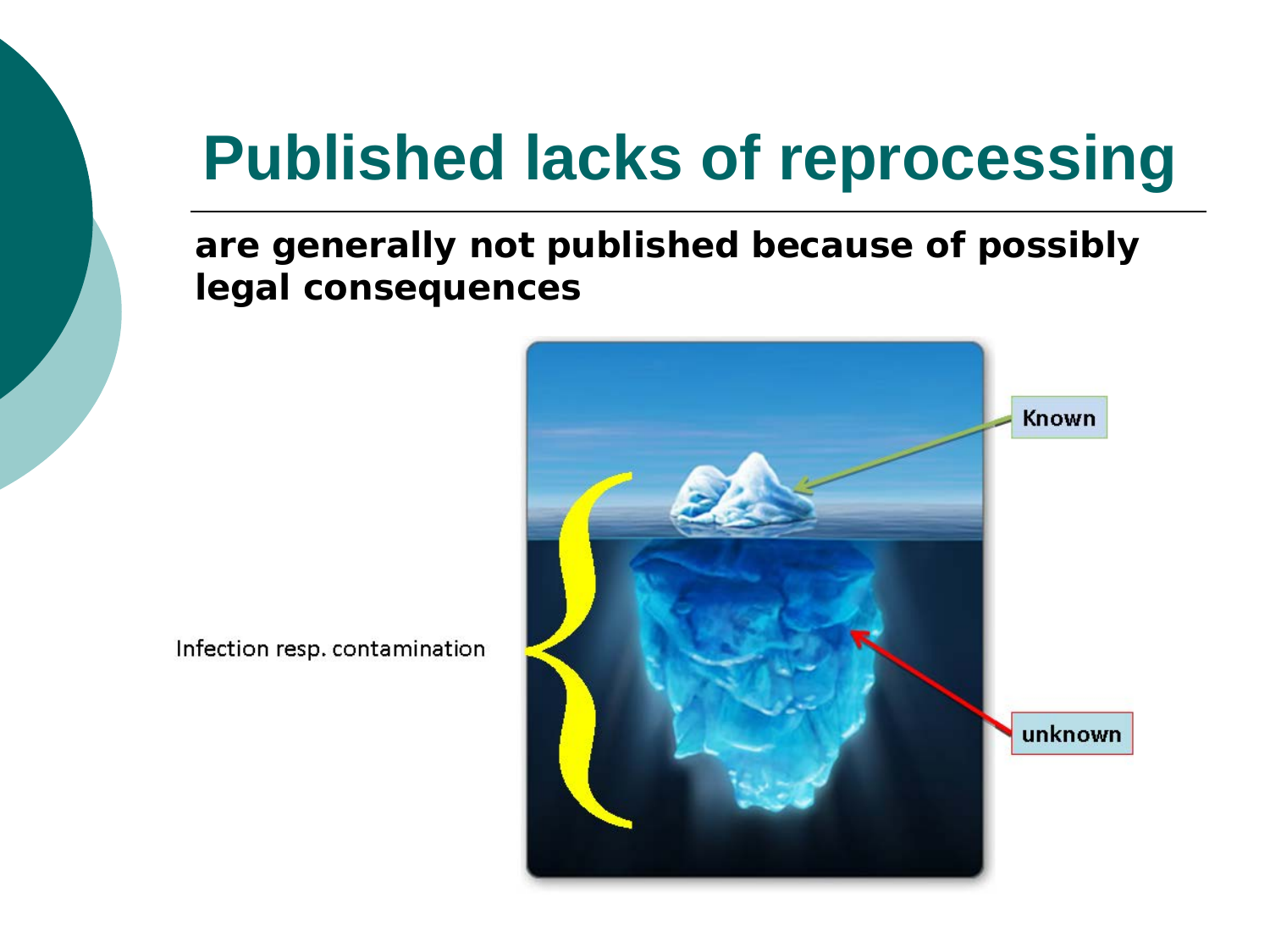## **Sterility after reprocessing**

#### **Steam sterilization**

 **57 endoscopic instruments (products from Germany, Japan, U.S.)** 

 **42 non-sterile**

**25 reusable biopsy forceps**

**20 < 100 cfu /instrument,** 

**7 of them were contaminated with streptococci, enterococci or** *P. aeruginosa*

#### **EO sterilization**

**10 disposable biopsy forceps (sterilized with EO)**

**9 up to 50 cfu/instrument**

 **Roth et al. ZentrSteril 1999;7(2):84-96**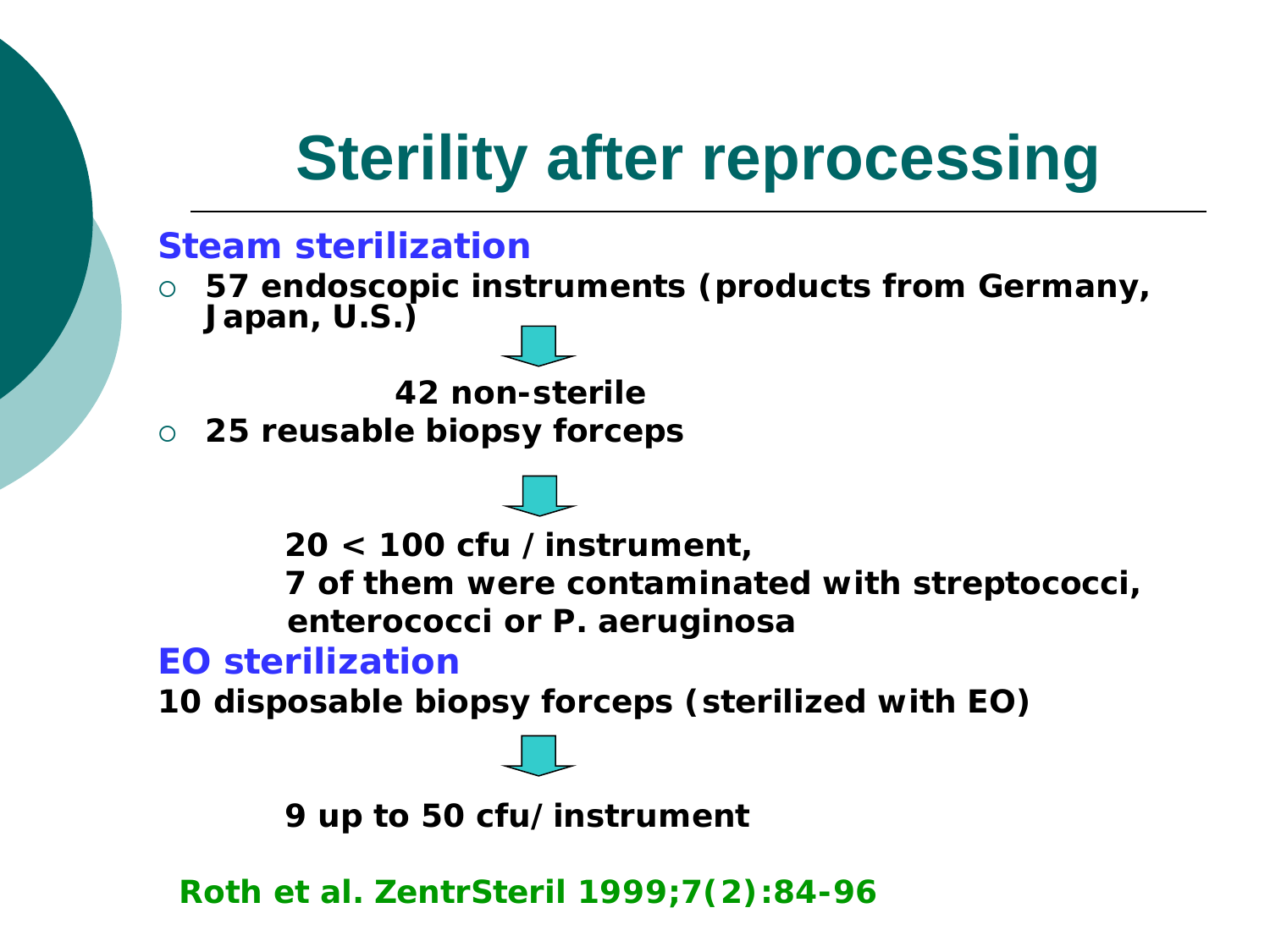## **Risk of infection associated with endoscopy**

- **In the period of 1966-1992, 281 infections caused by gastroscopes and 96 infections caused by bronchoscopes were documented Spach DH, Silverstein FE, Stamm WE. Transmission of infection by gastrointestinal endoscopy and bronchoscopy. Ann Intern Med 1993: 118(2) 117-28.**
- **Transfers are described for** *M. tuberculosis* **and HCV Bryce EA, Walker M, Bevan C, et al. Contamination of bronchoscopes with Mycobacterium Can J Infect Control 1993: 8(2) 35-6. Bronowicki JP, Venard V, Botte C, et al. Patient to patient transmission of hepatitis C virus during colonoscopy. New Engl J Med 1997; 337: 237 –40.**
- **Risk of transmission of** *H. pylori* **is about 1 % Langenberg W, Rauws EAJ, OudbierJH et al. Patient-to-patient transmission of Campylobacter pylori infection by fiberoptic gastroduodenoscopy and biopsy. J Inf Dis 1990; 161: 507-11.**
- **A review for the period of 1966-2004 revealed 140 outbreaks of infectious transfers under endoscopic examinations Seoane-Vazquez E, Rodriguez-Monguio R, Visaria J, Carlson A. Endoscopy-related infections and toxic reactions: an international comparison. Endoscopy 2007; 39: 742 – 6.**
- **Infection during endotracheal intubation for one-lung ventilation with identical strain, the detergent tank was contaminated, the washing machine had been remodeled – thereafter no contamination Shimono N, Takuma T, Tsuchimochi N, et al. An outbreak of Pseudomonas aeruginosa infections following thoracic surgeries occurring via the contamination of bronchoscopes and an automatic endoscope reprocessor. J Infect Chemother 2008; 14(6): 418-23.**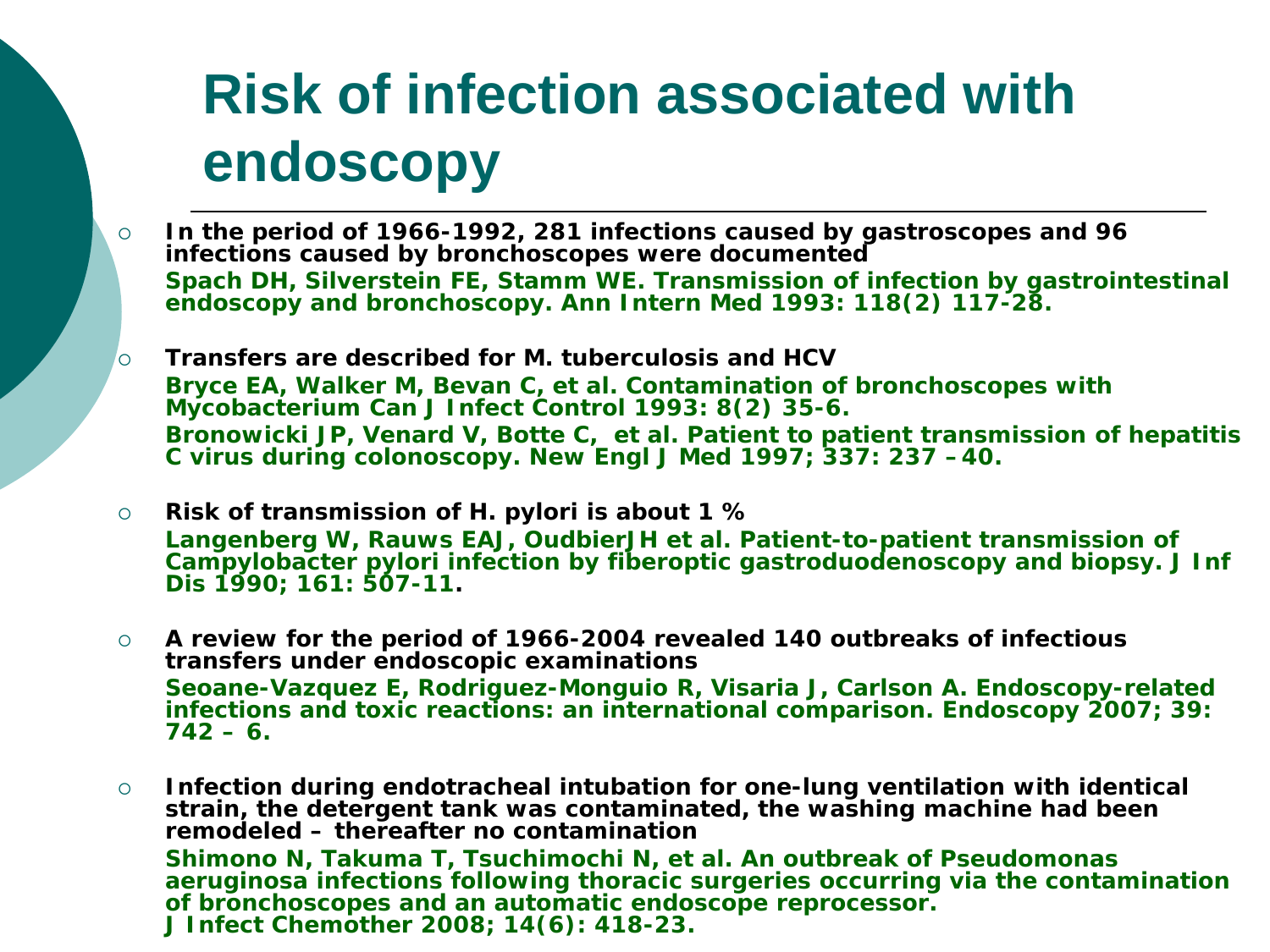### **Contamination of flexible endoscopes before and after reprocessing**

- **Samples from internal channels of endoscopes were collected after patient examination and again after cleaning/disinfection procedures**
- **after patient examination** <sup>→</sup> **contamination >3 log10 by gram-negative bacilli (n = 142, 56%), gram-positive cocci (n = 43, 17%), yeast cells (n = 43, 17%), and gram-positive bacilli (n = 26, 10%)**
- after cleaning and disinfection procedures  $\rightarrow$  72 out of 149 samples were positively (48.3%) gram-negative bacilli (n = 55, 61%), gram-positive cocci (n = 21, 23%), gram-positive bacilli (n = 8, 9%) and yeast cells (n *Pseudomonas aeruginosa, Klebsiella pneumoniae, Escherichia coli, Enterobacter spp, Serratia marcescens, Proteus mirabilis, Citrobacter freundii, Staphylococcus aureus, Staphylococcus coagulase negative, Micrococcus luteus, Candida albicans, C. tropicalis, C. glabrata, C. guilliermondii, Bacillus spp and Corynebacterium spp* **were predominantly identified.**
- **Esophagogastroduodenoscopes and colonoscopes were the most frequently contaminated devices.**
- **Inappropriate cleaning and low times of disinfection were the major factors associated with the contamination.**

**Machado AP et al. Microbiologic profile of flexible endoscope disinfection in two Brazilian hospitals. Arq Gastroenterol 2006; 43(4): 255-8**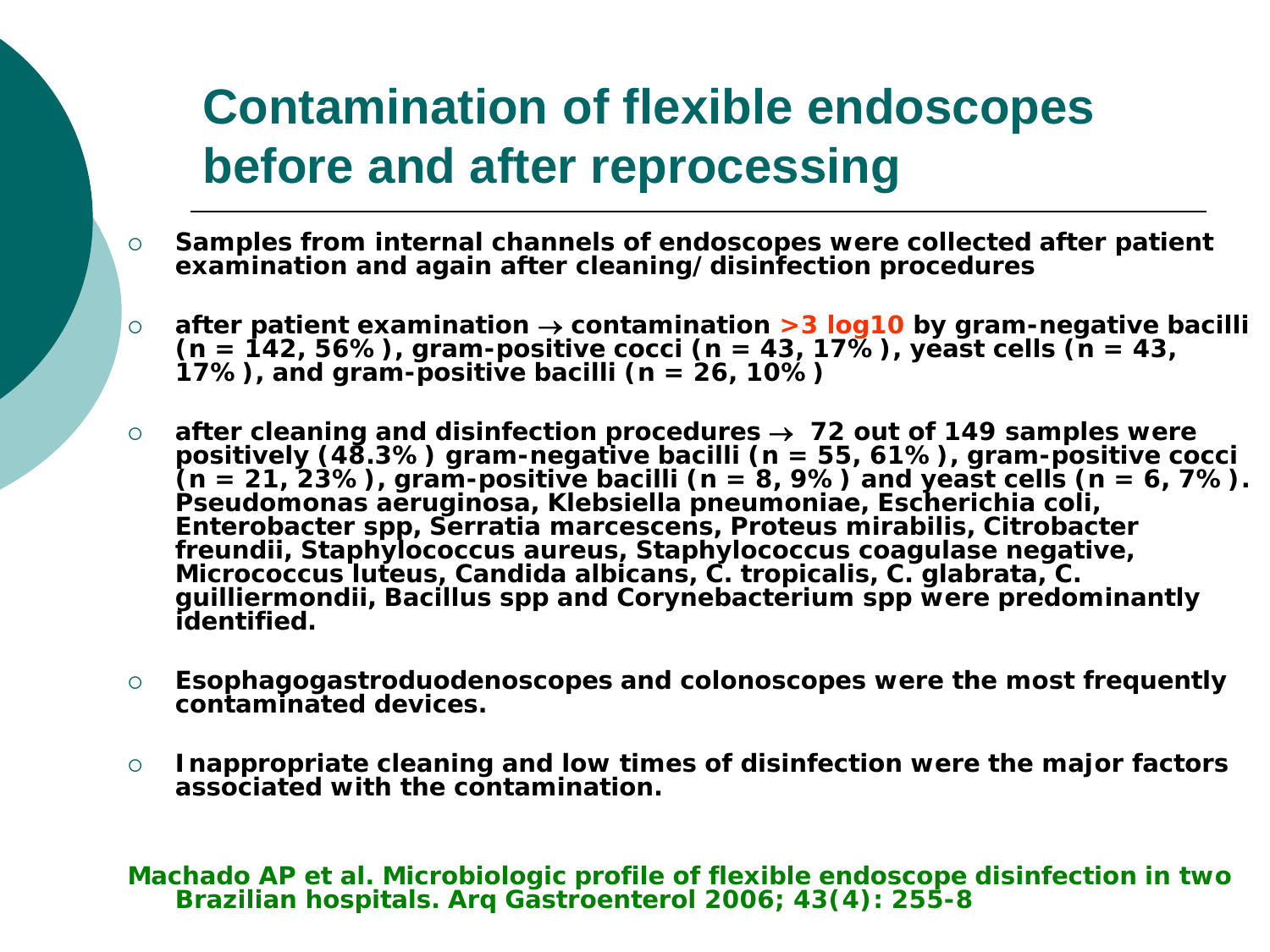## **Contamination of the air/water channels of gastrointestinal endoscopes**

- **Contamination was detected in 71.8% (28/39) of the samples of colonoscopes, and in 70% (42/60) of gastroscopes.**
- **The median microbial load was 1.800 CFU/mL in the colonoscopes and 750 CFU/mL in the gastroscopes.**
- **The main microorganisms isolated were** *P. aeruginosa* **(26.4%),** *E. coli* **(18.9%), and** *A. baumannii* **(9.4%); from the colonoscopes** *P. aeruginosa* **(46.4%),** *A. baumannii* **(14.3%), and** *K. pneumoniae* **(10.7%), among others.**
- **The possible causes of the contamination included the failure to fill these channels with cleansing solution, lack of friction during cleaning, and inadequate rinsing.**

**Ribeiro MM, de Oliveira AC. Analysis of the air/water channels of gastrointestinal endoscopies as a risk factor for the transmission of microorganisms among patients. Am J Infect Control 2012.**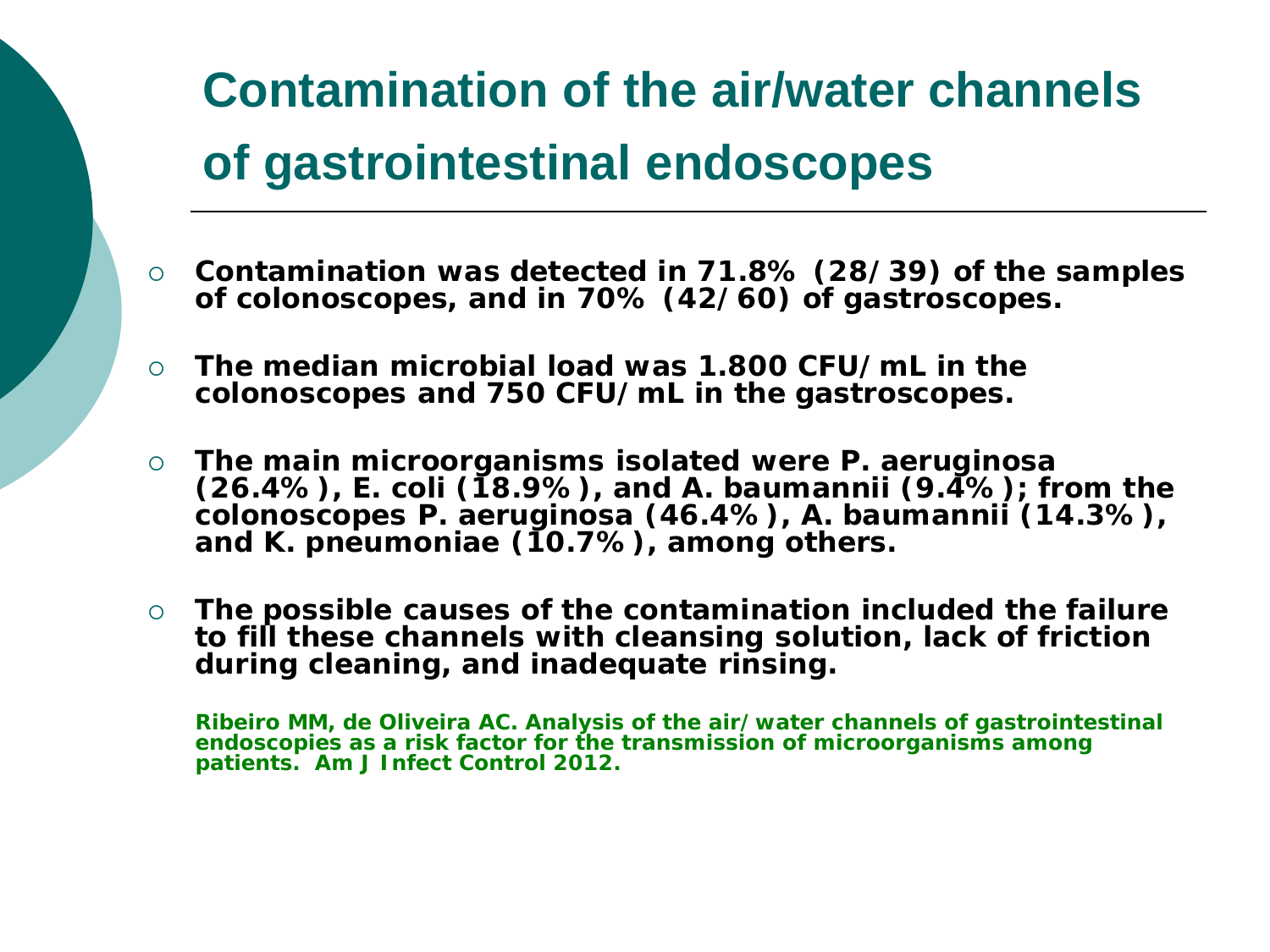## **Contamination of the Endowasher**

- 24 endowashers were sampled. Sterile rinse-water was pumped through the endowasher and tested microbiologically.
- $\circ$  Sampling was performed in 18 hospitals, including 2 university teaching hospitals in Northern Germany.
- o Of 44 samples, 6 (14%) were contaminated with pathogens of up to<br>>20.000 cfu/ml. P. aeruginosa and other Gram-negative non->20.000 cfu/ml. *P. aeruginosa* and other Gram-negative non- fermenters such as *Stenotrophomonas spp.* (18x) and *Acinetobacter spp.* (2x), *S. aureus* (1x), *E. cloacae* (1x), *C. albicans* (1x), *Serratia spp.* (1x), *Streptococcus spp*. (1x) and others (2x).
- If endowashers were contaminated, devices were reprocessed and re- tested.

**Endowashers can be a potential source of infection. Endowashers should be clearly mentioned in guidelines and routine quality control. Sampling of endowashers should be part of such recommendations**.

**Hübner NO, Assadian O, Kramer A. Endowashers: an overlooked risk for possible post- endoscopic infections. GMS Krankenhaushyg Interdiszip 2011; 6(1):Doc13 (20111215)**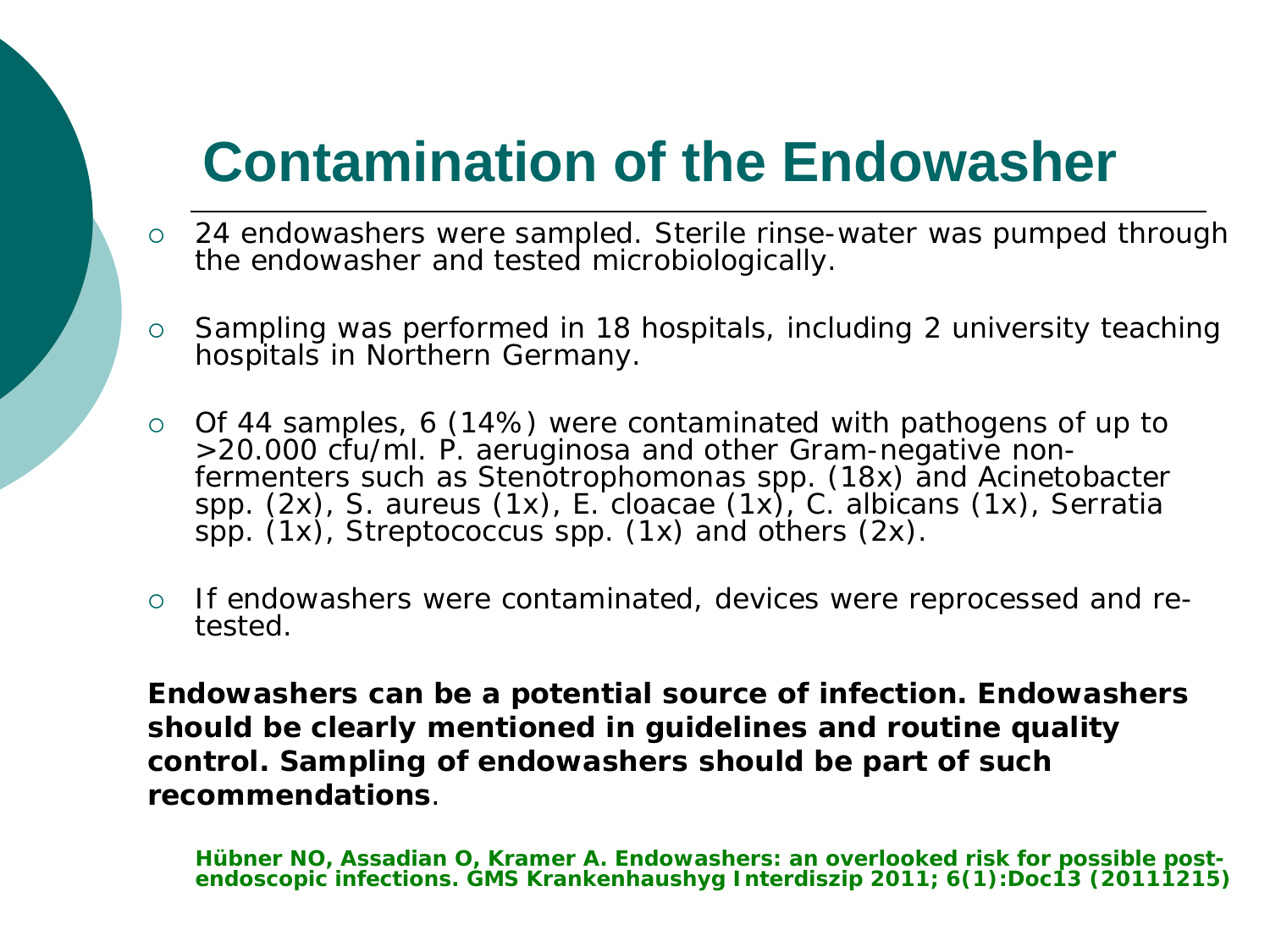### **Infection risk by endoscopy**

o endoscopic biopsy in HCV-Antibody-positive patients was identified as an independent risk factor for a HCV infection

**Andrieu J, Barny S, Colardelle P, et al. Prevalence and risk factors of hepatits C virus infection in a hospitalized population in a gastroenterology unit. Role of endoscopic biopsies. Gastroenterol Clin Biol 1995; 19: 340-5.**

**Therefore endoscopy with biopsy in the previous 4 months is an exclusion criterion for blood donation in Germany since 2010**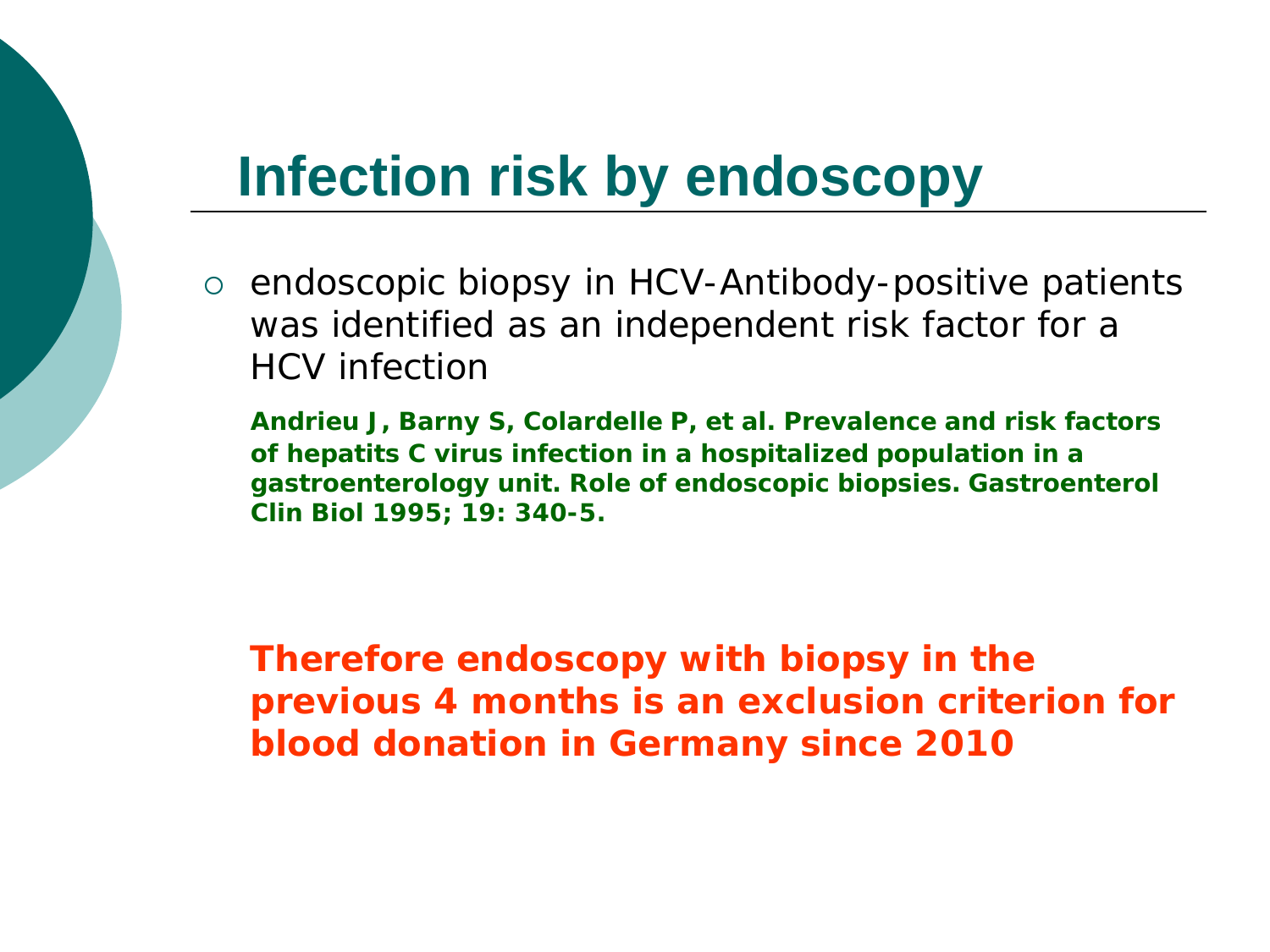### **Infection risk by endoscopy**

 **Since undetected defects were the cause of infections in and on the endoscopes, a risk of infection even exist with the correct treatment, hence the regular periodic check of the endoscopes after processing is essential**

**Corne P, Godreuil S, Jean-Pierre H, et al. . Unusual implication of biopsy forceps in outbreak of Pseudomonas aeruginosa infections and pseudo infections related to brochoscopy. J Hosp Inf 2005: 61: 20-6 DiazGranados CA, Jones MY, Kongphet-Tran T, et al. Outbreak of Pseudomonas aeruginosa infection associated with contamination of a flexible bronchoscope. Inf Control Hosp Epidemiol 2009; 30: 550-5.**

#### **Also after arthroscopy septic arthritis and gas gangrene occurred by improper treatment.**

- **Armstrong RW, Bolding F. Septic arthritis after arthroscopy: The contributing roles of intraarticular steroids and environmental factors. Am J Infect Contr 1994; 22:16-8.**
- **Herzberg W. Problems with the sterilisation and the maintenance of sterility of arthroscopic instruments: a comparison of different types of camera drapes. Knee Surg Sports Traumatol Arthrosc 1993;1(3-4): 223-5.**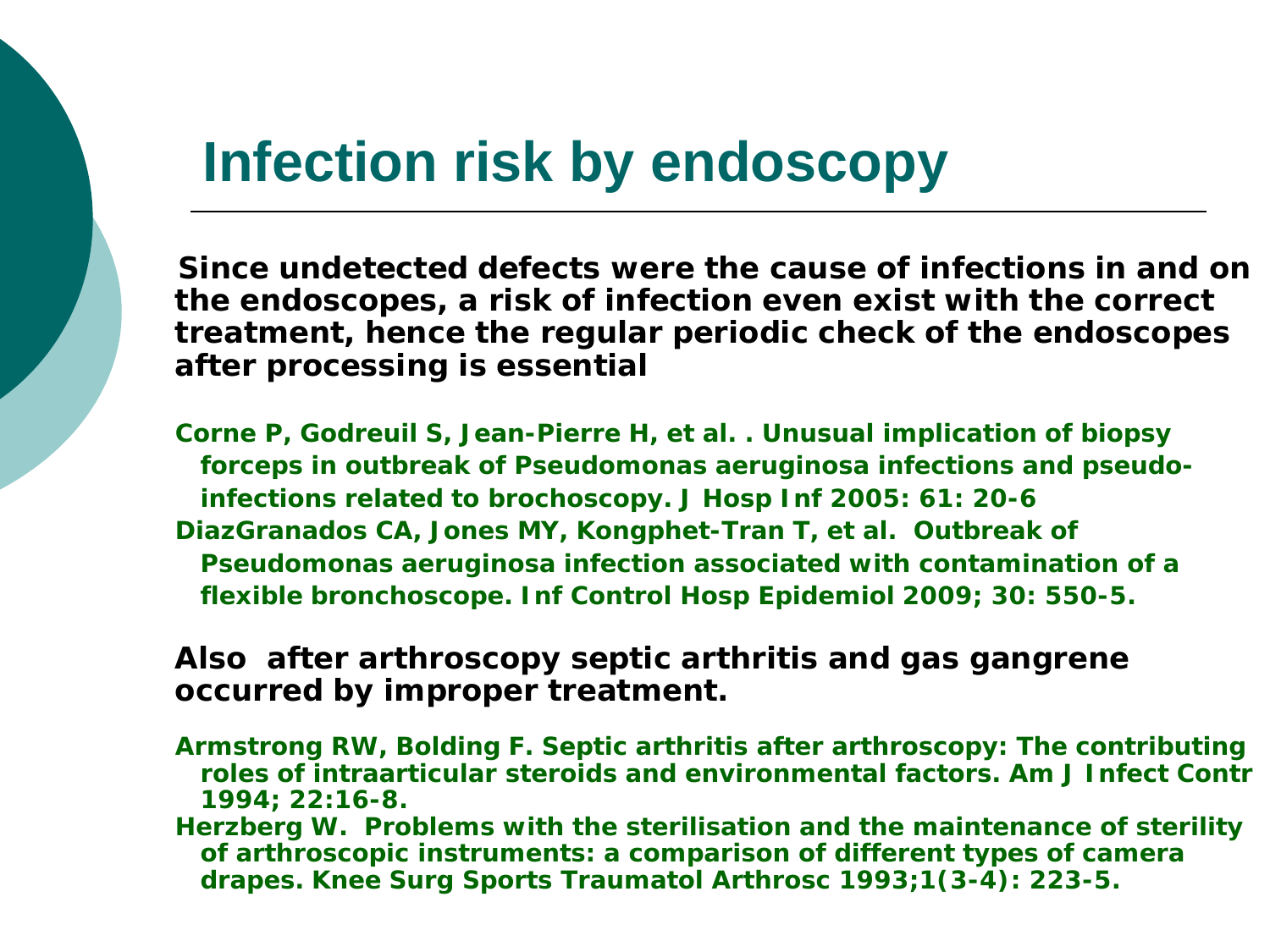## **Manually vs. mechanically reprocessing**

**Manual methods combined with sonication were totally ineffective compared to mechanically methods for cleaning of single-use biopsy forceps.**

**Even the use of retroflush cleaning was not totally effective.** 

**Alfa MJ, et al. Infect Control Hosp Epidemiol 2006, 27(8): p841-6**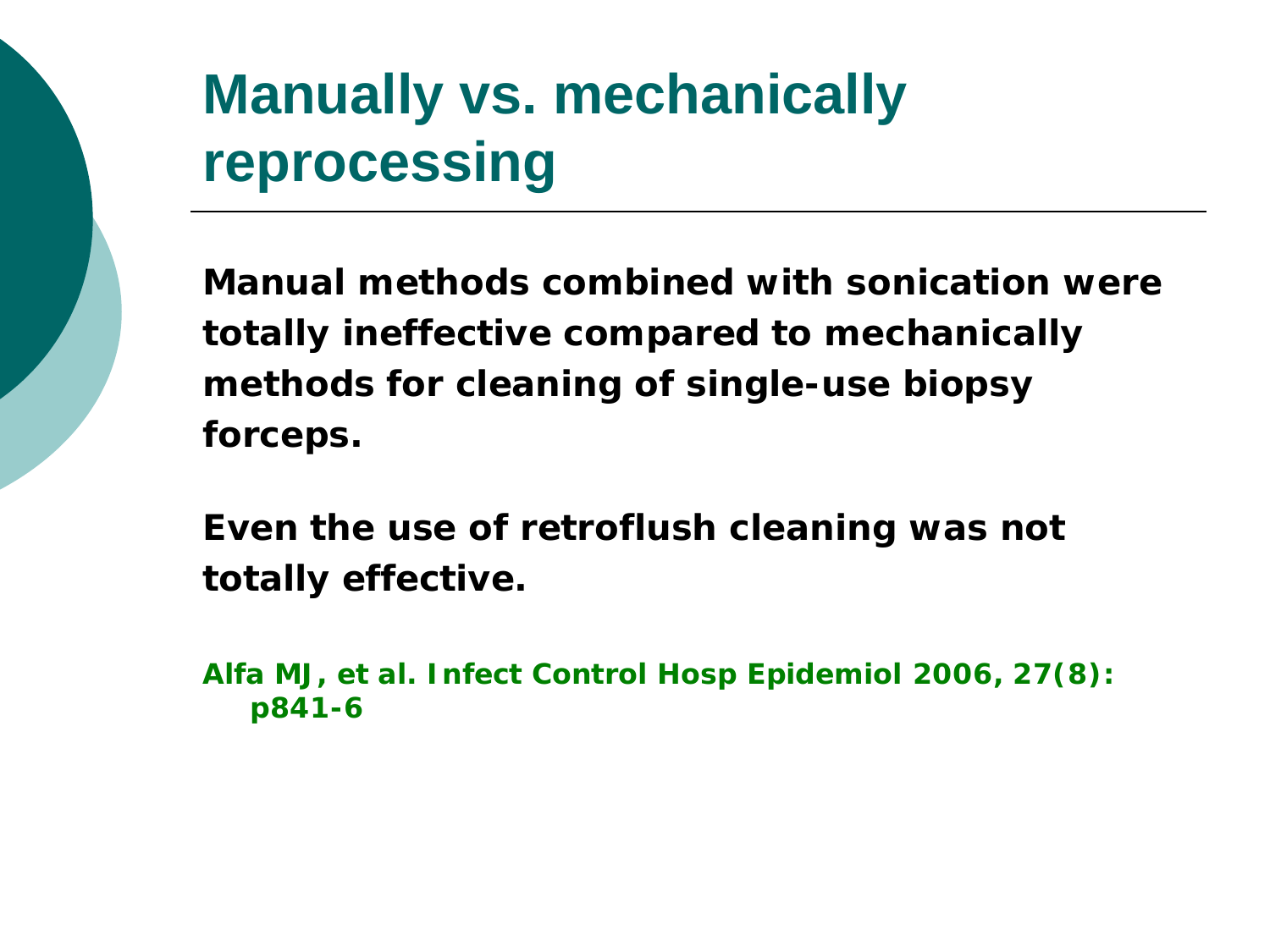### **Rigid laryngoscopes for multiple use**

*P. aeruginosa* **outbreak in neonatal ICU with 2 deaths is described due to a deficient treatment of the rigid laryngoscopes.**

**Muscarella LF. Reassessment of the risk of healthcareacquired infection during rigid laryngoscopy. J Hosp Infect 2008; 68(2): 101-7**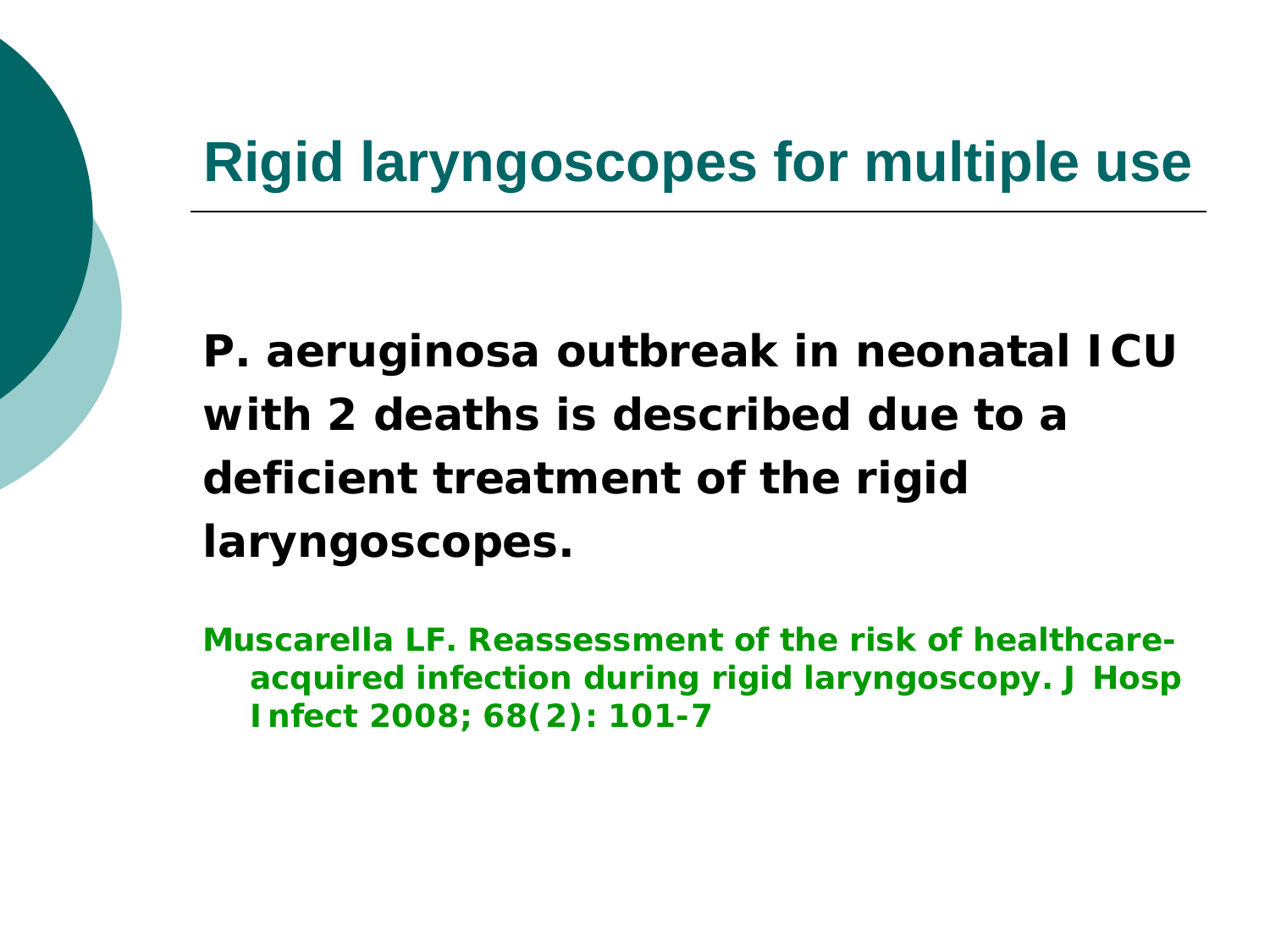## **Reprocessing of single use shaver blades**

**Microscopic detection of abrasions on the surface of the inner blade and fractures of the inner tube after 1st reprocessing and increased after 3rd reprocessing + chemical deposits (calcium, hydroxyapatite, proteins) were shown. Clinical significance was left open.**

**Kobayashi M et al. Structural damage and chemical contaminants on reprocessed arthroscopic shaver blades. Am J Sports Med 2009; 37(2): 266-73.**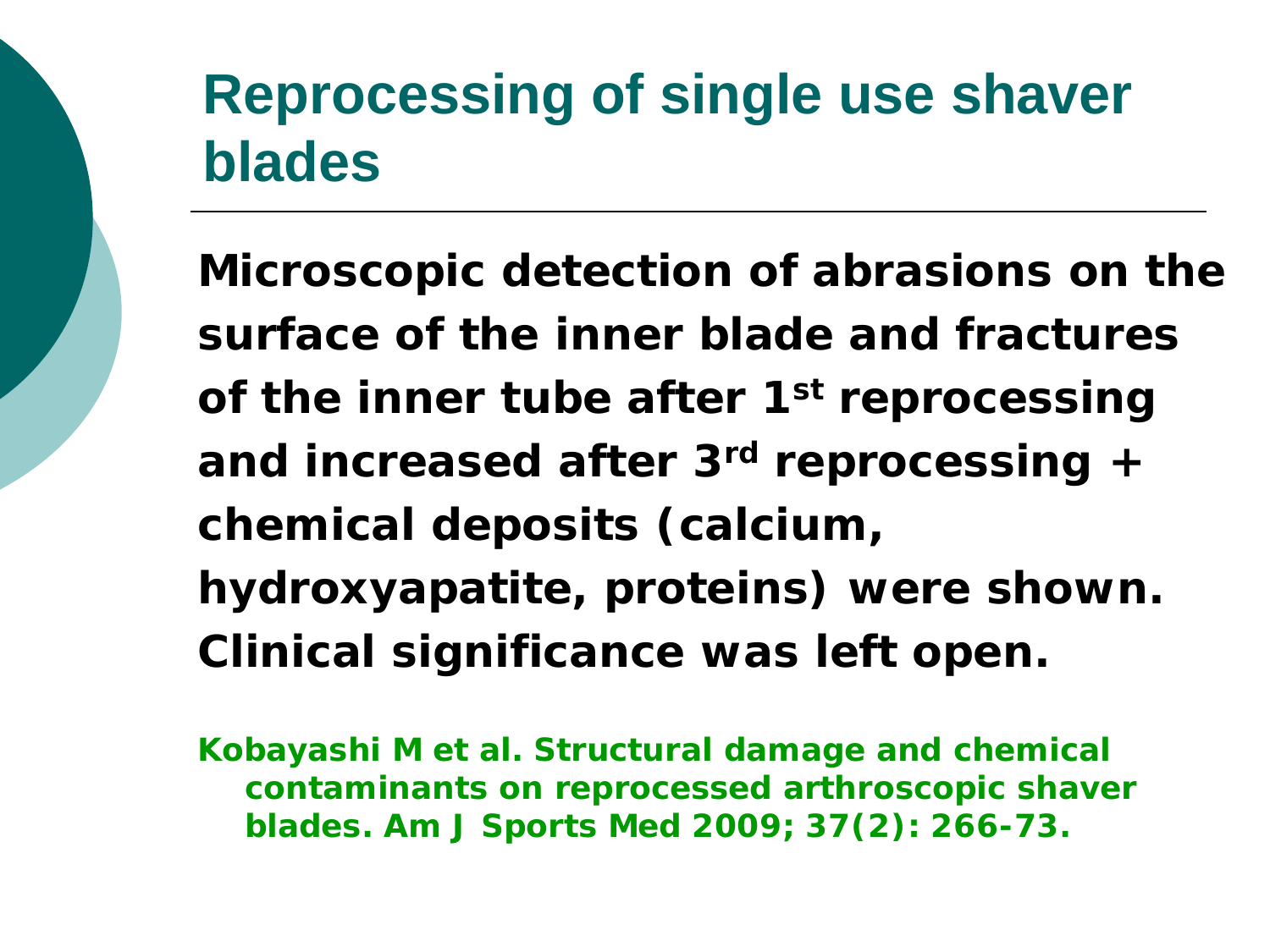## **Reusable sharp containers**

**They were returned to medical facilities with bacterial and viral contamination.** 

- **- 27 containers (90%) were positive for bacteria, 10% of the recovered isolates were gram-negative rods**
- **- 9 out of 30 (30%) cultures were positive for viruses: HIV (10%), HAV (6.7%), HBV (6.7%), and HCV (13.3%),**
- **- several containers were positively tested and diverse viruses and bacteria were detected**

**Runner JC. Bacterial and viral contamination of reusable sharps containers in a community hospital setting. Am J Infect Control 2007; 35(8): 527-30**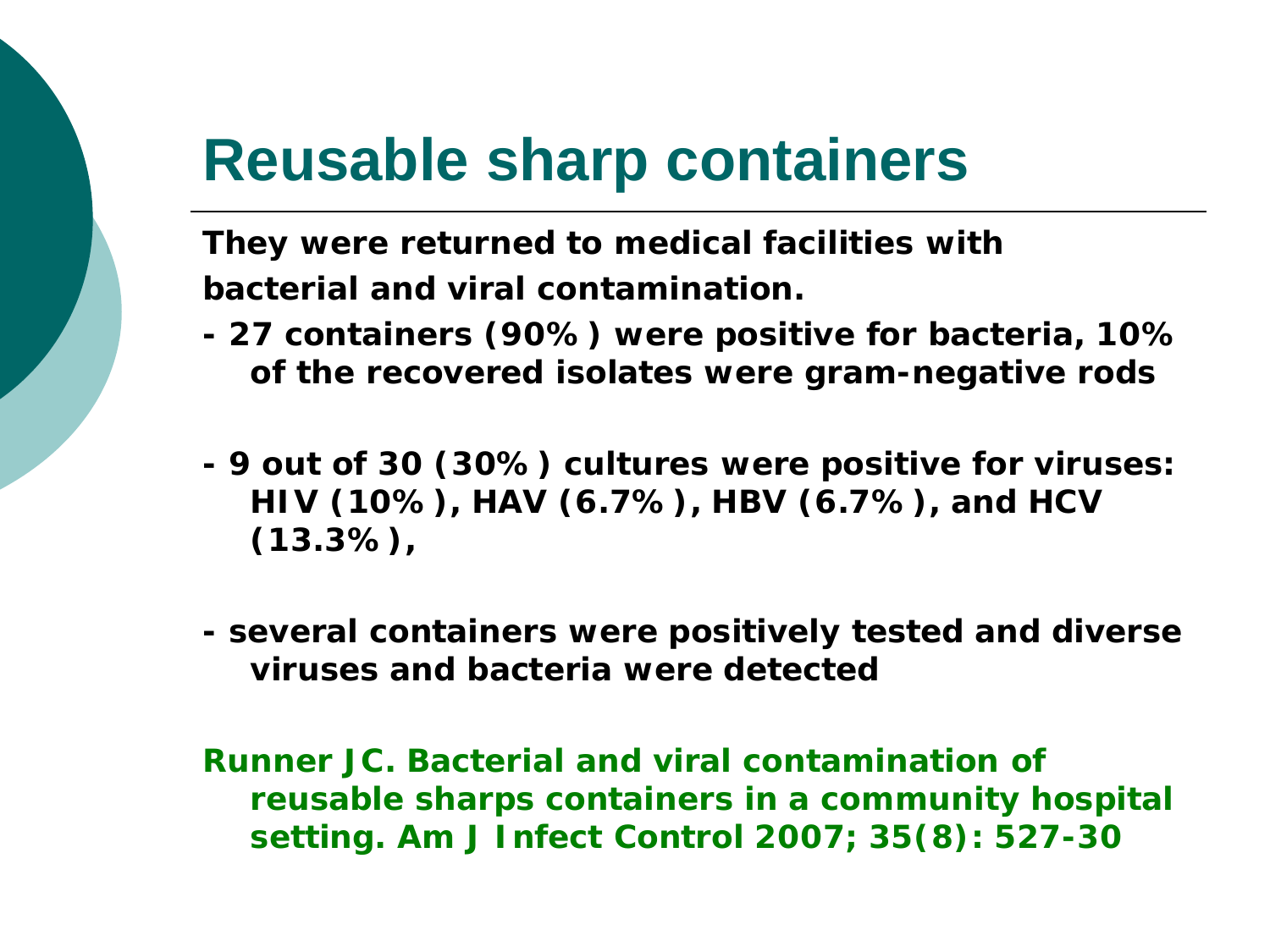## **Historical development of Central Sterilization Service Centers (CSSC)**

- Cause for formation: Increasing demand of higher hygiene quality and the advance of reprocessing technique
- In **1890**, the first sterilisation department but with decentralised cleaning and disinfection in adjacent to an operation room was built in the Charité Hospital in Berlin, **Germany**
- o In 1920, the first CSSC with complete reprocessing process was build in Standford Hospital, Connecticut, **US**. 4 years later, the next CSSC was opened in Misericordia Hospital, Philadelphia.
- In **1958**, the first CSSC in Europa was established in **UK**, in Musgrove Hospital, and only in the 1980s in Germany.

**A legal basis of the obligation to reprocess medical products in Europe was established through the released EU law 1993/42/EWG, which is harmonized in all European countries and embodied within the national law.** 

**The Joint Guideline of the Robert Koch Institute (RKI) Berlin and the Federal Institute for Drugs and Medical Devices (BfArM) on reprocessing of Medical Devices was published 2001 and revised 2012.**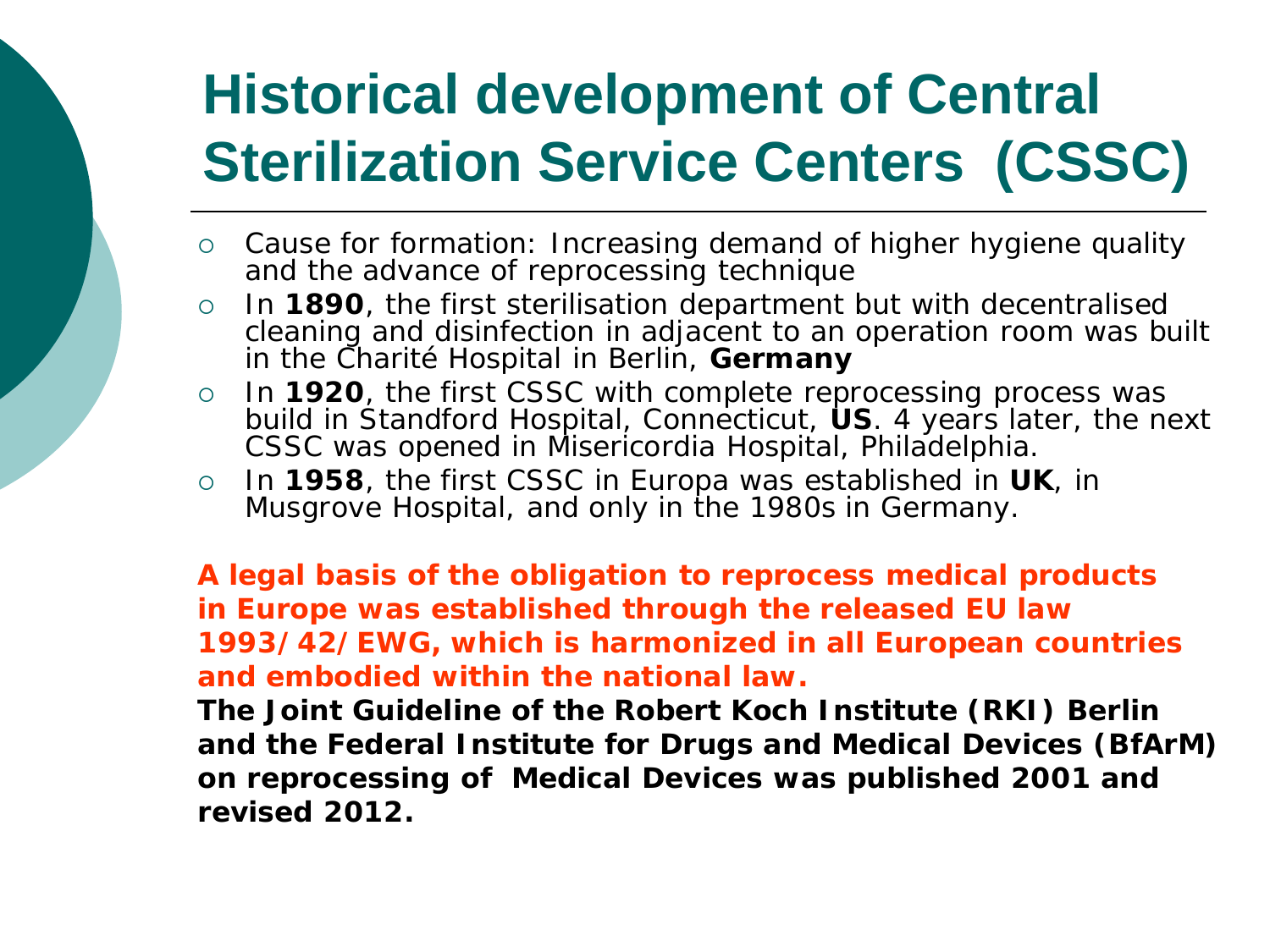## **Current situation of reprocessing in Germany**

- **Hospitals for maximum care were usually fully served by an outsourced CSSC provider at the site**
- **Smaller hospitals are served by an independent regional CSSC, which in the same time also supplies several other hospitals.**
- **Most of the private practices are taking selfresponsibility to reprocess their medical devices. However, some physicians rely upon a CSSC service**.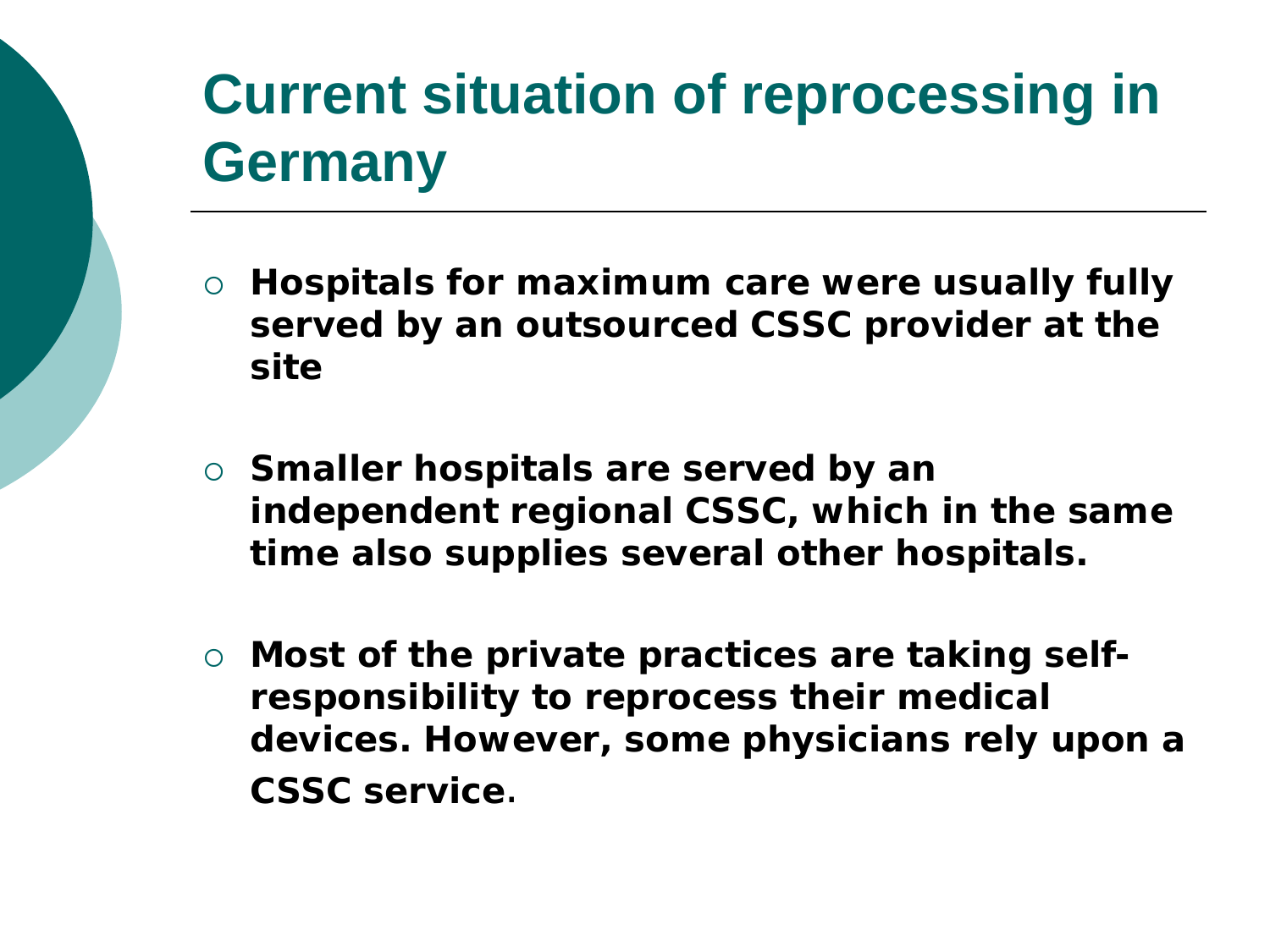## **Education**

For **personnel of CSSCs** the training for "**sterilization assistant**" in Germany have been started since 1993 and is classified into three qualification levels

- $\circ$  Level 1 , Technical sterilization assistant " (120 h)
- $\circ$  Level 2 "Technical sterilization assistant with a broader scope of responsibilities" (80 h)
- $\circ$  Level 3 for "Management" (200 h).

For **medical practices** a **Competence Course for Reprocessing of Medical Devices** (CCRMD) has been established since 2003 (40 h).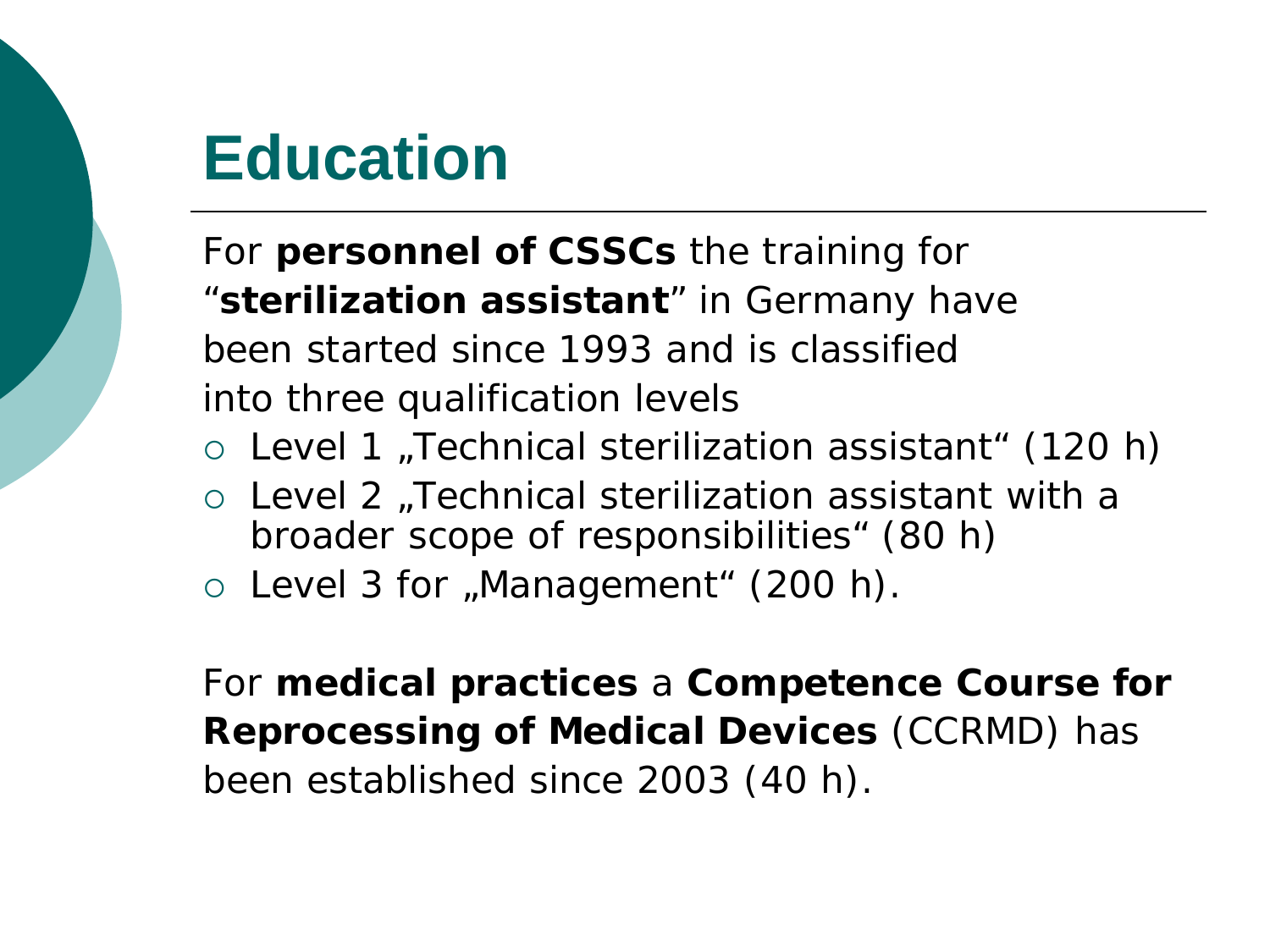## **International situation of reprocessing of single-use MDs**

- **The reprocessing is legally allowed under strict conditions in Germany**
- **Kramer A, Assadian O. Ethical and hygiene aspects of the reprocessing of medical devices in Germany. GMS Krankenhhyg Interdiszip 2008, 3(3); Doc25.**
- **Großkopf V, JÄkel C. Legal framework conditions for the reprocessing of medical devices. GMS Krankenhhyg Interdiszip 2008, 3(3); Doc24**
- **Even in the U.S. (FDA), Canada (National Scientific Advisory Panel on Reprocessing of Medical Devices ) and other European countries the reprocessing is allowed**
- **NN. Medical devices; reprocessed single-use devices; requirement for submission of validation data. Direct fi nal rule. Fed Reg 2006;71 (185):55.729–37.**
- **Lee RC, Berzins S, Alfieri N. Single-use device reuse risks. Can J Infect Control Fall 2007, 22(3): 142-6.**
- **Popp W, Rasslan O, Unahalekhaka A, et al. What is the use? An international look at reuse of single-use medical devices. Int J Hyg Environ Health 2010; 213(4): 302-7.**
- **O'Brien V. Controlling the process: legislation and guidance regulating the decontamination of medical devices. J Perioper Pract 2009;19 (12):428–32.**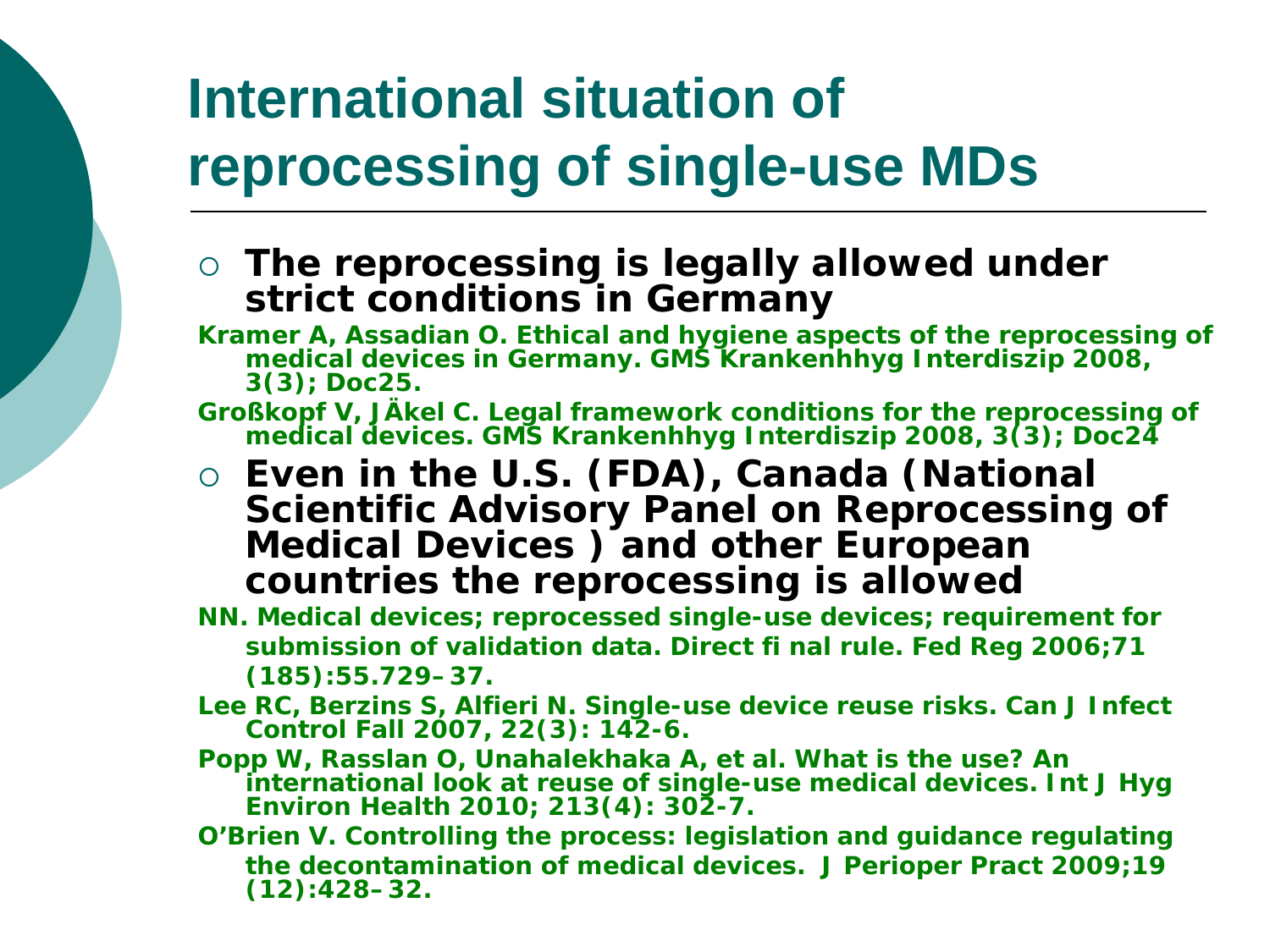## **Regulation for reprocessing of single-use MDs in Germany**

- **In Germany medical devices may only be reprocessed and reused if a product-specific validation process exists and the processor holds to EU law and the joint guideline 93/42/EEC of RKI/ BfArM.**
- **The quality management system for the reprocessing of single-use medical devices has to be certified by an agency accordance with DIN EN 13485/2003 which is accredited by the Central German Federal Agency for Health Protection in Pharmaceuticals and Medical Products (ZLG)**

 **Currently there are only 4 accredited certification agencies**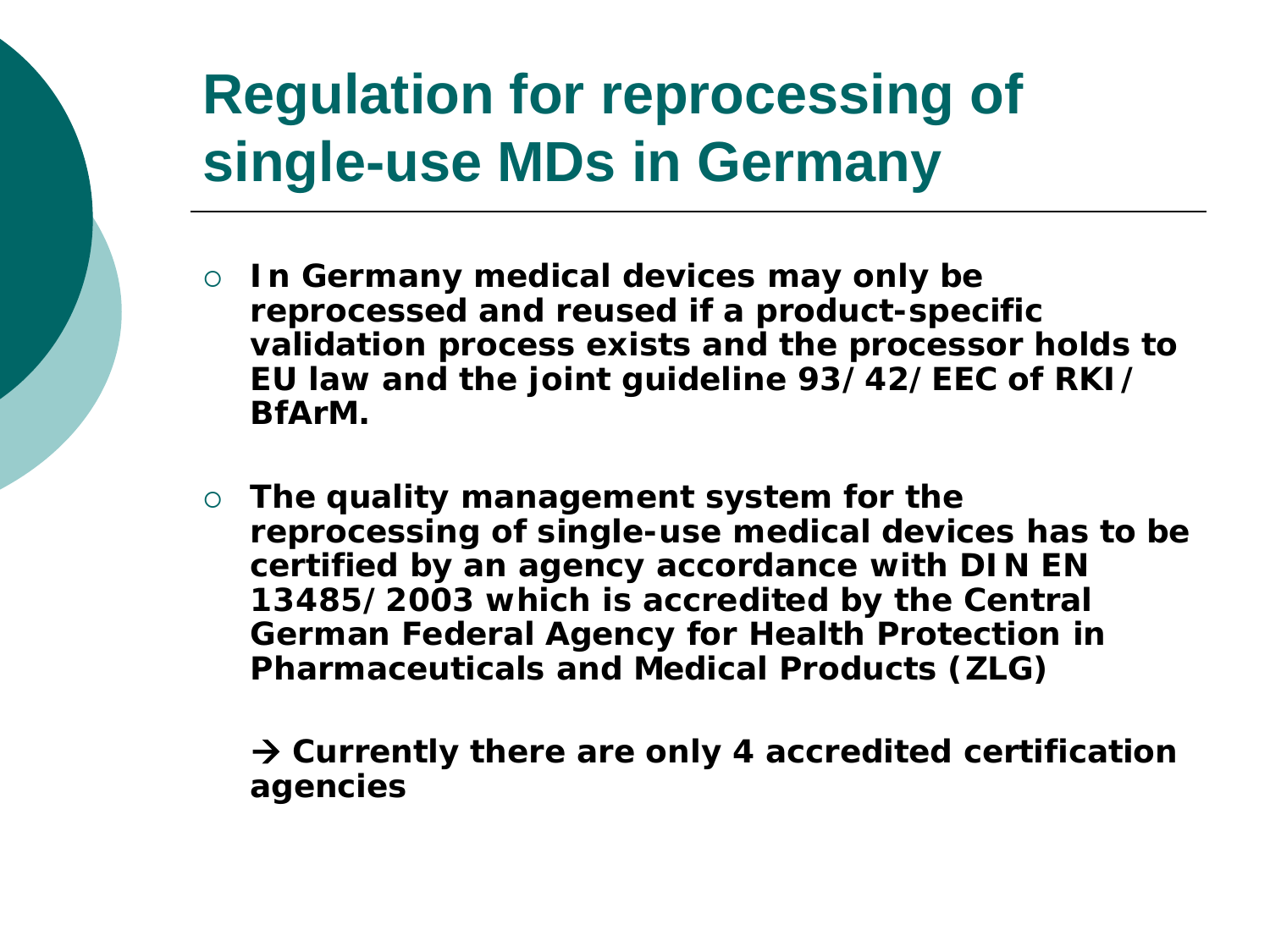### **Requirements for a specialized professional reprocessing of single use MD**

- **1. Proofing of the feasibility** for reprocessing
- **2. Risk assessment** of the reprocessed MD (safety, biocompatibility)
- **3. Development of validated reprocessing procedure** with exemplary check of the material properties + codification of the number of allowed reprocessing cycles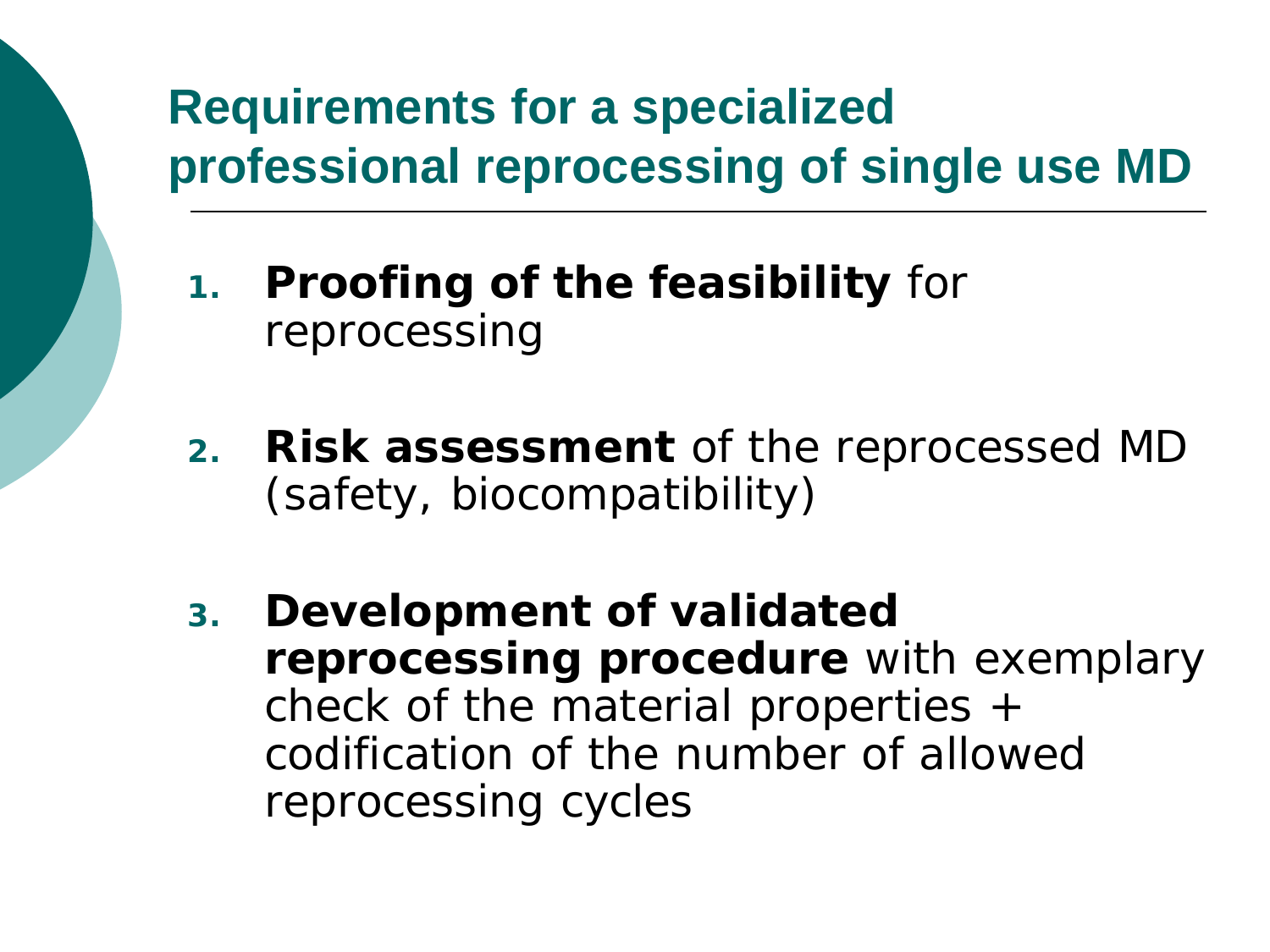## **Hazard analysis**

- **1. Risks that may result from the application of processed MD**
- **2. Risks by unsuitable cleaning and disinfection (methods, devices, media)**
- **3. Risks by unsuitable sterilization (method, device, media)**
- **4. Risks by unsuitable product design (as well as technical and functional tests)**
- **5. Risks by unsuitable other processing steps (packaging, transportation, storage, labeling, etc.)**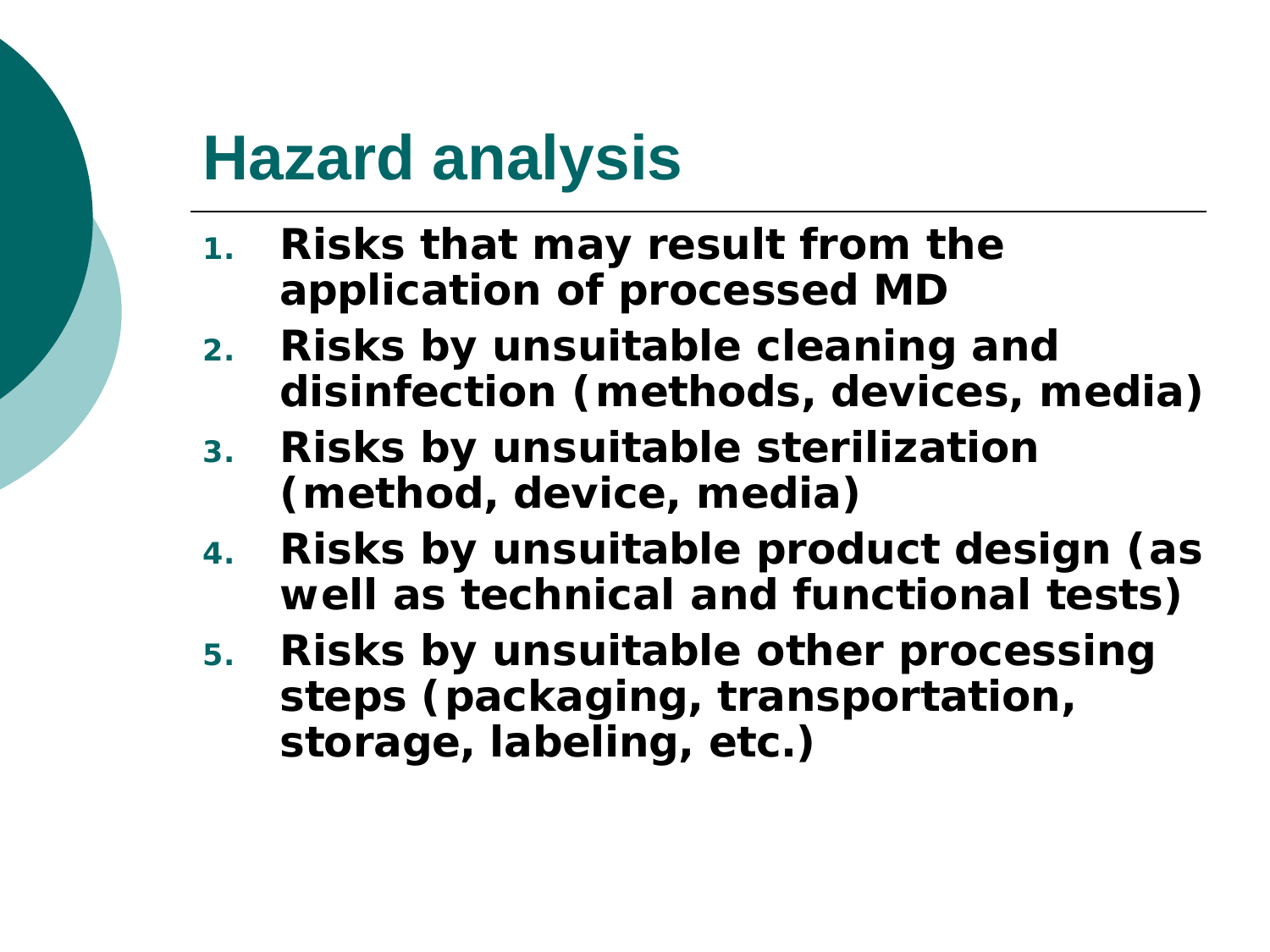### **No siginificant differences between new and reprocessed ablatio cardiac catheters**

| <b>Marker</b>                   | <b>New catheters</b><br>$(n = 100)$<br>median, sd | <b>Reprocessed</b><br>catheters<br>$(n = 101)$<br>median, sd |
|---------------------------------|---------------------------------------------------|--------------------------------------------------------------|
|                                 |                                                   |                                                              |
| <b>X-Ray duration</b><br>time   | $34 + 32$                                         | $31 \pm 28$                                                  |
| <b>Duration of</b><br>procedure | $111 \pm 76$                                      | $95 \pm 60$                                                  |
| <b>HF power input</b>           | $13 \pm 15$                                       | $10 \pm 8.5$                                                 |
| Arrhythmia<br>recidive          | 7                                                 | 6                                                            |
| <b>Complications</b>            |                                                   | 1                                                            |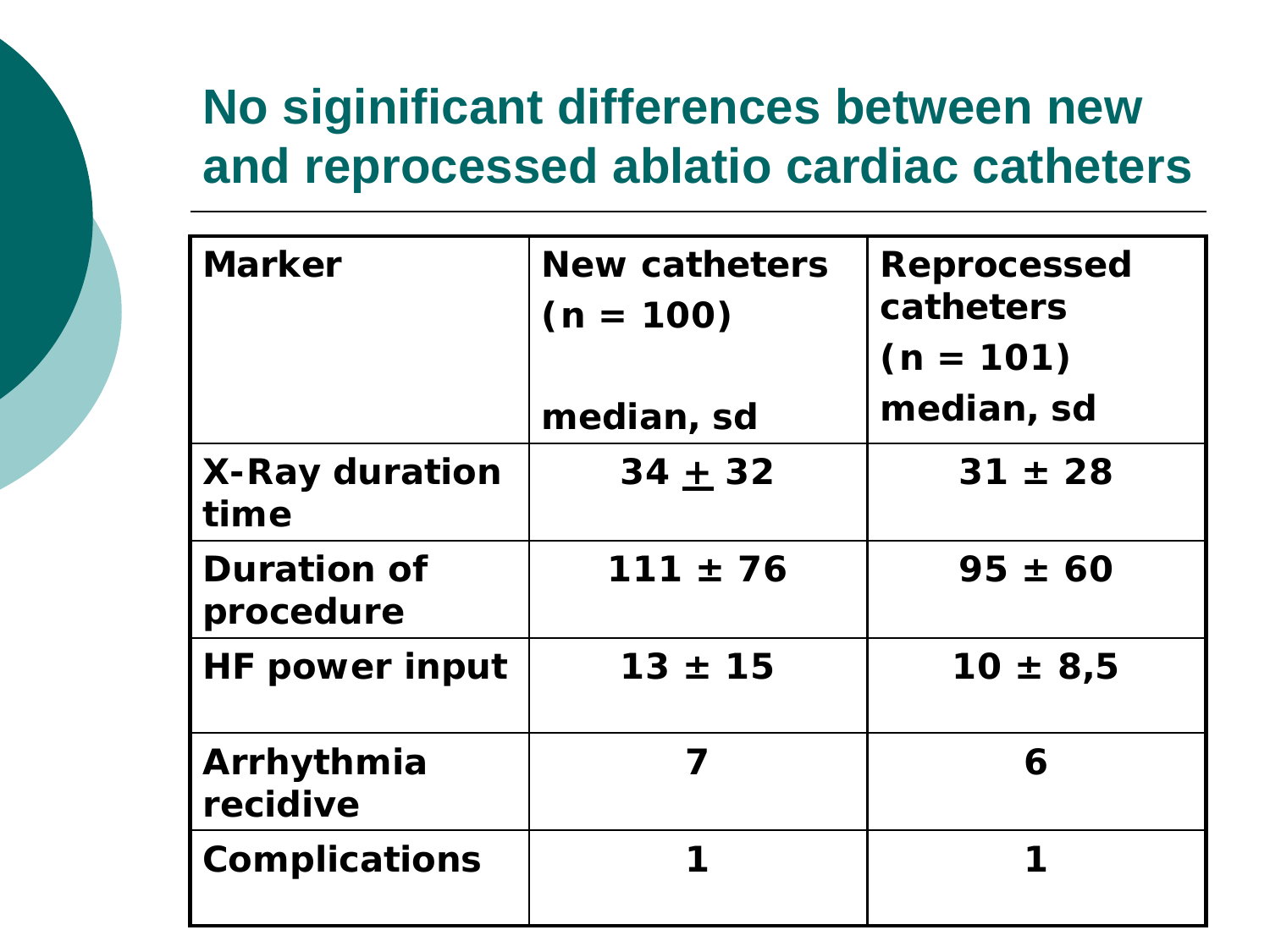**Under the precondition of patient safety every opportunity of a controlled reprocessing based on a validated procedure contributes to cost containment**

**The economic effects of reprocessing based on a controlled procedure are significantly convincing.**

### **Only one single ablation catheter Germany: 16 to 23 Mio. €**



**England (UK): 4,9 to 7,0 Mio. € France: 9,4 to 13,5 Mio. € Italy: 8,4 to 12,0 Mio. € Spain: 3,0 to 4,25 Mio. € Netherlands: 1,9 to 3,1 Mio. € Austria: 0,5 to 0,75 Mio. € Switzerland: 1,5 to 2,1 Mio. € Poland: 3,0 to 4,3 Mio. € Portugal: 0,4 to 0,6 Mio. €**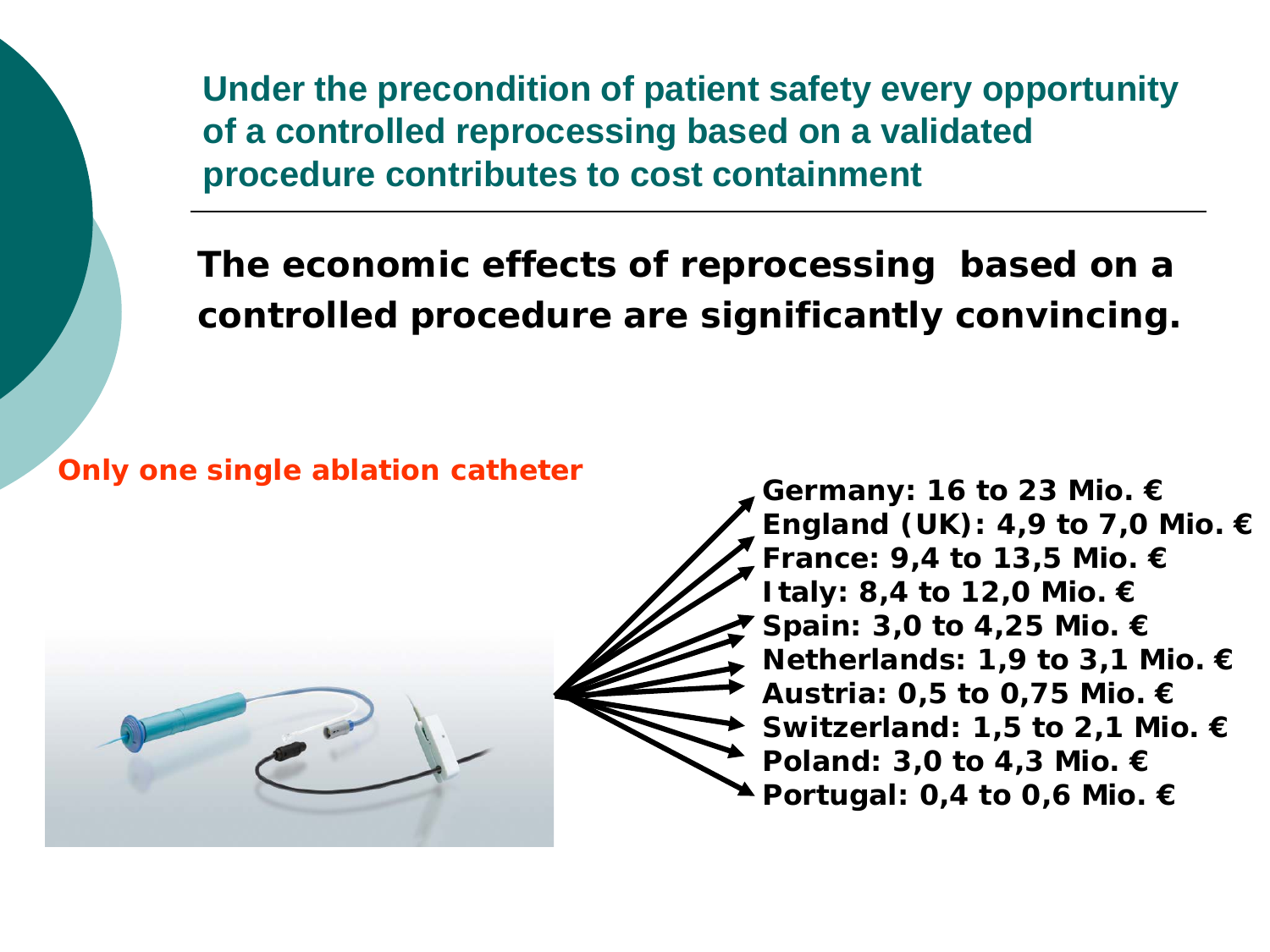### **Basic principles of the RKI/ BfArM Guideline for reprocessing in Germany**

**The reprocessing is legally considered as "full manageable risk" with the following requirements:**

- **Qualified and trained personnel within a defined organisation structure**
- **Establishment of quality management with defined responsibilities, clear description of all reprocessing steps in a Standard Operating Procedure (SOP), starting with containment, handling, collection and transportation, preparation, disassembling, actions according to the manufacturer´s instructions of use, cleaning, drying, disinfection, inspection, function testing, assembling, packaging, sterilization, storage, quality control, maintenance, service, performance test and labelling**
- **validation and documentation of the whole reprocessing process**
- **risk classification of MDs**
- **development of routine evaluation concept**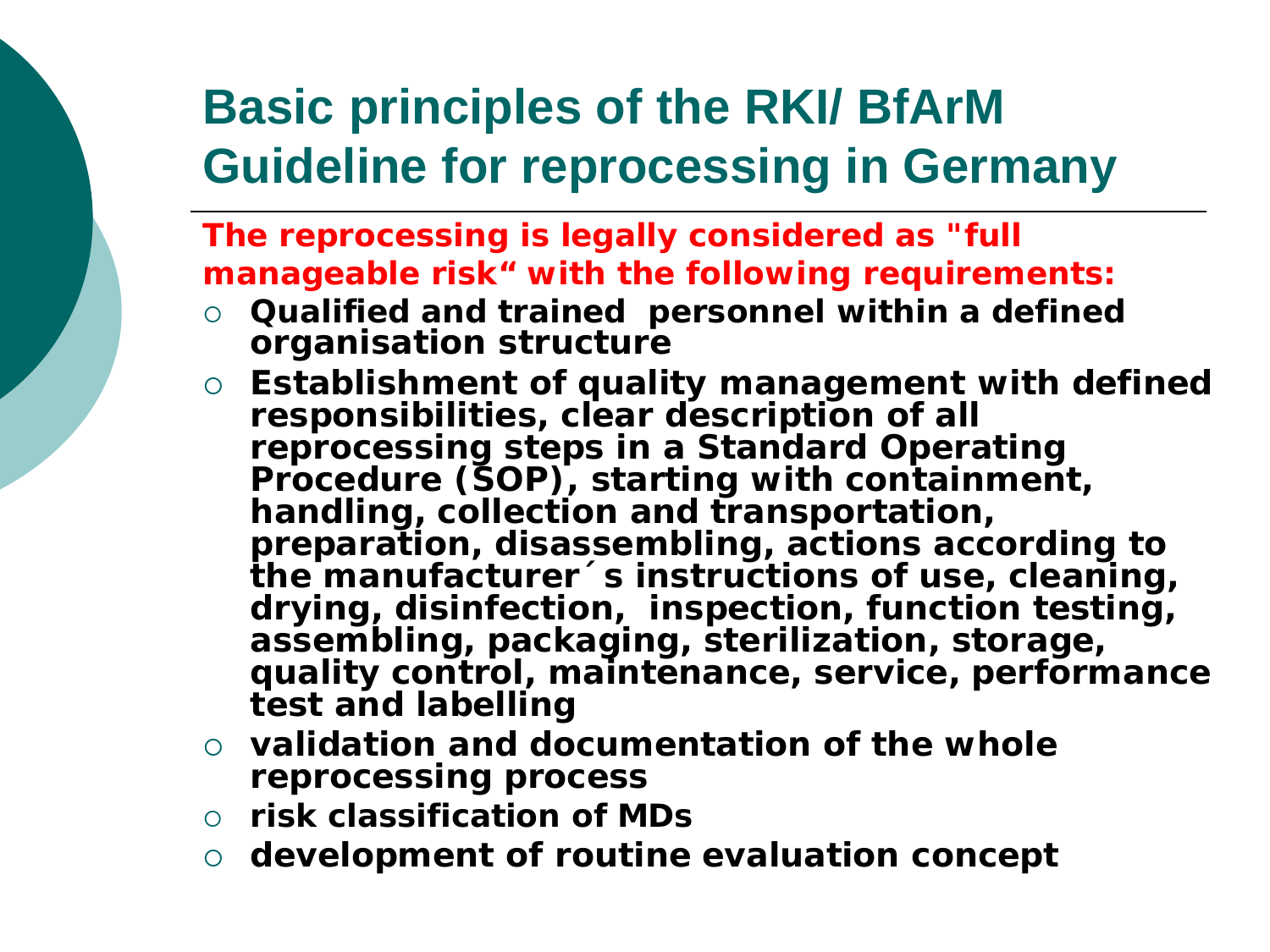### **Risk classification of MD`s for the processing**

#### **uncritical MD**

contact only with **intact skin, or no contact**, e.g. scissors for cutting the band-aid, ECG electrodes

#### **semi-critical MD**

Contact with **mucosa or pathologically altered skin**

(A) no special requirements = **visual inspection of cleanliness possible**, e.g. speculum

(B) with increased requirements (e.g. **narrow lumens**) = limited visual inspection, e.g. lumina in endoscopes, immediately after

pre-cleaning, lumen-covering machine reprocessing

- **critical MD** → **sterile** application e.g., MDs for surgical intervention
	- (A) **visual inspection possible**, e.g. retractors
	- (B) **limited visual inspection**, e.g. MIC-Trokar

(C) – limited visual inspection and **no steam sterilization** (thermolabile)

**If there are doubts about the classification of the MD, the next higher risk level should be assigned.**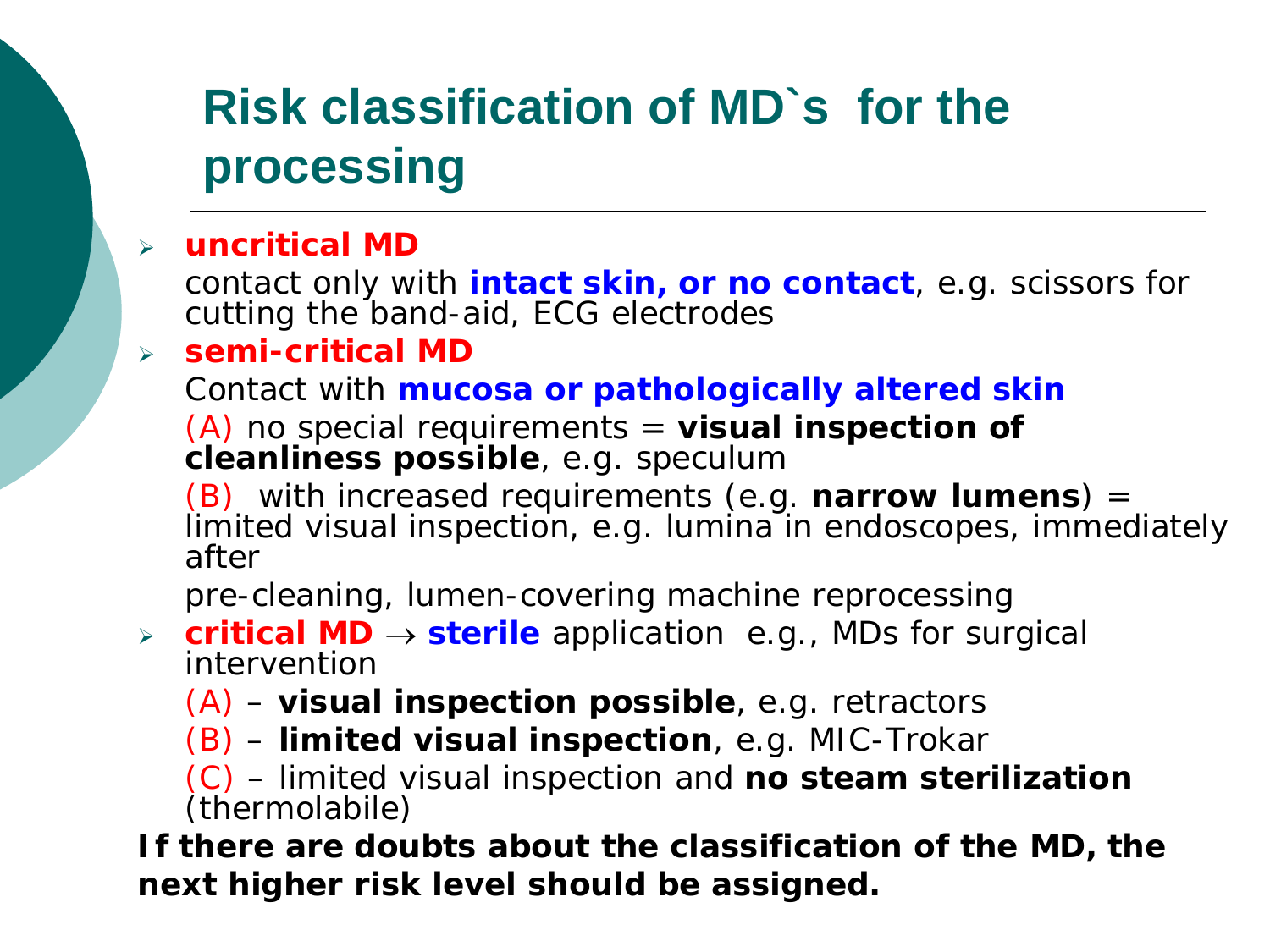#### **Requirements for reprocessing derived from the risk assessment**

 **not critical** → cleaning (C) → disinfection (D) spectrum of efficacy A\*, optionally  $A+B***$ 



 $*A =$  Bacteria,  $*$  $*B =$  Virus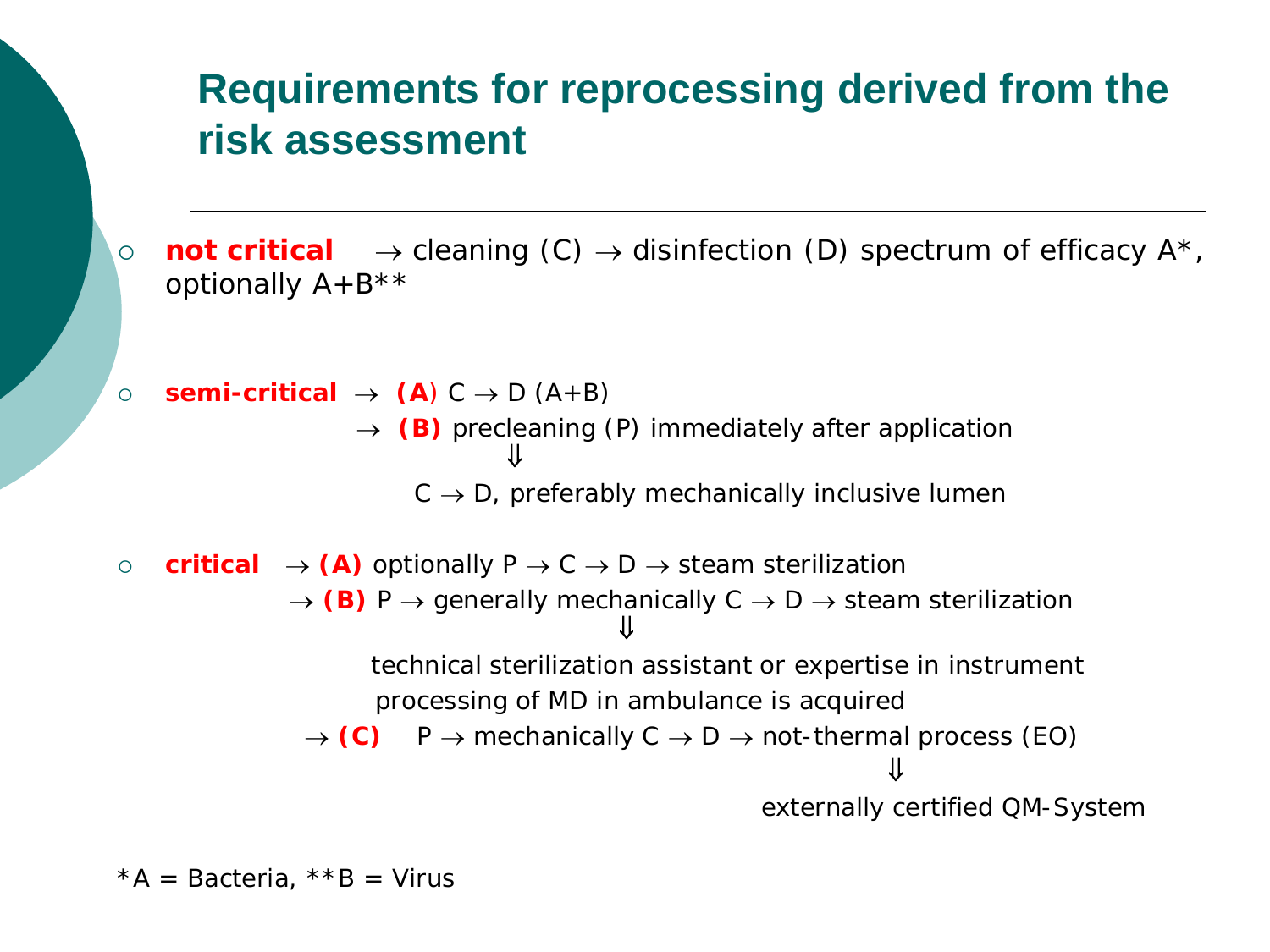### **Additional classification by risk of vCJD or CJD (risk groups)**

- **I.** Disease or suspected vCJD
- **II.** Disease or suspected CJD
- **III.** Related with CJD-patients (except it was a familial genetic unbiassed detected)
- **IV.** Receiver of human Growth hormone (non-recombinant) and of corneal or dura mater transplants
- **V.** Patients with unexplained, rapidly progressive disease of the CNS (with and without dementia), without suspected CJD
- **VI. All other patients**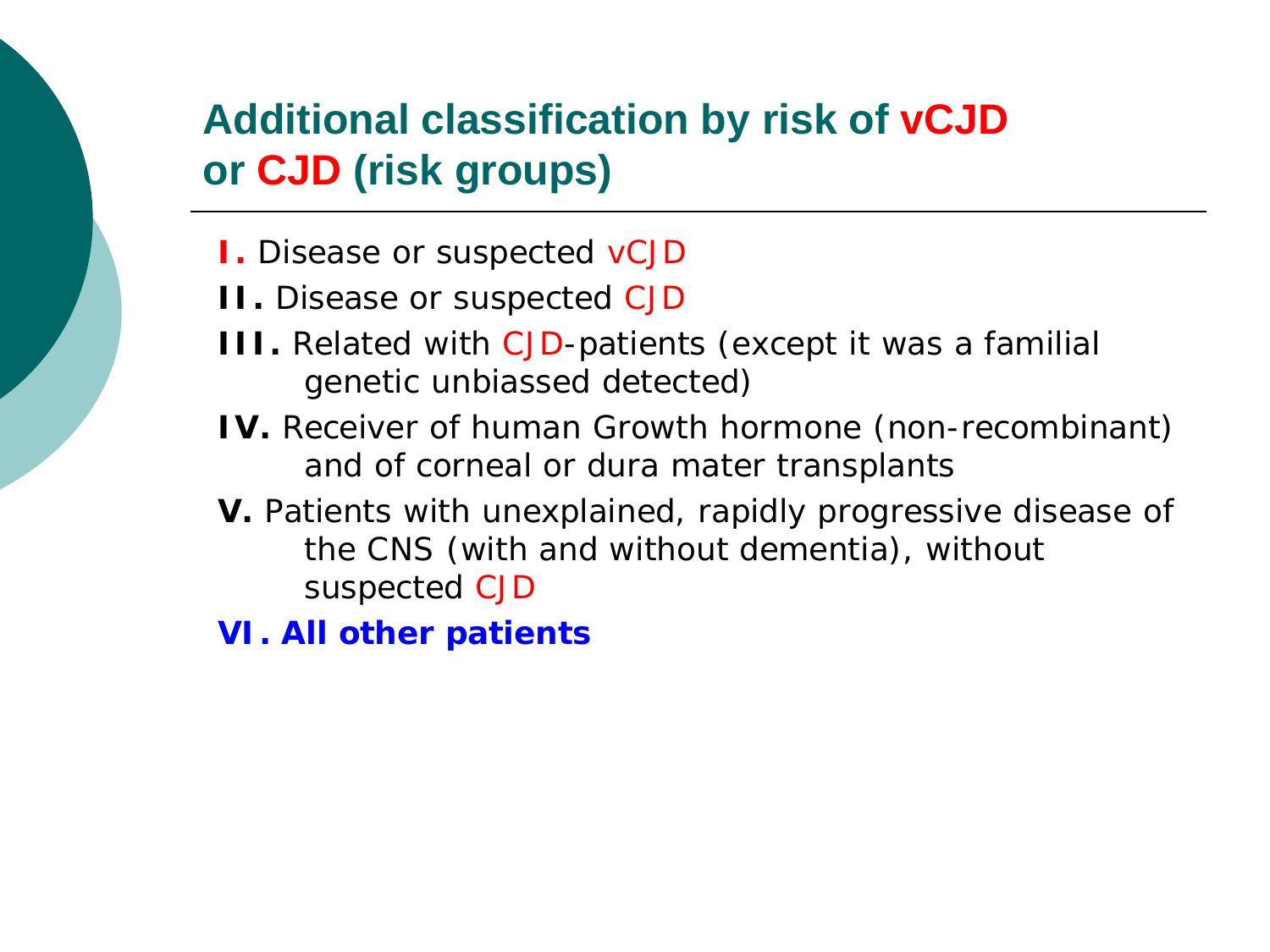## **Risk materials or risk interventions of CJD or vCJD**

- **a)** neurosurgical procedures with contact to the CNS (brain, spinal cord, optic nerve), as well as spinal and trigeminal ganglia, inner ear, pituitary or olfactory area of the nasal mucosa
- **b)** eye surgery (posterior segments of the eye: retina and nervus opticus and corneal transplant surgery and corneal transplants using)
- **c)** other surgical procedures involving contact with risk materials (ENT, olfactory epithelium)
- **d)** lumbar puncture (usually not relevant, because basically disposable products are used)
- **e)** additionally in vCJD operations on lymphatic tissue such as tonsillectomy, splenectomy, appendectomy, interventions at the terminal ileum, lymph node resections, biopsy, surgery on the bone marrow (e.g. in orthopedics and trauma surgery). Blood must be considered only as risk material in case of vCJD.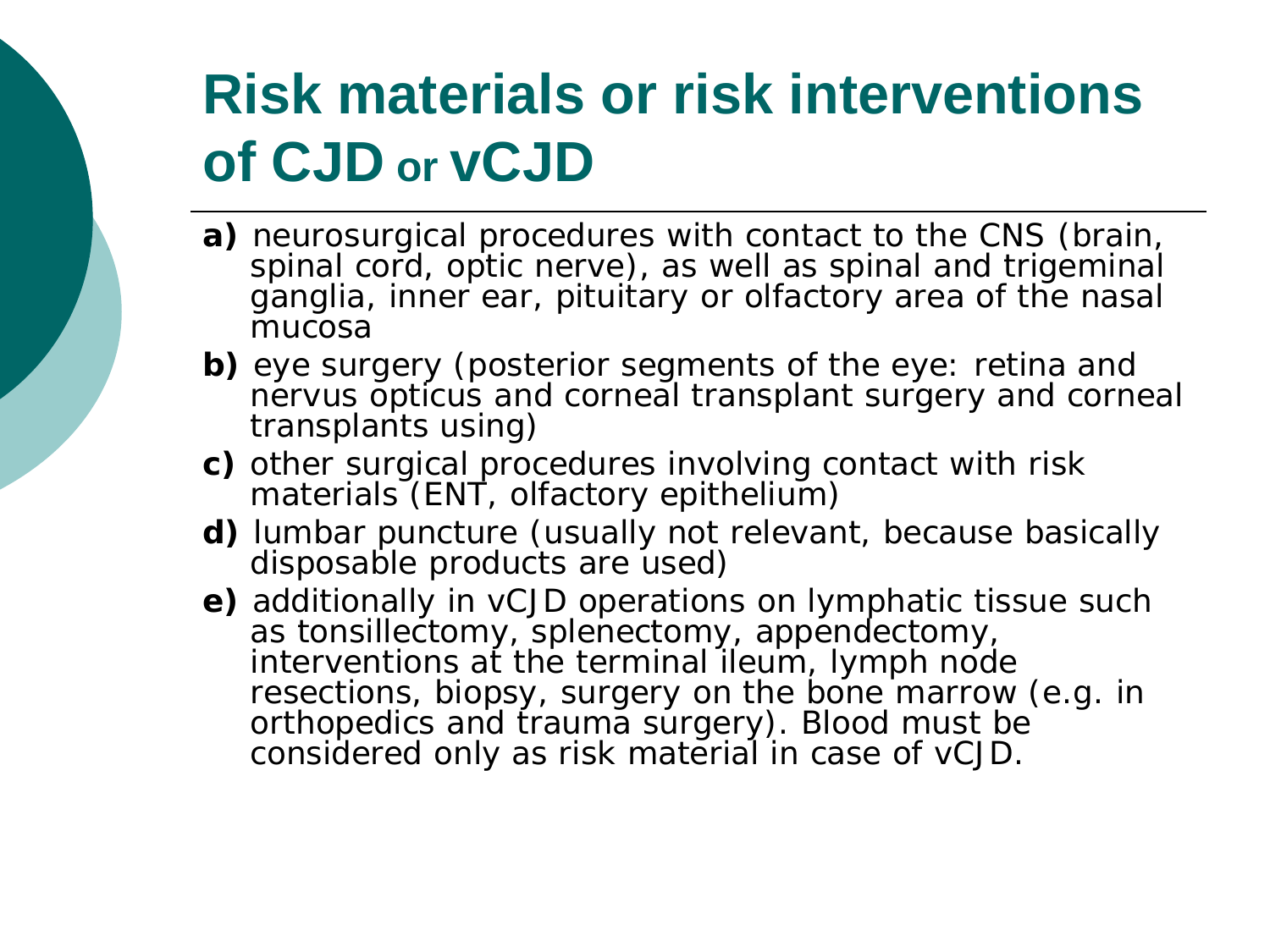## **Approach to recognizable risk**

- **at risk group I (**disease or suspected vCJD) **after all interventions**
- **at risk group II-V only after use on risk tissues a)-d)**

- **Disposable products dispose and burn**
- **Reusable products - central processing allowed only at a central location in Göttingen**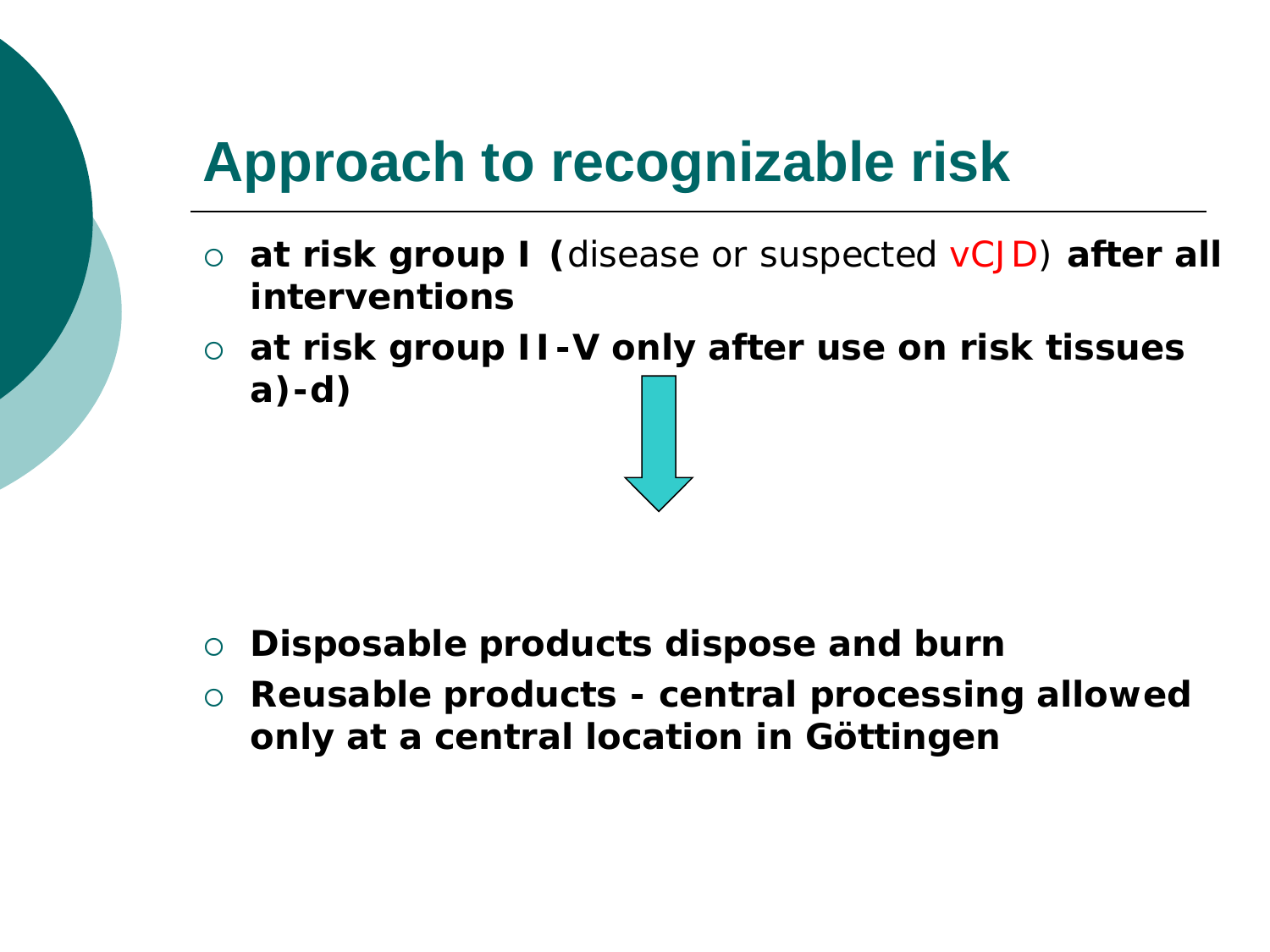### **Approach to risk group VI = no identifiable risk of CJD or vCJD**

When possible, whenever acting on risk tissues (a - d) **medical devices are used for single-use**, e.g.

- scalpels
- biopsy needles and cannulas, MD for neuraxial anesthesia and nerve conduction block
- bone drill and -screws with possible contact with CNS or CSF

At **each reprocessing** at least **two effective methods** for the decontamination or inactivation of **prions** have to be combined**.** These methods include e.g.

- **Pre-cleaning, thereafter not fixing alkaline cleaning** (pH> 10 for 10 min)
- **mechanical chemo-thermal disinfection**
- sterilization with (partially) documented prions activity, **134 ° C for 5 min**, if not possible, alkaline cleaning, **134 ° C 18 min** (during interventions at risk tissues a-d)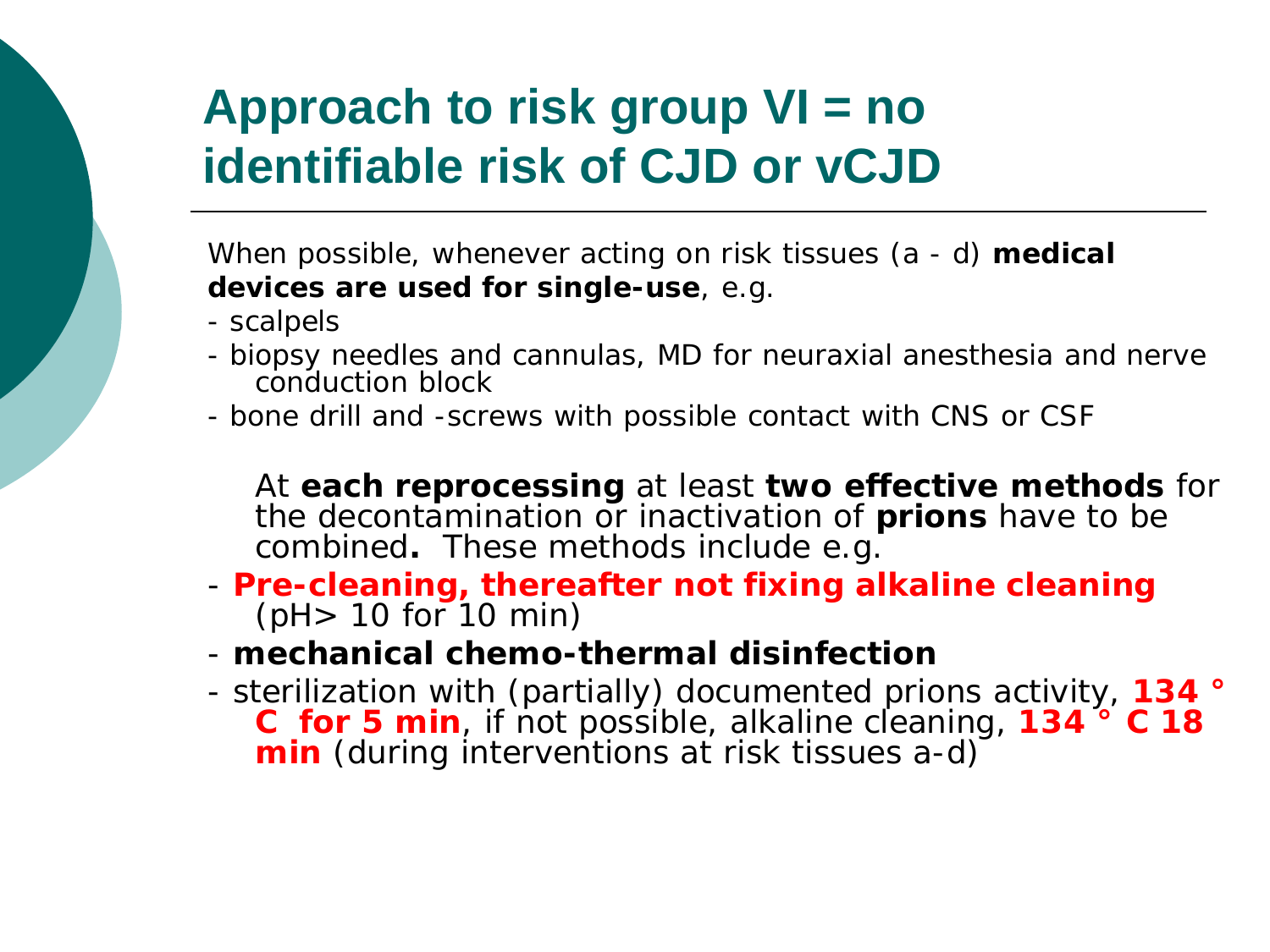## **Analysis of reprocessing - a representative sample**

**We have analyzed 156 German Central Sterilization Service Centers (CSSCs) supplying hospitals with 250 to > 1.000 beds in a German-wide hospital network, further 14 CSSCS supplying regional general hospitals and finally decentralized reprocessing in 18 dermatological medical practices.**

- **For the CSSCs we submitted an questionnaire that contains the following components:** 
	- **- organization, physical infrastructure, and personnel requirements**
	- **- product-related performance test**
	- **- reprocessing of endoscopes.**

**The quality of responses in the collected questionnaires was verified with a structured interview from a random sampling of 10% of all collected questionnaires.**

 **In dermatological practices the governmental authority has taken a structured review after returning a preliminary questionnaire.**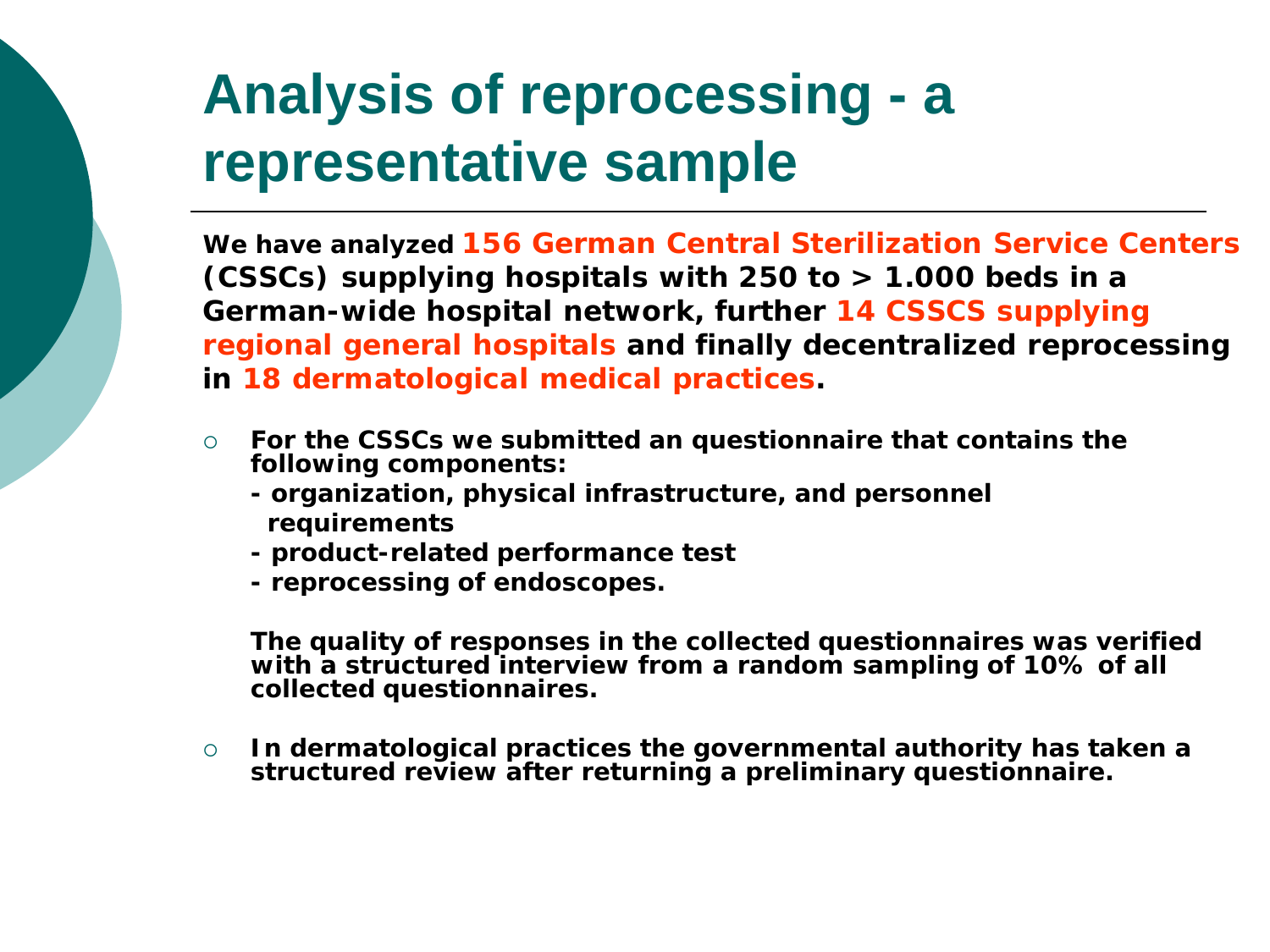## **Status in the 156 CSSC which served the hospital network**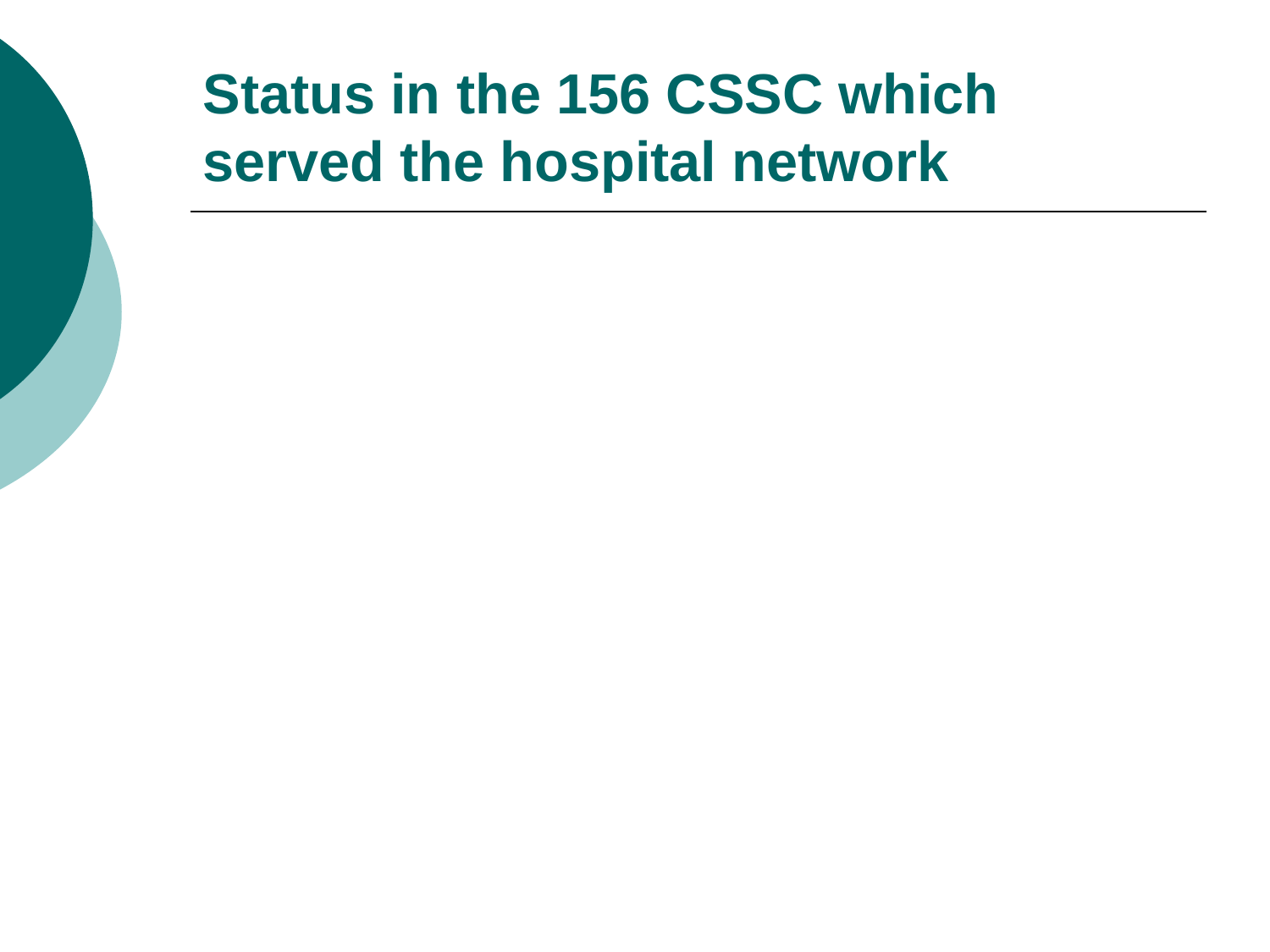#### **Proportion of qualified sterilization personal**

**There was only a small difference in the various sizes of the CSSC units.** 

| <b>Total</b><br>number of   | <b>Percentage (%)</b> [the sum is > 100% due to multiple qualifications] |                                                       |                |                                                                                     |                               |  |  |
|-----------------------------|--------------------------------------------------------------------------|-------------------------------------------------------|----------------|-------------------------------------------------------------------------------------|-------------------------------|--|--|
| staff in the<br><b>CSSC</b> |                                                                          | <b>Qualification level</b><br>Level 1 Level 2 Level 3 | (highest)      | Competence<br><b>Course for</b><br><b>Reprocessing of</b><br><b>Medical Devices</b> | without<br>qualifica-<br>tion |  |  |
| $2 - 5$                     | 76                                                                       | 39                                                    | 28             | 5                                                                                   | 12                            |  |  |
| $6 - 10$                    | 69                                                                       | 28                                                    | 12             | 5                                                                                   | 8                             |  |  |
| $11 - 15$                   | 70                                                                       | 21                                                    | 12             | $\overline{3}$                                                                      | 13                            |  |  |
| $16 - 20$                   | 72                                                                       | 21                                                    | 12             | $\overline{\mathbf{4}}$                                                             | 13                            |  |  |
| $21 - 30$                   | 88                                                                       | 19                                                    | $\overline{7}$ | 1                                                                                   | 10                            |  |  |
| $31 - 50$                   | 81                                                                       | $22 \,$                                               | 7              | $\overline{2}$                                                                      | 14                            |  |  |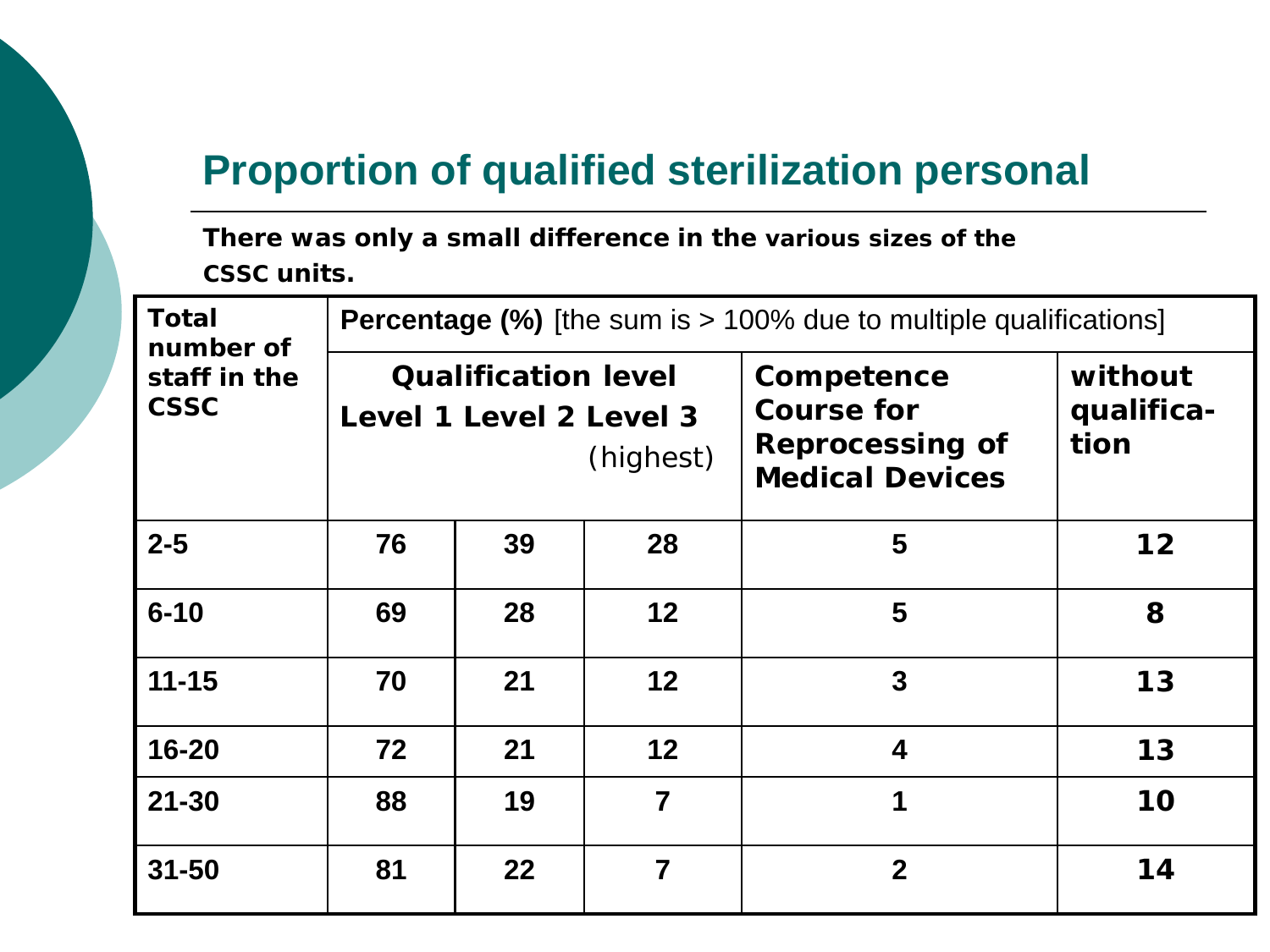### **Basis of comparison between the CSSDs**

**Number of beds of the hospital, which is supplied by the CSSC:**

- **small hospital (n=32) with ≤ 250 beds**
- **middle-size hospital (n=50) with 251-400 beds**
- **larger hospital (n=49) with 401-800 beds**
- **very large hospital (n=25) with >801 beds.**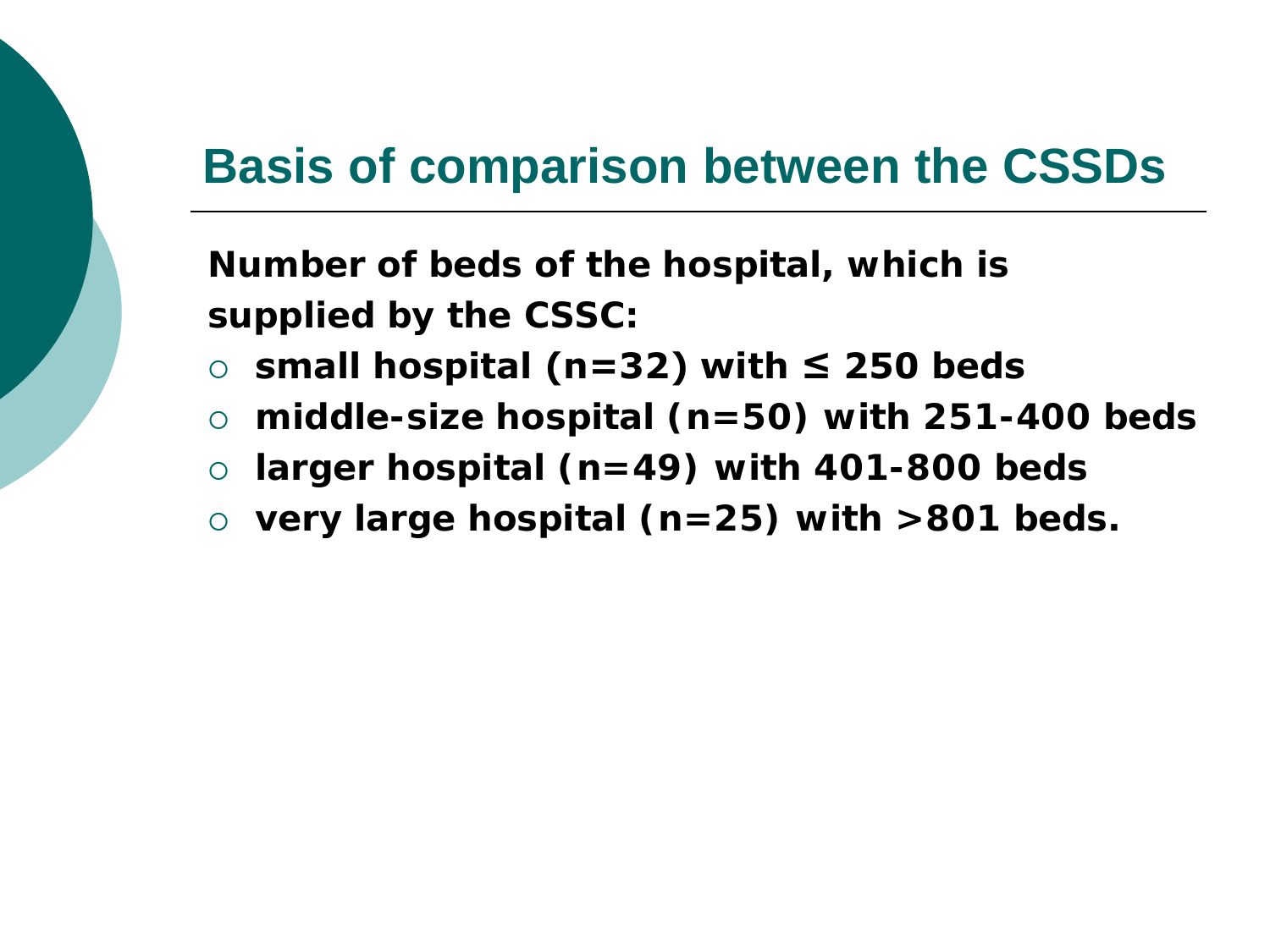### **Certification for reprocessing of thermolabile MDs (critical C)**

**Although the certification is mandatory, some hospitals do reprocess MDs critical C without certification to DIN EN ISO 13485: 2003 and C 2009.**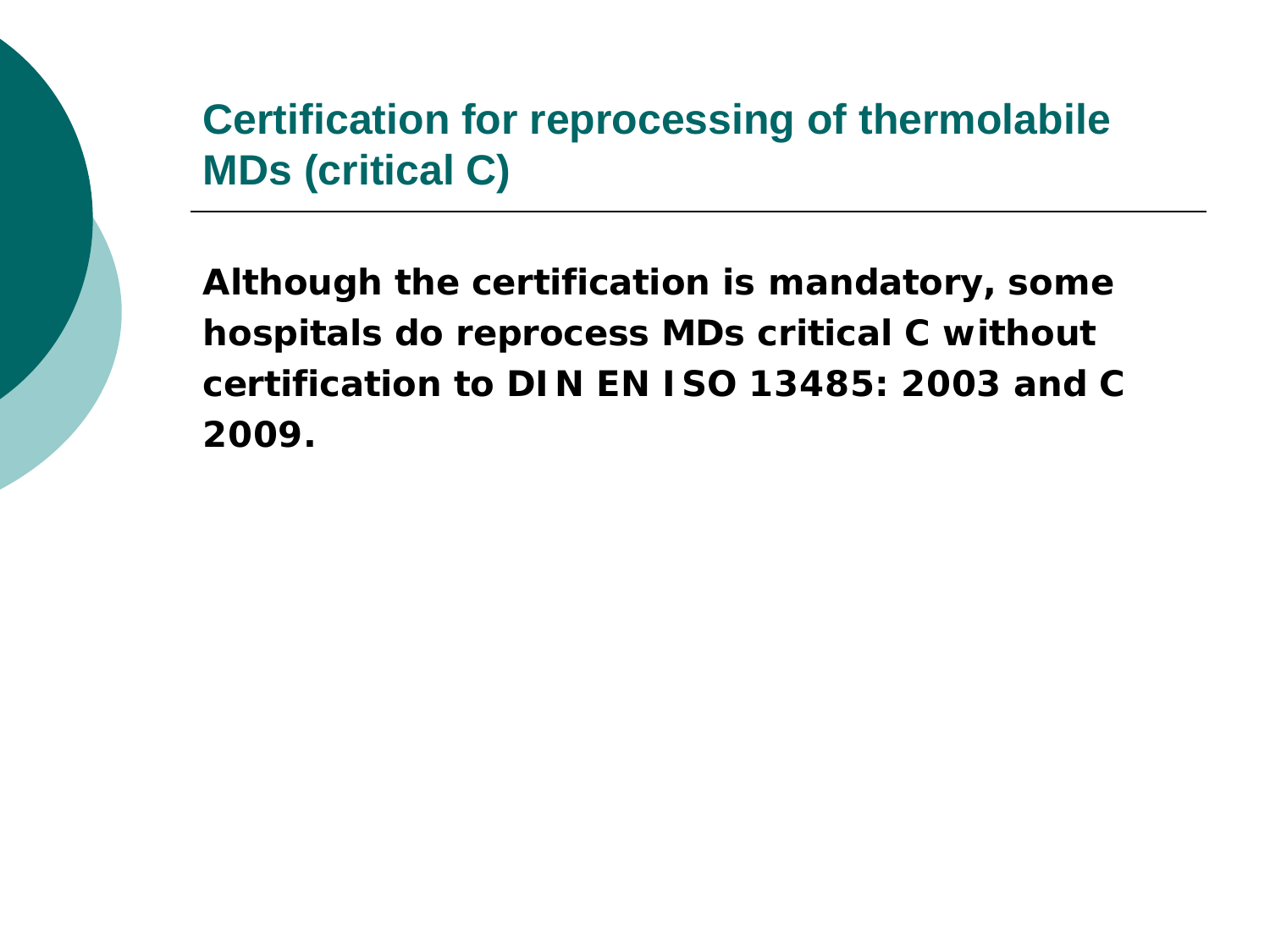## **Deficiencies in the regulation of the reprocessing processes**

| <b>Supplied</b><br>beds by<br>the CSSC | <b>No</b><br>complete<br>reproces-<br>sing SOPs | <b>No validation</b><br>of all steps<br><b>of</b><br>reprocessing<br>in washer<br><b>sterilizers</b> | <b>Defined</b><br>number of<br>reproces-<br>sing<br>cycles | Documen-<br>tation of<br>cycle<br>number |
|----------------------------------------|-------------------------------------------------|------------------------------------------------------------------------------------------------------|------------------------------------------------------------|------------------------------------------|
| $\leq 250$<br>$(n=32)$                 | 2(6%)                                           | 1(3%)                                                                                                | 18 (56%)                                                   | 23 (72%)                                 |
| 251-400<br><b>beds</b><br>$(n=50)$     | 2(4%)                                           | 6(12%)                                                                                               | 29 (58%)                                                   | 38 (76%)                                 |
| 401-800<br><b>beds</b><br>$(n=49)$     | 1(2%)                                           | 9(18%)                                                                                               | 26 (53%)                                                   | 33(67%)                                  |
| > 800<br>$(n=25)$                      | 1(4%)                                           | O                                                                                                    | 12 (48%)                                                   | 21 (84%)                                 |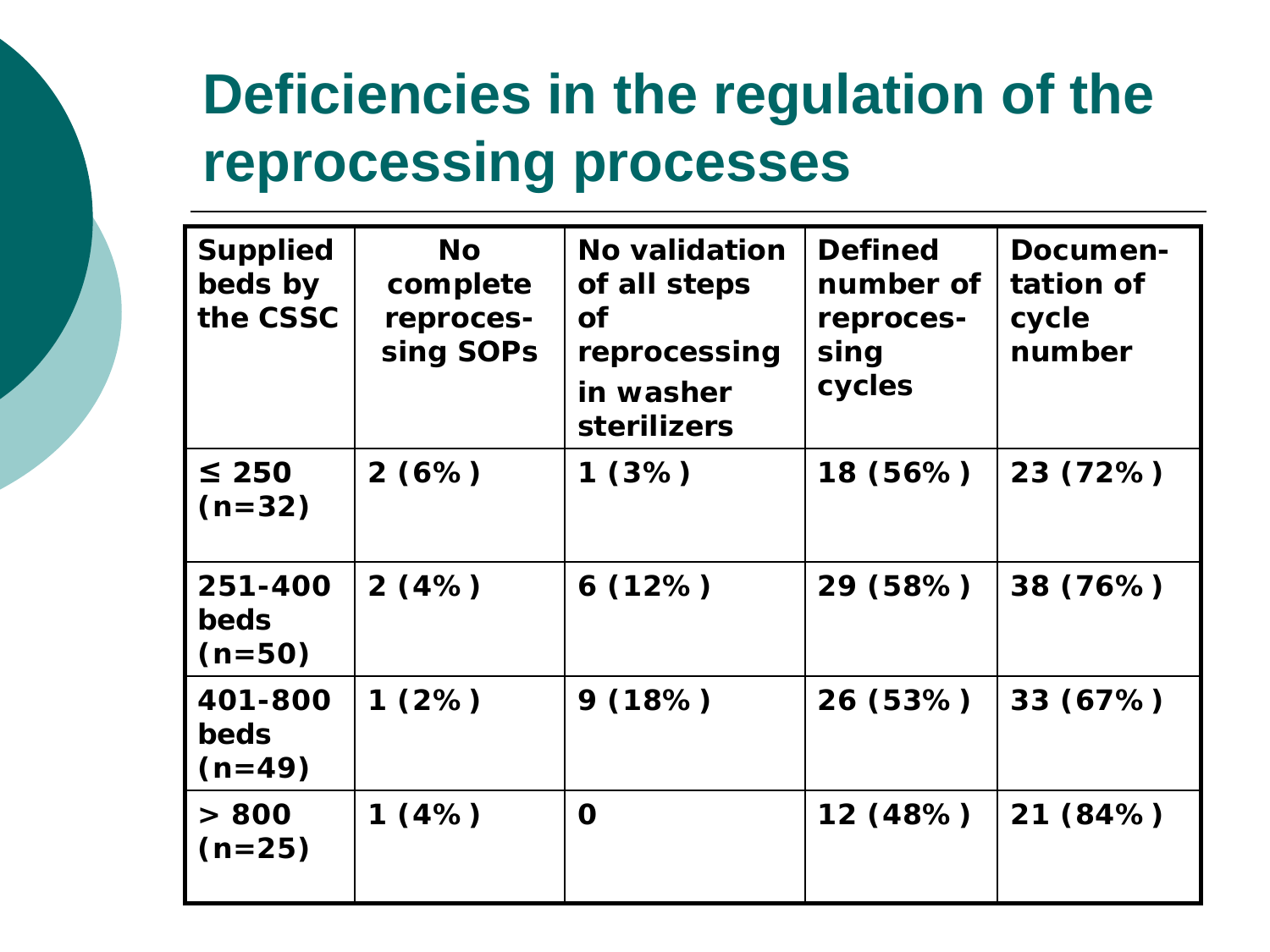### **Deficiencies in quality management**

|                                                                              | < 250 |    | $251 - 400$ |    | $401 - 800$ |    | >800         |    |
|------------------------------------------------------------------------------|-------|----|-------------|----|-------------|----|--------------|----|
| <b>Criterion</b>                                                             | n     | %  | n           | %  | n           | ℅  | $\mathsf{n}$ | %  |
| Current reprocessing standards<br>are available                              | 22    | 69 | 42          | 84 | 36          | 74 | 22           | 88 |
| Quality management have been<br>revised according to the current<br>standard | 11    | 34 | 27          | 54 | 19          | 39 | 15           | 60 |
| A recall procedure is available                                              | 19    | 59 | 34          | 68 | 29          | 59 | 20           | 80 |
| Person to approve sterile<br>materials is authorized                         | 30    | 94 | 43          | 86 | 38          | 78 | 23           | 92 |
| SOP for performance test for MDs<br>is available                             | 27    | 84 | 34          | 68 | 33          | 67 | 20           | 80 |
| Complaint management system is<br>available                                  | 9     | 28 | 19          | 38 | 18          | 37 | 18           | 72 |
| Criteria for non-approval (charge<br>blocking) of reprocessed MDs            | 30    | 94 | 42          | 84 | 42          | 86 | 23           | 92 |
| annual training of personal                                                  | 28    | 88 | 41          | 82 | 35          | 71 | 24           | 96 |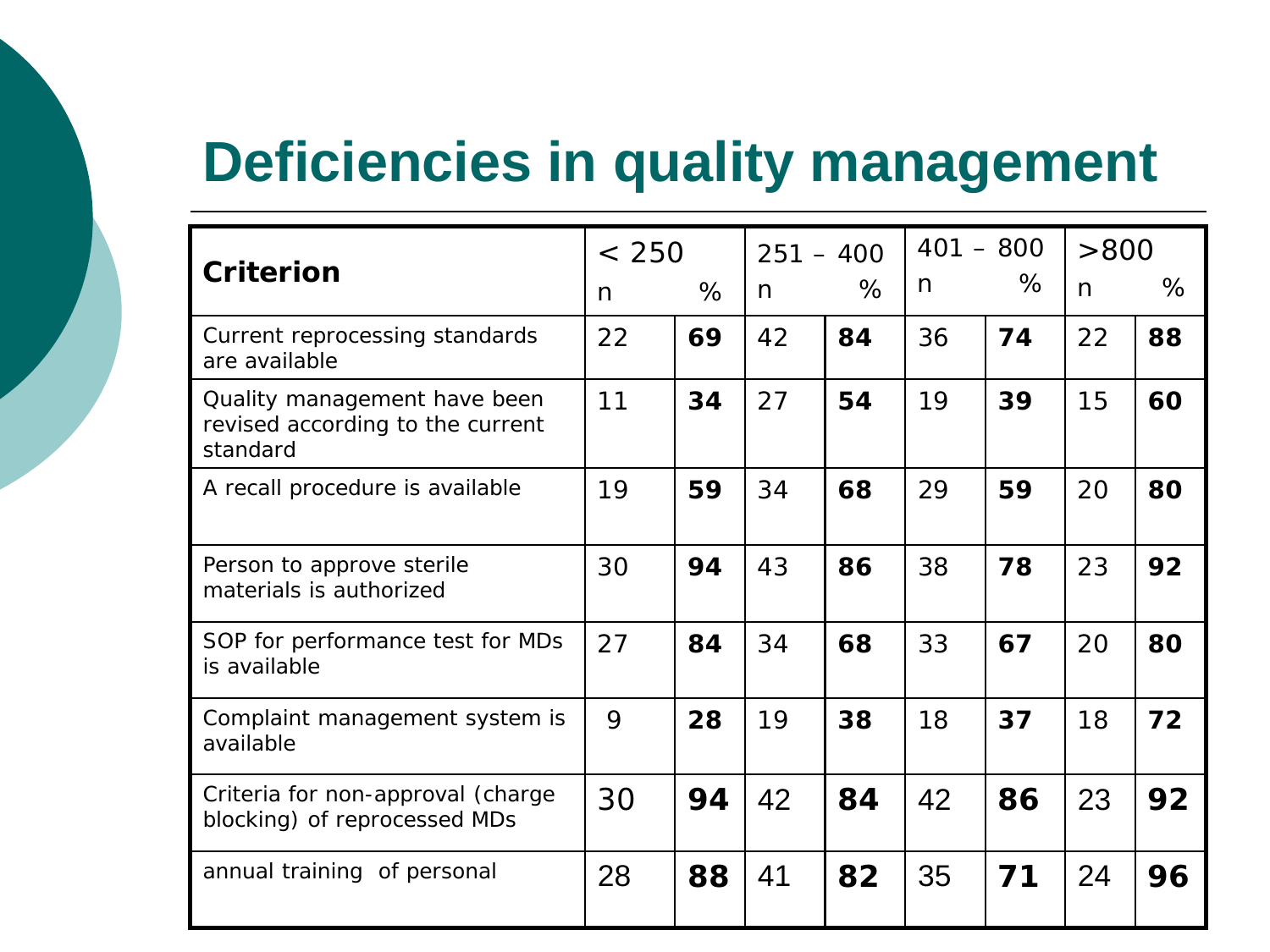## **Reprocessing of single-use MDs without accreditation**

| Supplied beds by the CSSC | N | $\%$           |
|---------------------------|---|----------------|
| ≤ 250 (n=32)              | 2 | 6              |
| $251 - 400$ beds $(n=50)$ |   | 8              |
| 401-800 beds $(n=49)$     |   | $\overline{2}$ |
| $> 800$ (n=25)            | З | 12             |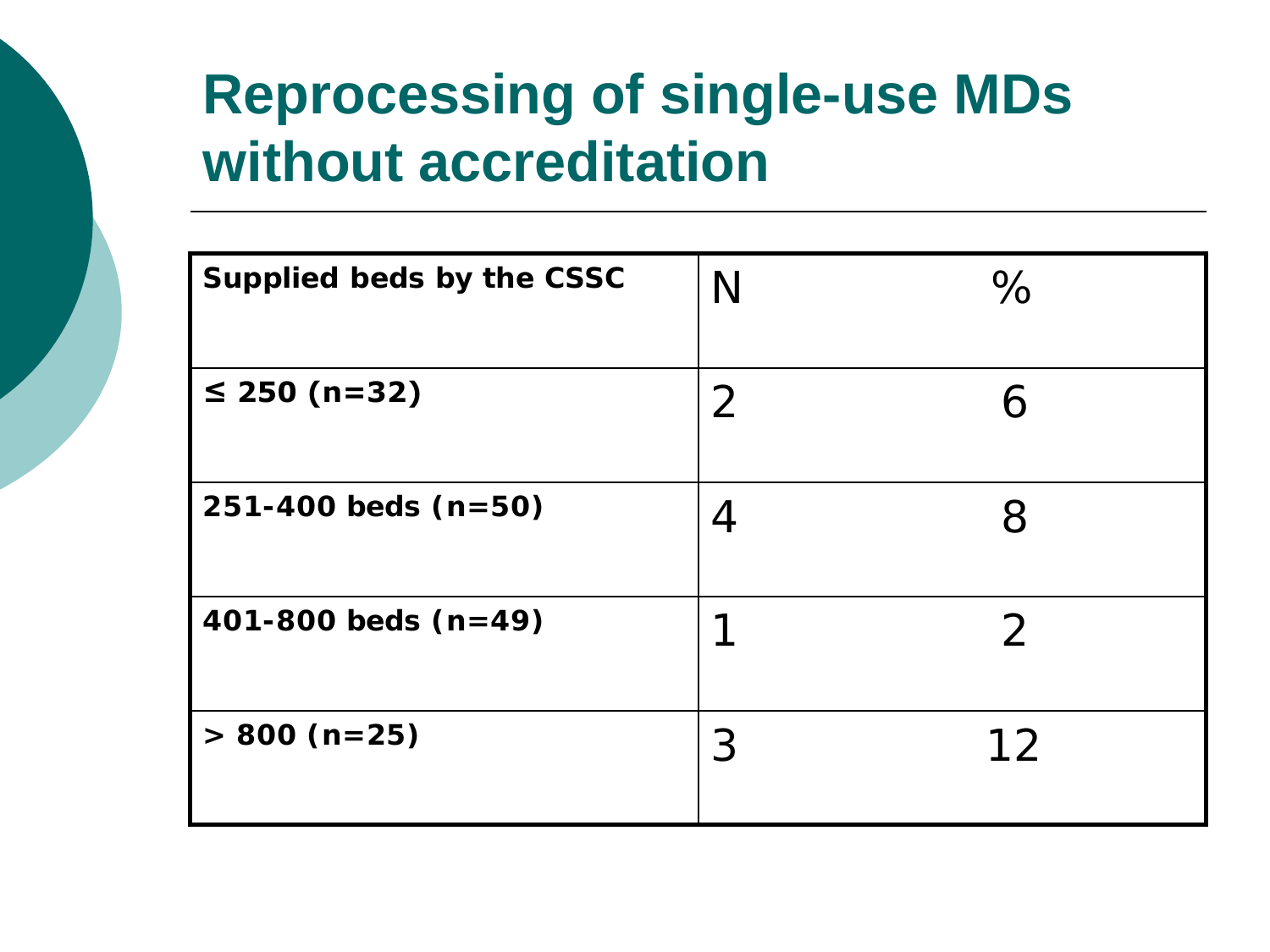## **Control frequencies by the hospital hygiene department**

| Rhythm         | < 250          |    |    | $251 - 400$    |              | $401 - 800$ |        | >800        |  |
|----------------|----------------|----|----|----------------|--------------|-------------|--------|-------------|--|
|                | $\mathsf{n}$   | %  | n  | %              | $\mathsf{n}$ | %           | n<br>% |             |  |
| six-monthly    | 18             | 56 | 26 | 52             | 18           | 37          | 12     | 48          |  |
| <b>Anually</b> | 10             | 31 | 17 | 34             | 23           | 47          | 9      | 36          |  |
| <b>Never</b>   | $\overline{2}$ | 6  | 1  | $\overline{2}$ |              | $\mathbf 0$ |        | $\mathbf 0$ |  |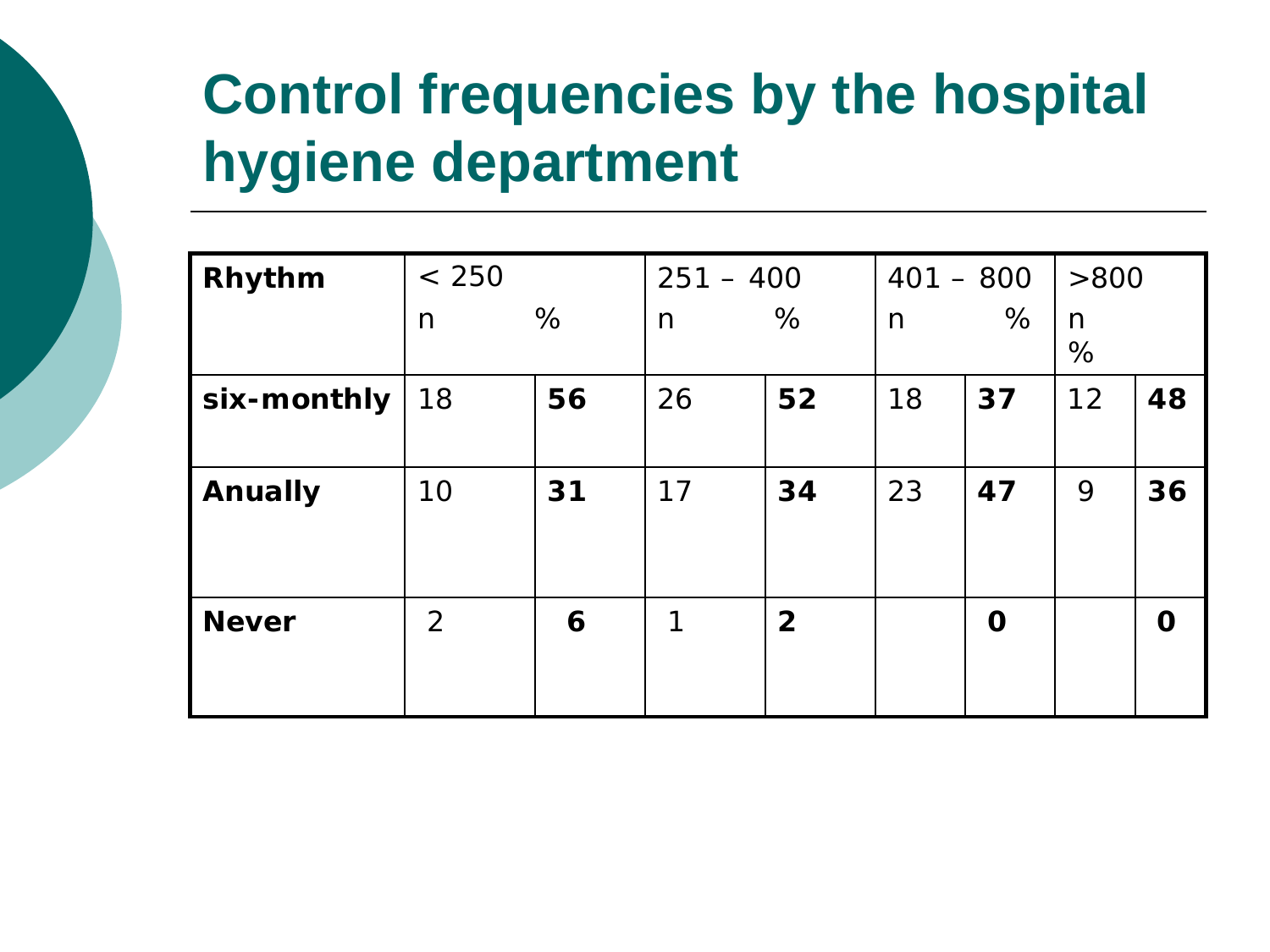## **Microbiological environmental monitoring**

| <b>Hospital</b>    | < 250 |    | $251 - 400$ |    | $401 - 800$    |    | >800   |    |
|--------------------|-------|----|-------------|----|----------------|----|--------|----|
| size               | n     | %  | n           | %  | n              | %  | n<br>% |    |
| drying air         | 25    | 78 | 37          | 74 | 26             | 53 | 21     | 84 |
| protection<br>gown | 8     | 25 | 8           | 16 | $\overline{7}$ | 14 | 6      | 24 |
| work place         | 17    | 53 | 31          | 62 | 21             | 43 | 16     | 64 |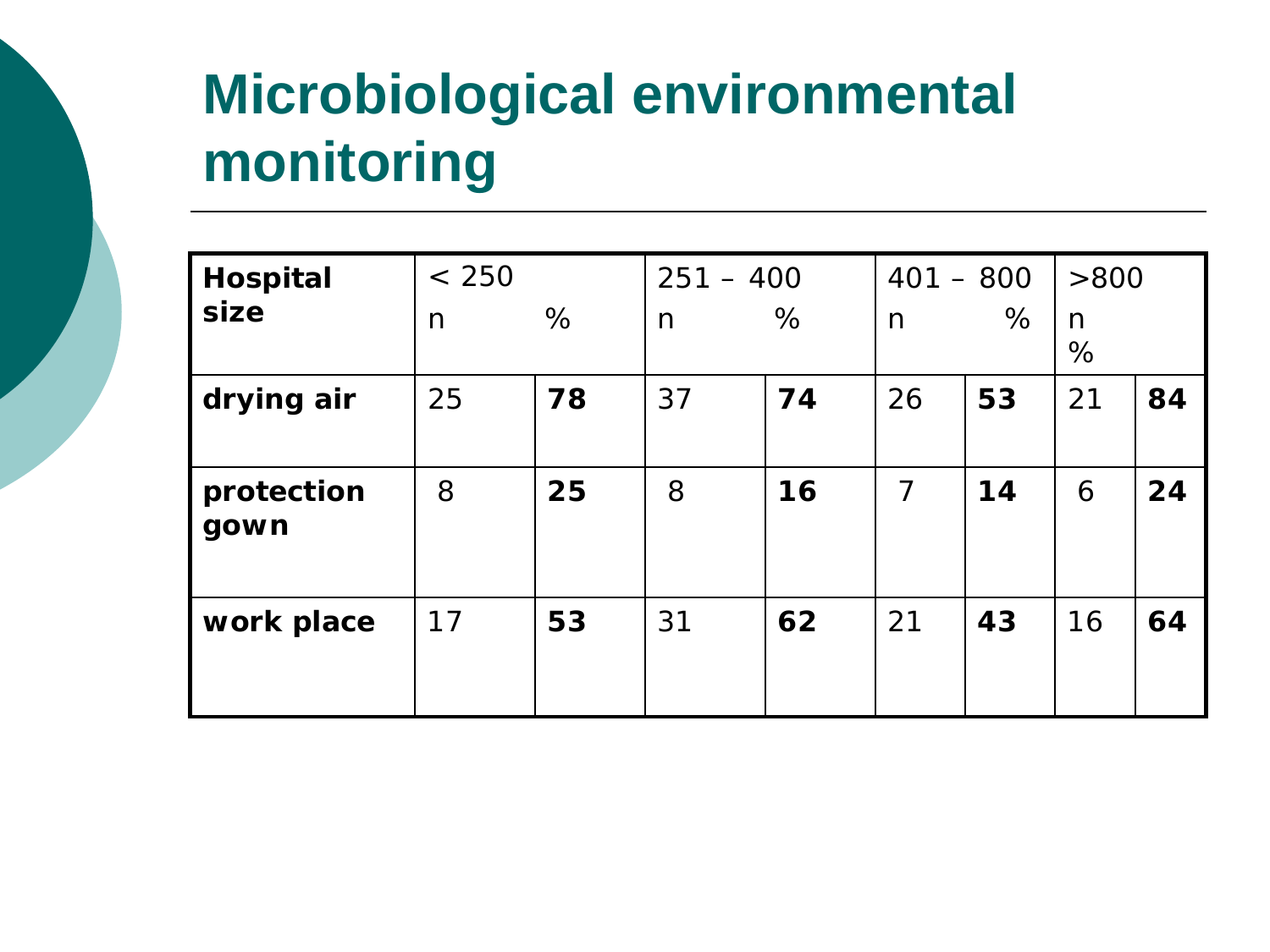### **Complete vaccination of personnel**

| <b>Hospital</b>        | < 250          |    | $251 - 400$ |    | $401 - 800$ |    | >800 |    |
|------------------------|----------------|----|-------------|----|-------------|----|------|----|
| size                   | n              | %  | n           | %  | n           | %  | n    | %  |
| <b>Hepatitis B</b>     | 29             | 91 | 48          | 96 | 41          | 84 | 22   | 88 |
| <b>Hepatitis A</b>     | 23             | 72 | 32          | 64 | 32          | 65 | 19   | 76 |
| Rubella,<br>varicella, | $\overline{4}$ | 13 | 8           | 16 | 6           | 12 | 1    | 4  |
| measles,               |                |    |             |    |             |    |      |    |
| mumps                  |                |    |             |    |             |    |      |    |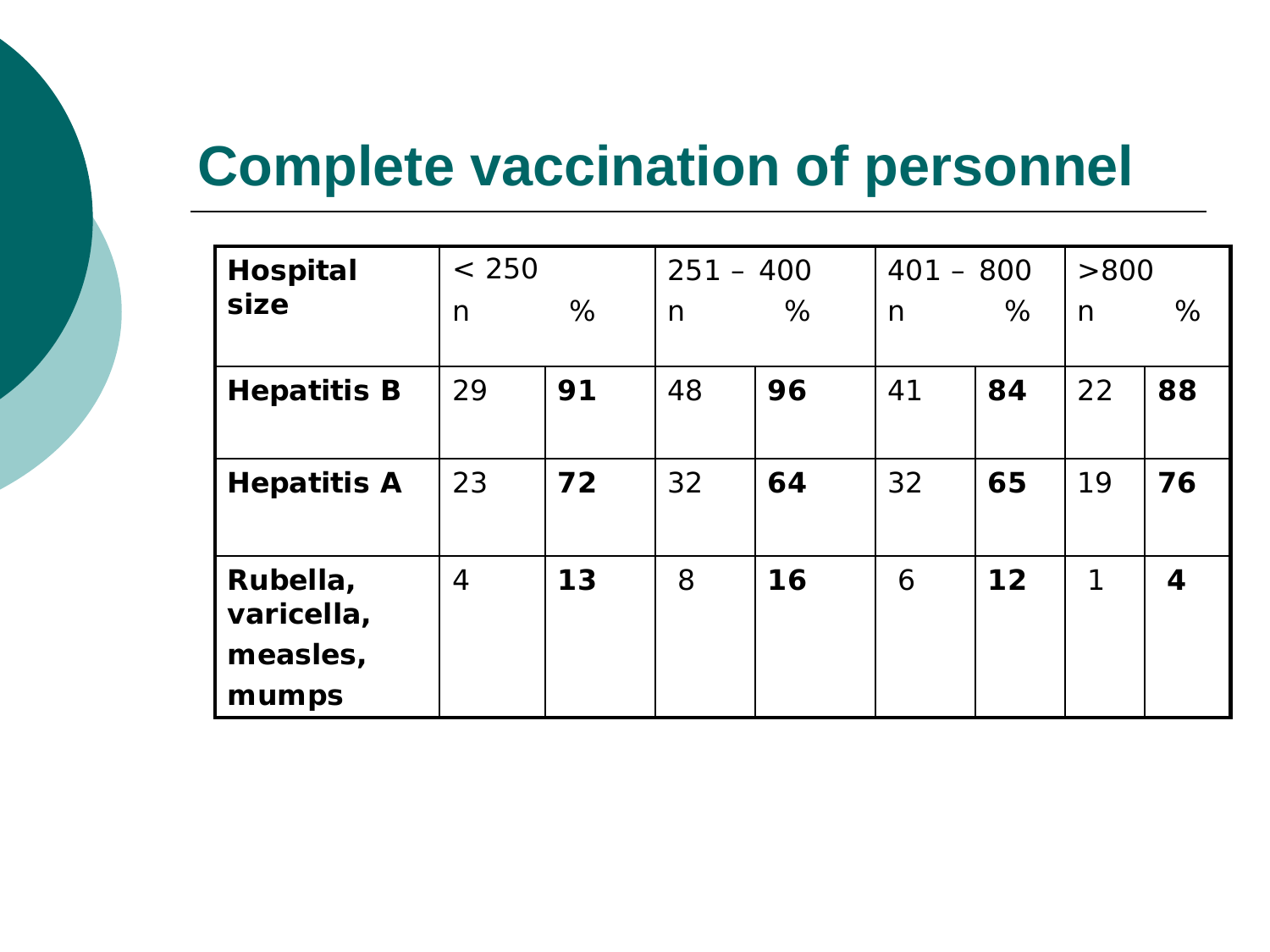## **Situation in 14 regional general hospitals**

#### **Method**

- **For quantitative analysis of deficiencies, the poorest quality was defined with a score of 6 and the best quality was defined with a score of 0 in each of the following categories:** 
	- **- quality assurance**
	- **- reprocessing process**
	- **- spatial conditions**
	- **- personal conditions.**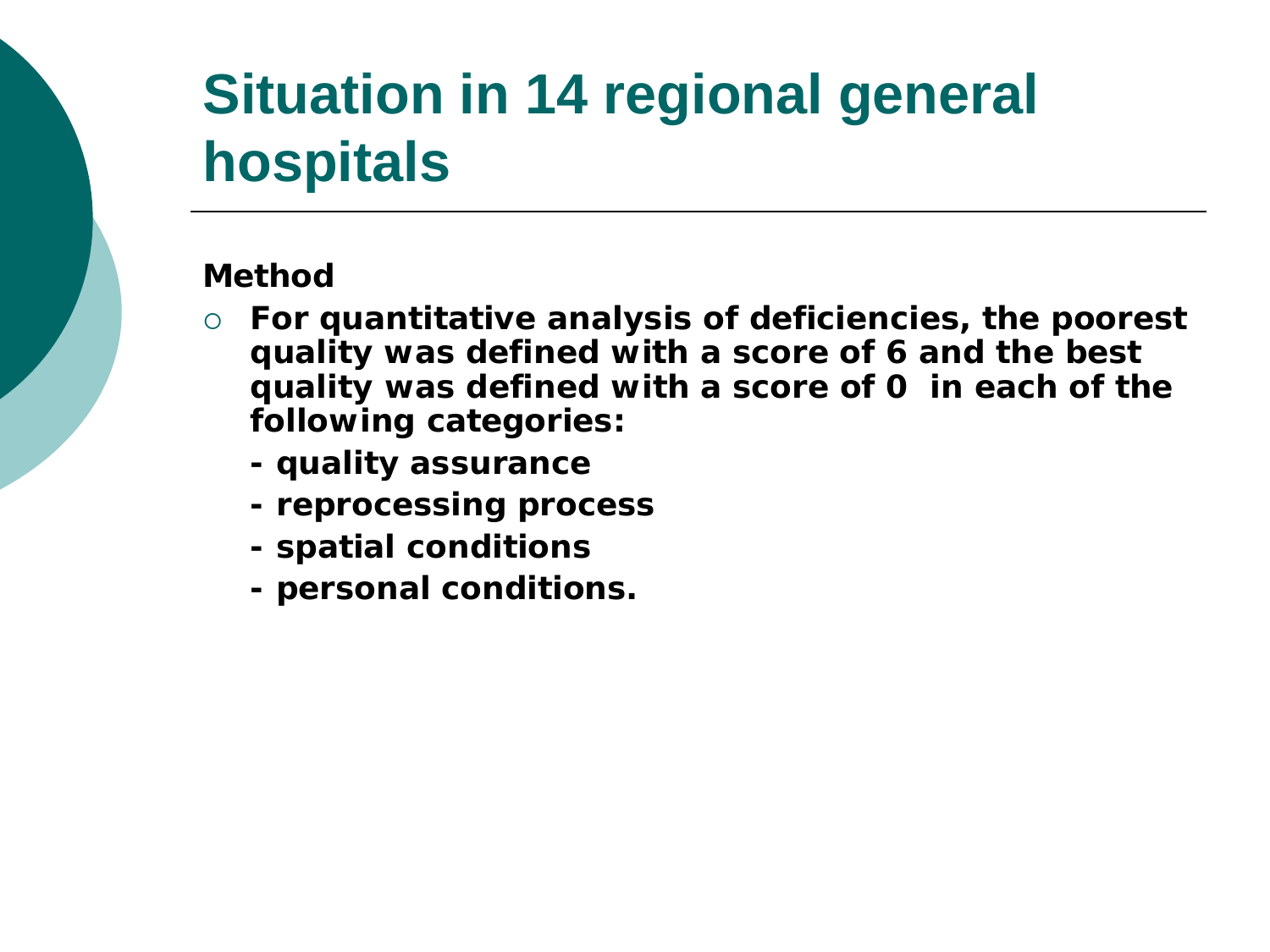**Results of quality assessment in CSSC of 14 regional general hospitals CSSC of 14 regional general hospitals**

| <b>Indicator</b>               | <b>CSSC established</b><br>for $>10$ years (n=5) | <b>CSSC established</b><br>for $<$ 10 years (n=9) |
|--------------------------------|--------------------------------------------------|---------------------------------------------------|
| <b>Quality assurance</b>       | 3.4                                              | 1.6                                               |
| <b>Reprocessing</b><br>process | 3.2                                              | 1.8                                               |
| <b>Room conditions</b>         | 3.2                                              | 2.2                                               |
| <b>Personnel</b><br>conditions | 3.1                                              | 1.4                                               |

- **2 CSSCs were immediately closed by the governmental authority because of much too narrow rooms and not acceptable disinfection or sterilization devices**
- **in 4 CSSC not acceptable technical delay on necessary architectural workflow**
- **in 7 CSSC allocation from the regional ministry was necessary to perform an essential reconstruction in several settings. In average, the reparation process for these hospitals took usually about one year**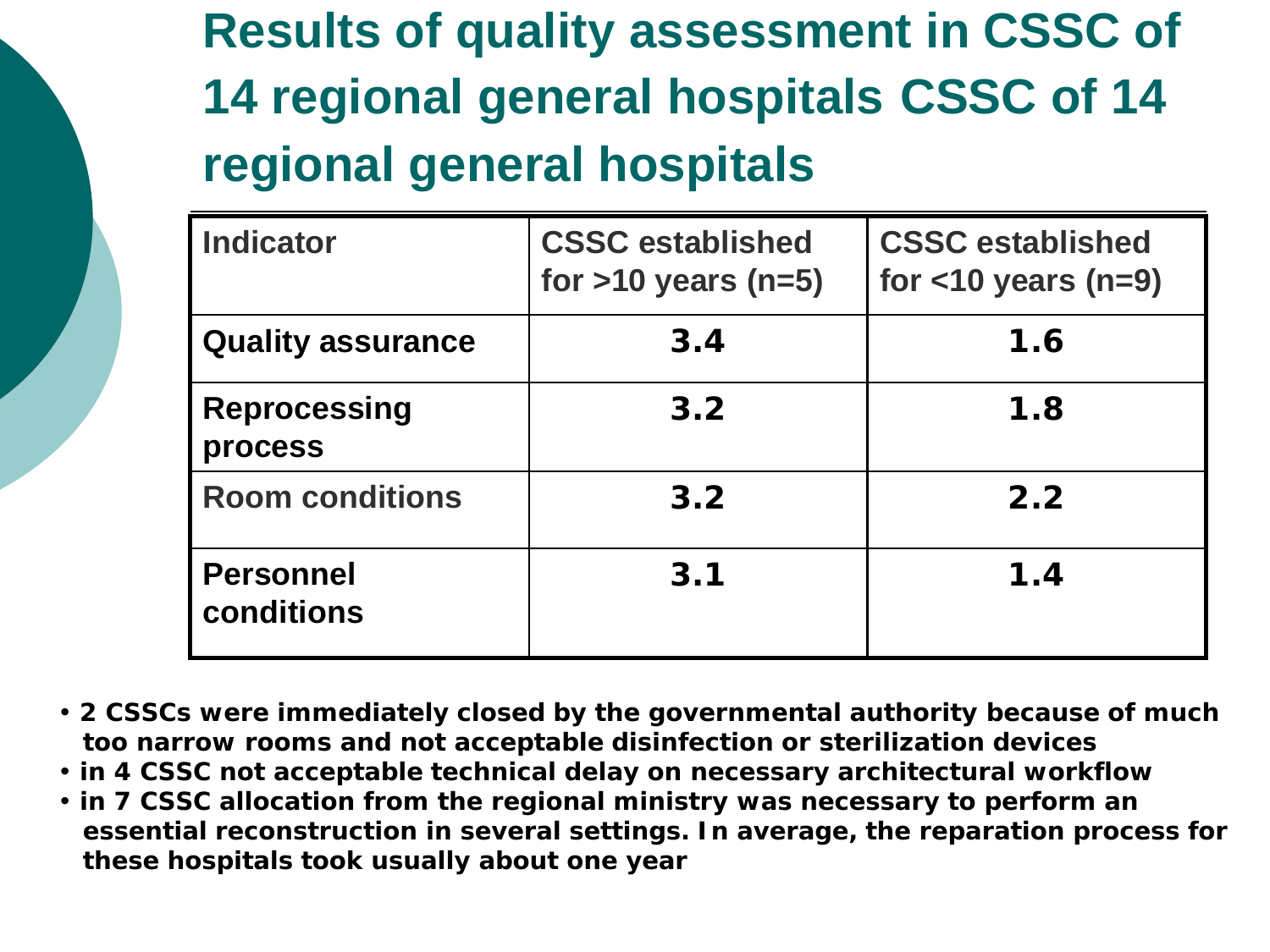### **Selected deficiencies in CSSCs of the regional hospitals**

| No training for level 1 of sterilisation            | 57%  |
|-----------------------------------------------------|------|
| assistant                                           |      |
| No training for level 2 and 3 of sterilisation      | 71%  |
| assistant                                           |      |
| No validation of the complete reprocessing<br>cycle | 100% |
| Sterilizers and washer disinfectors not             | each |
| validatable                                         | 50%  |
| <b>No SOPs</b>                                      | 64%  |
| Lack of packaging of sterilized MDs                 | 21%  |
| Insufficient optical control of cleaning            | 79%  |
| No indicator control of sterilizing batches         | 7%   |
| No defined approval                                 | 7%   |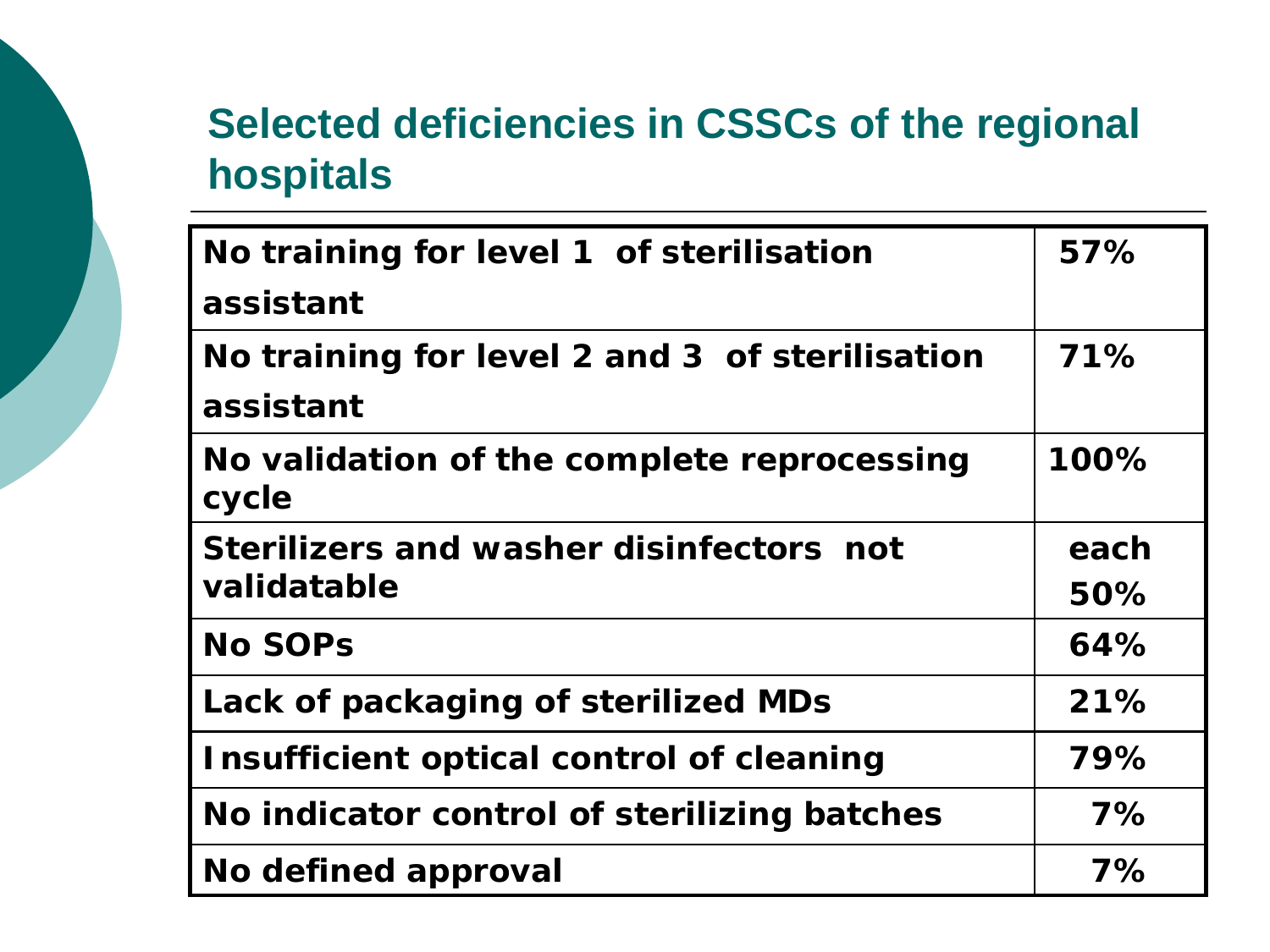### **Results of quality assessment in dermatological doctor's offices**

| <b>Indicator</b>                  | <b>Duration of practice</b><br>$>10$ years (n=5) | <b>Duration of practice</b><br>$<$ 10 years (n=9) |
|-----------------------------------|--------------------------------------------------|---------------------------------------------------|
| <b>Quality assurance</b>          | 4.2                                              | 2.9                                               |
| <b>Reprocessing</b><br>process    | 1.9                                              | 1.4                                               |
| <b>Room conditions</b>            | 2.6                                              | 1.7                                               |
| <b>Personal</b><br>qualifications | 3.9                                              | 3.4                                               |

- **2 medical practices were excluded because they utilize only single-use MDs**
- **In the other 18 practices the number of deficiencies was higher compared to the 14 regional CSSCs. Similar to the situation in the CSSCs, the quality of reprocessing decreased with a longer duration of practice than 10 years**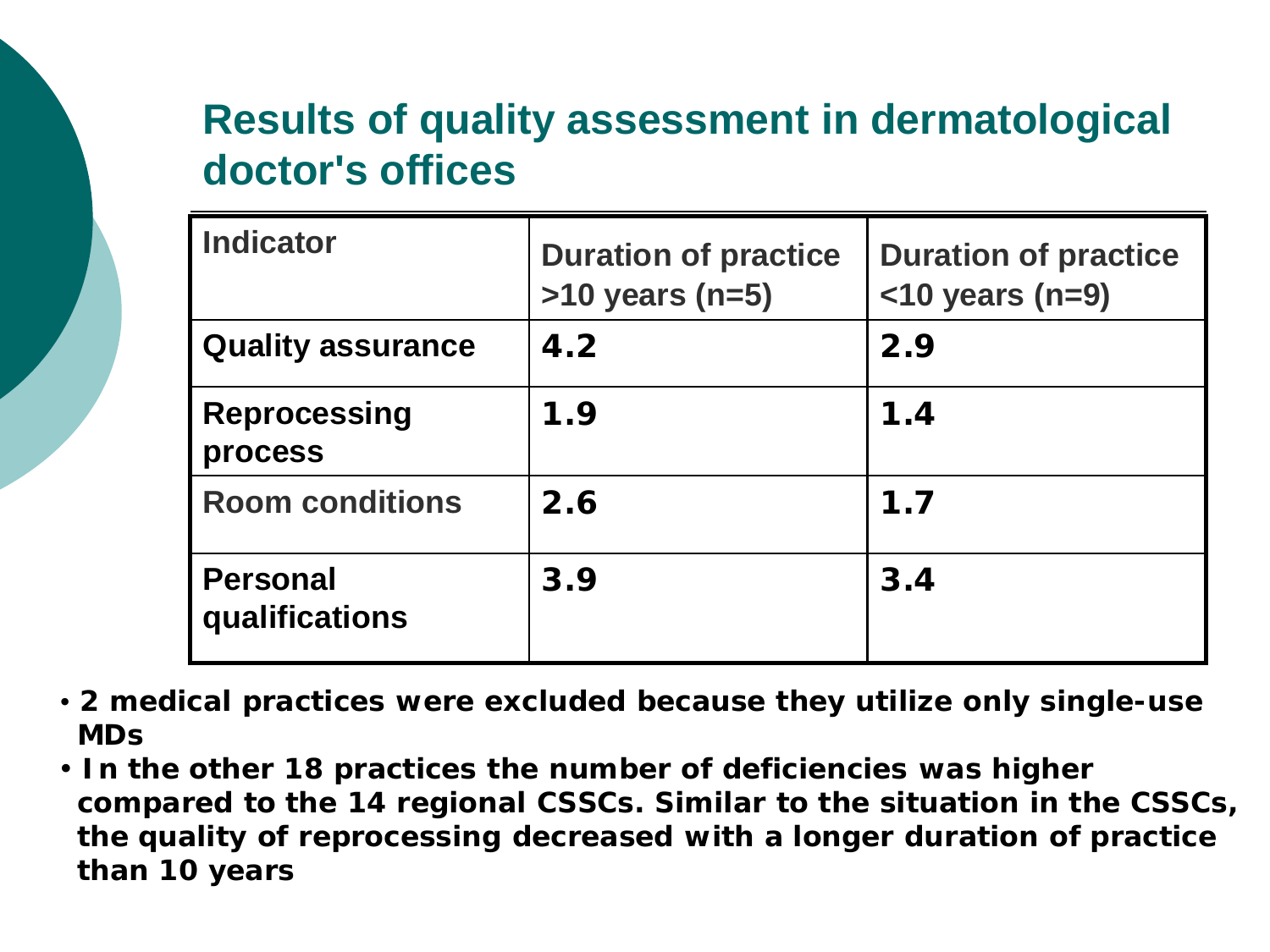### **Selected deficiencies in dermatological doctor's offices**

| No competence course for Reprocessing of<br><b>Medical Devices</b> | 94%  |
|--------------------------------------------------------------------|------|
| No validation                                                      | 100% |
| <b>No SOPs</b>                                                     | 100% |
| <b>Outdated sterilizer</b>                                         | 22%  |
| Lack of packaging of sterilized MDs                                | 72%  |
| <b>Reprocessing of single-use punchs</b>                           | 22%  |
| Deficiencis in cleaning and disinfection                           | 33%  |
| (i.e. only cleaning, dirty brushs)                                 |      |
| No indicator control of sterilizing batches                        | 39%  |
| No defined approval                                                | 89%  |
| No skin protection plan                                            | 44%  |

**Analogous situation in 7 offices of gynaecology, surgery and traumatology**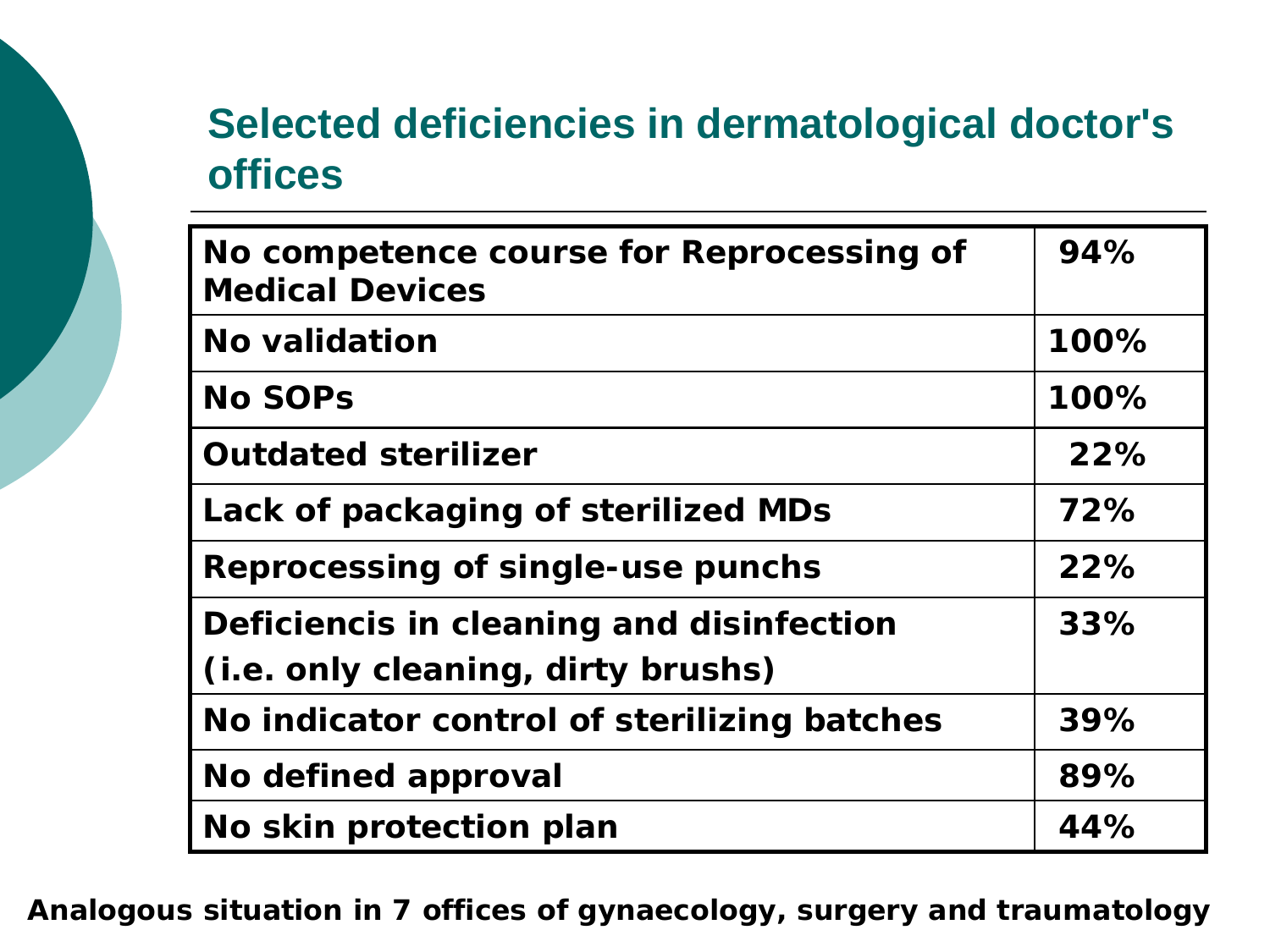### **Consequences for dermatological doctor's offices**

- **For non validatable sterilizers the utilisation of reprocessed MDs was stopped by the governmental authority.**
- **The doctor's offices get a deadline of 3 months to substitute the obsolet reprocessing technique.**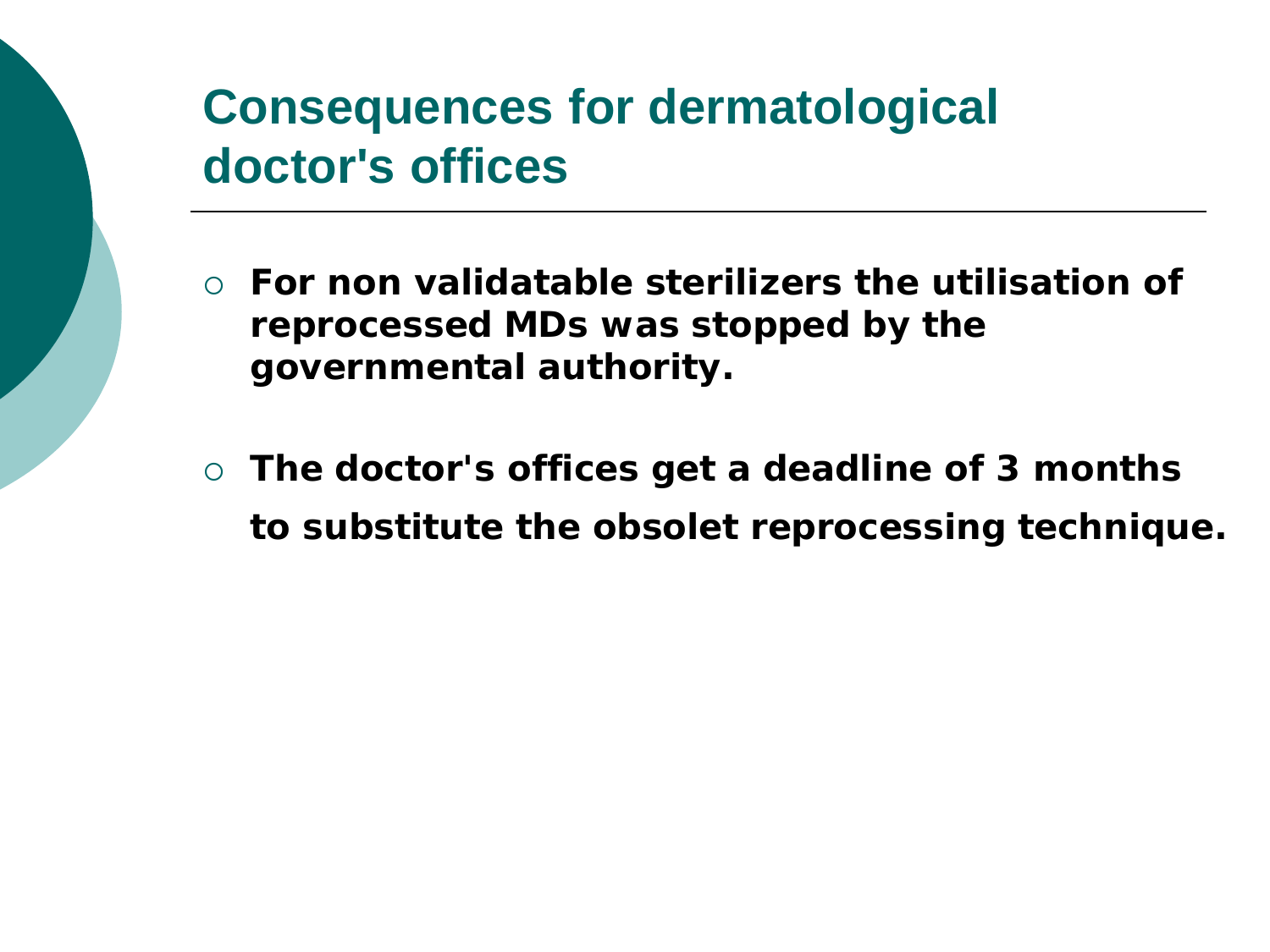### **Conclusion**

**The real situation in CSSCs are rarely published and perhaps in some countries not well known.** 

**For Germany and other European countries like UK and Austria questionnaires for the competent authority to supervise the CSSC were developed. But neither national or international official supervision procedures for CSSC units were established. Our proposal is one step to develop a standardized questionnaire.** 

**To our knowledge, the questionnaires of CSSCs sent out by the Germany-wide hospital network, were the first effort to assess the situation in CSSCs.**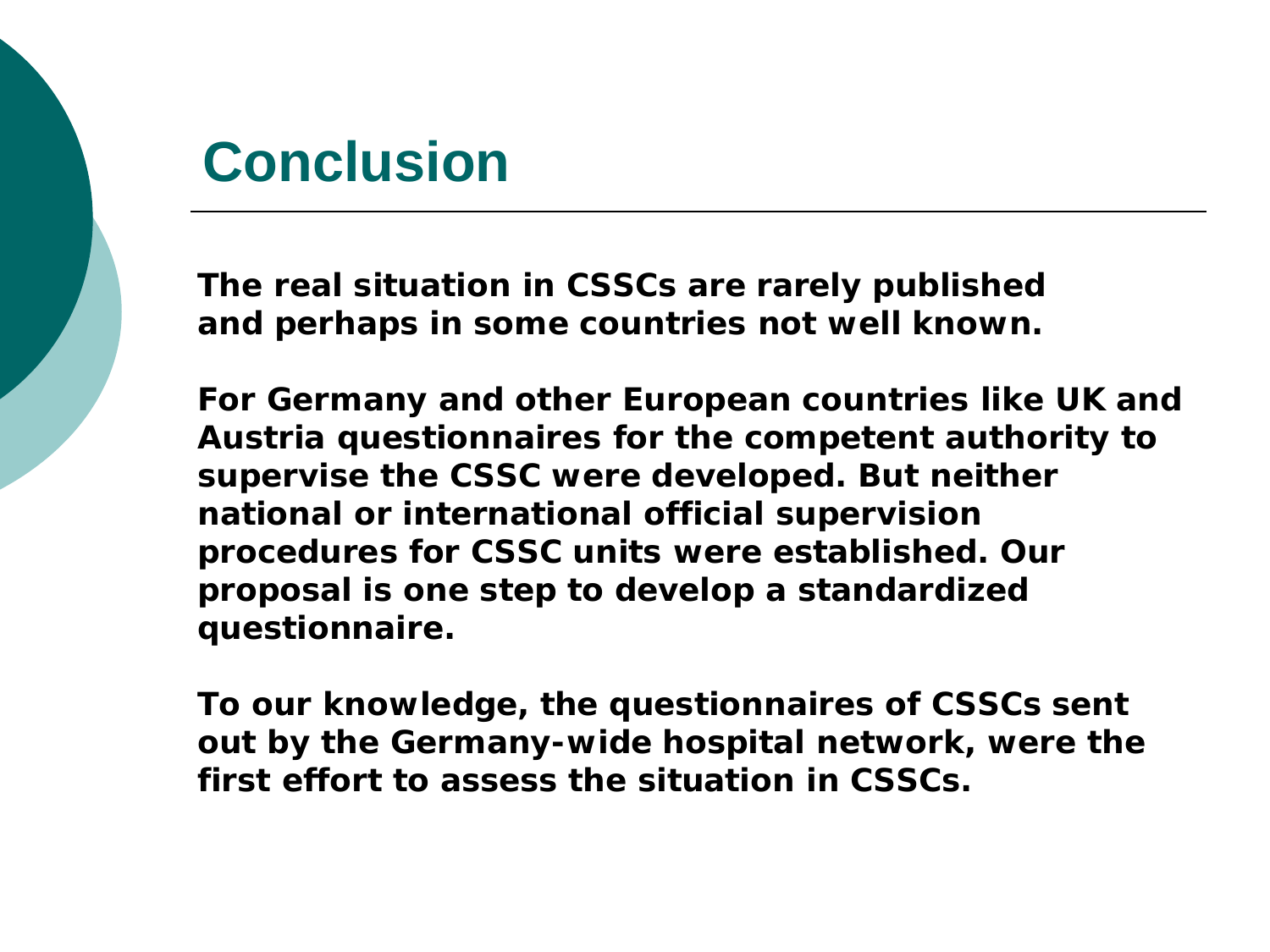## **Conclusion**

**The analysis of the obtained data have shown surprisingly poor results.**

**For the quality of reprocessing the following ranking results: the best quality was found in the CSSDs which supplies the hospital network, followed by the CSSCs for regional hospitals. The most frequently deficiencies was analyzed in the doctor's offices.** 

**An another conclusion seems to be obvious: the 4 certified industrial reprocessing centers for single-use as well as resuable MDs in Germany have the highest quality and safety , which is an important argument to set up such special reprocessing centers with high professional control of the complete reprocessing process.**

**To evaluate the progress it is planned to repeat similar analysis every two years.**